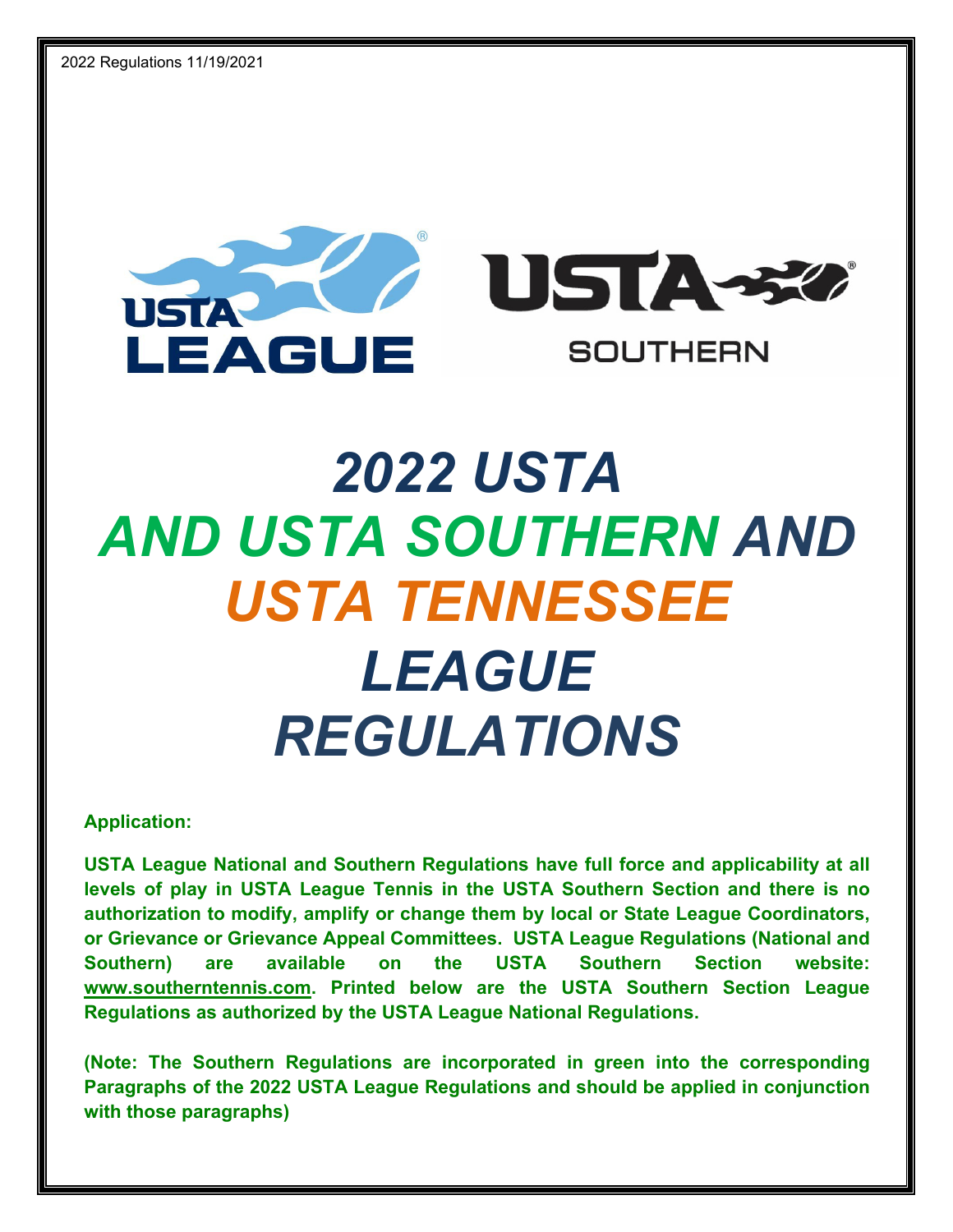### **(Note: The USTA Tennessee League regulations are incorporated in orange into the corresponding paragraphs of the 2021 USTA League Regulations and should be applied in conjunction with those paragraphs)**

#### **VALID NTRP COMPUTER RATINGS FOR PARTICIPATION IN USTA LEAGUE IN 2022**

Players who are 59 years or under during the 2022 League Year will have their most current computer rating displayed in TennisLink. They must self-rate if their NTRP rating is older than 3 years.

**\*** Exception: A player who receives a published (M) or (T) rating and chooses to participate in the Adult Division will be required to self-rate even if the (M) or (T) rating is less than 3 years old.

**X** indicates the years of valid computer rating in TennisLink for play in 2022

Players who will be 60 years or older during the 2022 League Year will have their most current computer rating displayed in TennisLink. They must self-rate if their NTRP rating is older than 2 years.

**\*** Exception: A player who receives a published (M) or (T) rating and chooses to participate in the Adult Division will be required to self-rate even if the (M) or (T) rating is less than 2 years old.

**X** indicates the years of valid computer rating in TennisLink for play in 2022.

| Last Year Computer Rating Received      | 2019 | 2021 |
|-----------------------------------------|------|------|
| Age 59 or Under during 2022 League Year |      |      |
| Age 60 or Over during 2022 League Year  |      |      |

**TennisLink will automatically remove expired computer and self-ratings thereby allowing individuals to self-rate. Players with expired ratings will not be allowed to self-rate at a lower level than their last valid NTRP rating. However, they will have**

**the opportunity to file a self-rate appeal of the NTRP rating level assigned.**

**\* No year-end ratings were published for League Year 2020**

**Computer ratings** are valid based on this table.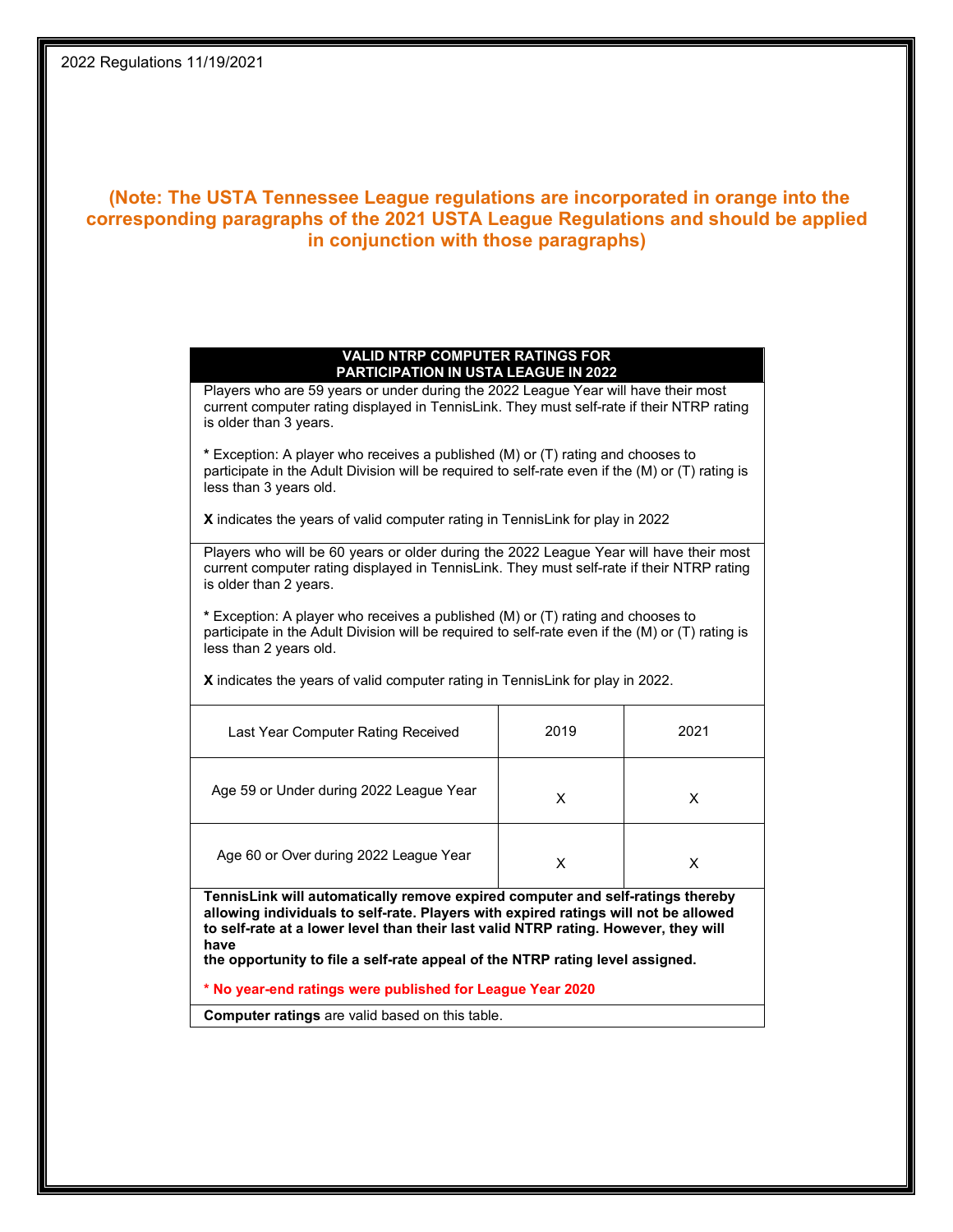## **NTRP DYNAMIC DISQUALIFICATION**

#### **Each NTRP Level is followed by a letter indicating the type of rating.**

|                                                                                                                                                                                                                                    |                                                                                                                                                                                                             | Who cannot be NTRP dynamically disqualified?                                                                                          |  |  |
|------------------------------------------------------------------------------------------------------------------------------------------------------------------------------------------------------------------------------------|-------------------------------------------------------------------------------------------------------------------------------------------------------------------------------------------------------------|---------------------------------------------------------------------------------------------------------------------------------------|--|--|
|                                                                                                                                                                                                                                    |                                                                                                                                                                                                             | NTRP Level followed by the letter:<br>Computer Rated Players *<br>C.<br>Mixed Exclusive Players **<br>М<br>Tournament Players **<br>т |  |  |
|                                                                                                                                                                                                                                    |                                                                                                                                                                                                             | Who can be NTRP dynamically disqualified?                                                                                             |  |  |
|                                                                                                                                                                                                                                    |                                                                                                                                                                                                             | <b>Participants in the Adult Division:</b>                                                                                            |  |  |
|                                                                                                                                                                                                                                    |                                                                                                                                                                                                             | NTRP Level followed by the letter:<br>Appealed - all granted appeals including                                                        |  |  |
|                                                                                                                                                                                                                                    | A                                                                                                                                                                                                           | Medical and Promoted Players 60 or Over                                                                                               |  |  |
|                                                                                                                                                                                                                                    | S                                                                                                                                                                                                           | <b>Self-rated Players</b>                                                                                                             |  |  |
|                                                                                                                                                                                                                                    | D                                                                                                                                                                                                           | Dynamic or NTRP Grievance Disqualified                                                                                                |  |  |
|                                                                                                                                                                                                                                    | C                                                                                                                                                                                                           | Players<br>Exceptions to C year-end ratings as noted *                                                                                |  |  |
| Players participating in the Adult Division who are promoted<br>as a result of NTRP dynamic disqualification will be<br>immediately required to participate at their new NTRP level in<br>all USTA League Programs.<br>Exceptions: |                                                                                                                                                                                                             |                                                                                                                                       |  |  |
|                                                                                                                                                                                                                                    | * Players who entered an Early Start League at an NTRP<br>Level lower than their current year-end rating are subject to<br>NTRP dynamic disqualification.                                                   |                                                                                                                                       |  |  |
|                                                                                                                                                                                                                                    | ** Year-end (M) and (T) rated players are required to self-rate<br>to enter the Adult Division, automatically become (S) rated<br>players and therefore become subject to NTRP dynamic<br>disqualification. |                                                                                                                                       |  |  |

**3**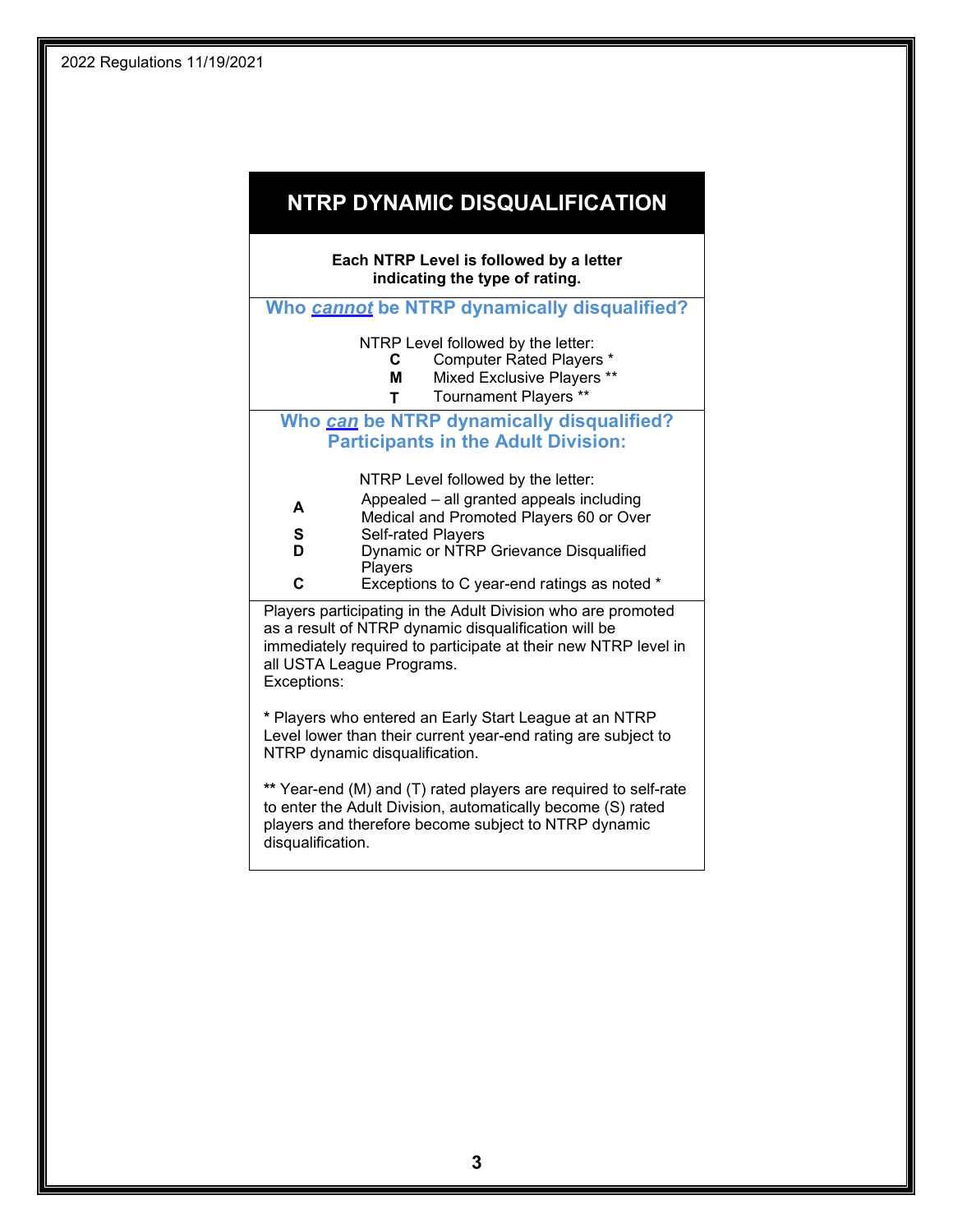| MATCHES REQUIRED TO ADVANCE TO CHAMPIONSHIPS FOR ADULT<br><b>AND MIXED DIVISIONS</b>                                           |                                                                                   |  |                                                                                                            |                                        |
|--------------------------------------------------------------------------------------------------------------------------------|-----------------------------------------------------------------------------------|--|------------------------------------------------------------------------------------------------------------|----------------------------------------|
| <b>SECTIONAL CHAMPIONSHIPS</b><br><b>AND BELOW</b>                                                                             |                                                                                   |  | <b>NATIONAL CHAMPIONSHIPS</b>                                                                              |                                        |
| <b>LOCAL</b><br><b>MATCHES</b><br><b>REQUIRED</b>                                                                              | <b>DEFAULTS</b><br><b>THAT COUNT</b>                                              |  | <b>TOTAL MATCHES REQUIRED</b><br><b>THROUGH SECTIONAL</b><br><b>CHAMPIONSHIP</b>                           | <b>DEFAULTS THAT</b><br><b>COUNT</b>   |
| To advance to any<br>championship<br>level through<br>Sectional<br>Championship                                                | To advance to<br>any championship<br>level through<br>Sectional<br>Championship   |  | To advance to National<br>Championship                                                                     | To advance to National<br>Championship |
| 2 matches<br>on the same team                                                                                                  | 1 default received<br>shall count                                                 |  | All players other than self-rated<br>and computer-rated appealed<br>players:<br>3 matches on the same team | 1 default received<br>shall count      |
| Section Option to<br>require Self-rated<br>and computer-<br>rated appealed<br>players to play 4<br>matches on the<br>same team | Section Option to<br>declare if 1 default<br>received shall or<br>shall not count |  | Self-rated and computer-rated<br>appealed players<br>4 matches on the same team                            | No default received shall<br>count     |
| <b>RETIRED matches shall count for all players.</b>                                                                            |                                                                                   |  |                                                                                                            |                                        |

## **MATCHES REQUIRED TO ADVANCE TO CHAMPIONSHIPS FOR ADULT**

## **USTA LEAGUE MAJOR REGULATION CHANGES FOR 2022**

- **1. An additional Local League Competition Format option has been approved. 2.01C(2) Partial Round Robin. Each NTRP level within a local league may play a partial round robin competition wherein every team plays the same number of matches against randomly selected opponents. A minimum of the top two teams shall progress to a single elimination playoff to establish a local league champion for that NTRP level.**
- **2. Two changes related to 2.01C(2) have been approved for Championship Competition Formats. 2.03D(1)a To establish the champion of a local league that utilized a full round robin competition under 2.01C(1), the Sectional Association shall determine the competition format for the championship competition.**

**2.03D(1)b To establish the champion of a local league that utilized a partial round robin competition under 2.01C(2), the competition format shall be a minimum of a single elimination**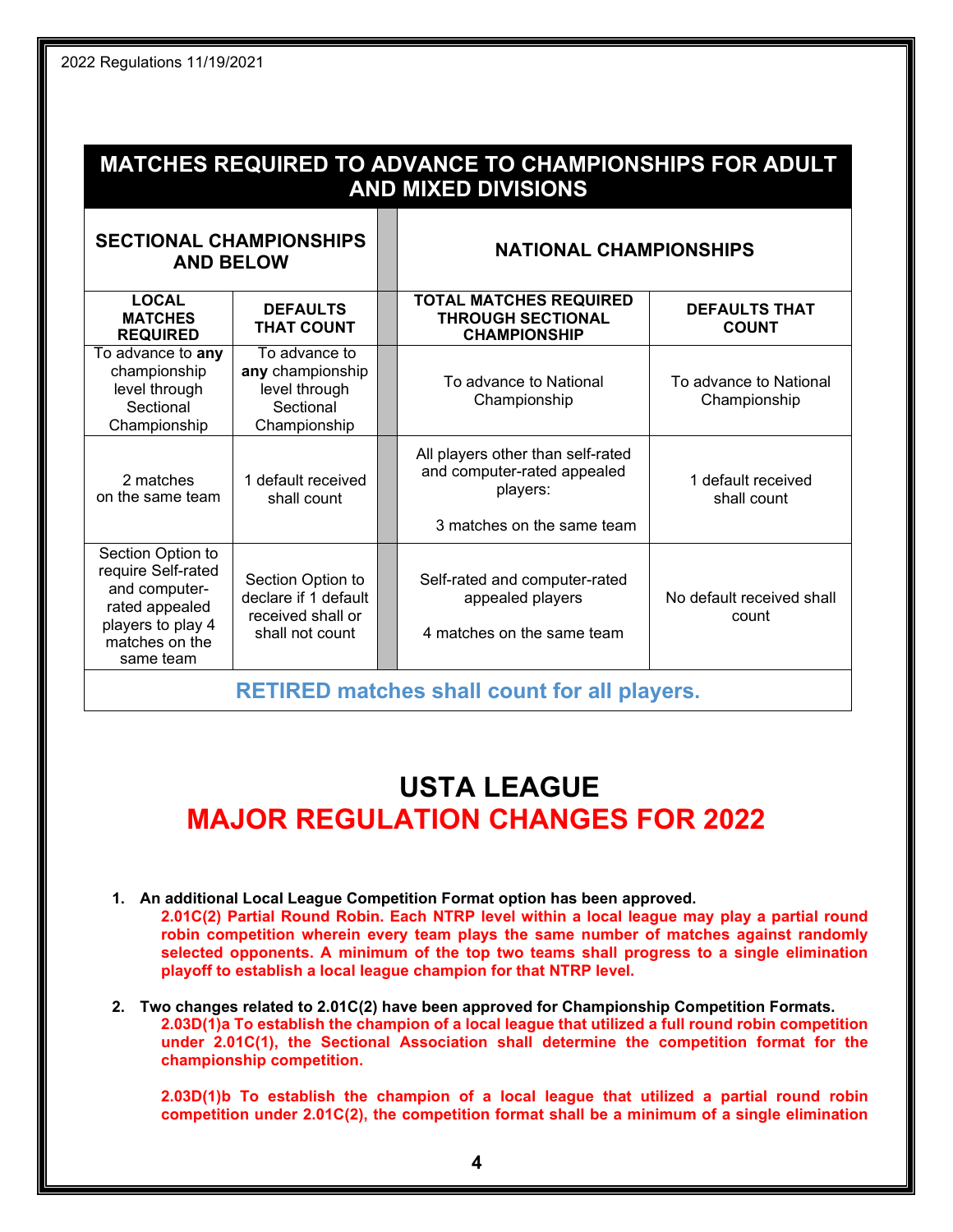**playoff between the top two teams at the conclusion of the partial round robin to establish a local league champion for that NTRP level.**

**3. A change to the Grievance Procedures has been approved. Previously, each Section had the option to honor the sanction(s) imposed in another Section. Now, the decision of a Grievance Committee in any Section will apply to the USTA League program in all Sections.** 

**3.03D(4) The decision of the USTA League Grievance Committee shall conform to the USTA League Suspension Point System, which shall be established prior to each League Year by the USTA National League Committee.**

#### **THE USE OF THE NATIONAL TENNIS RATING PROGRAM AND NTRP COMPUTER RATINGS IN THE USTA LEAGUE**

The National Tennis Rating Program (NTRP) is the official system for determining the levels of competition for the USTA League. The USTA NTRP Computer Rating System assigns ratings based on play in the local league and at championships and select NTRP tournaments.

1. The National Tennis Rating Program (NTRP) Guidelines define the characteristics of the various NTRP skill levels.

2. The USTA NTRP Computer Rating System is the official system to determine computer ratings for players throughout the country who participate in the USTA League. It is a mathematical system that assigns computer ratings to players by direct and indirect comparison of match results obtained from the USTA League and select NTRP tournaments.

3. A valid NTRP rating level is in effect for two years for individuals 60 years of age or older prior to, or during, the League Year and for three years for individuals 59 years of age or under, or until another valid NTRP rating level is generated. (See *Valid NTRP Computer Ratings Table*)

4. Players with a valid NTRP rating level must enter at that level or higher. (See *Valid NTRP Computer Ratings Table*)

5. Players in the USTA League without a valid computer rating must self-rate in accordance with the *General & Experienced Player Guidelines – Supplement to the NTRP Guidelines*. Factors such as a player's on-court performance, tennis background, and any additional information should be considered in the self-rating decision. When players are rating themselves, if they question at which level they should play, they should place themselves in the higher NTRP level of play.

> **Note:** Players who are good athletes or intend to spend a great deal of time taking lessons and practicing should be aware that their improvement may be significant enough to surpass their original self-rating during the local league season or championship play. To avoid NTRP Dynamic Disqualification, these players should enter at a higher NTRP level of play at the beginning of the local league season.

6. In the USTA League Adult Division, dynamic ratings will be calculated at regular intervals for all participants during local league competition, at the end of the local league season, and either during, or at the end of, District/Area through Sectional Championships.

7. At the USTA League Adult Division National Championships, players will continue to generate dynamic ratings through their last match played, but there will be no NTRP Dynamic Disqualifications at National Championships.

8. After the USTA League Adult Division National Championships, year-end NTRP published levels will be calculated using USTA NTRP Computer Rating System Procedures approved by the USTA League Committee.

9. In the USTA League Mixed Division, an NTRP level will be calculated for participants who play in that Division exclusively. Year-end ratings will be based on the final dynamic rating generated from local league and championship level competition unless the player has a valid Computer (C) rating from a previous year.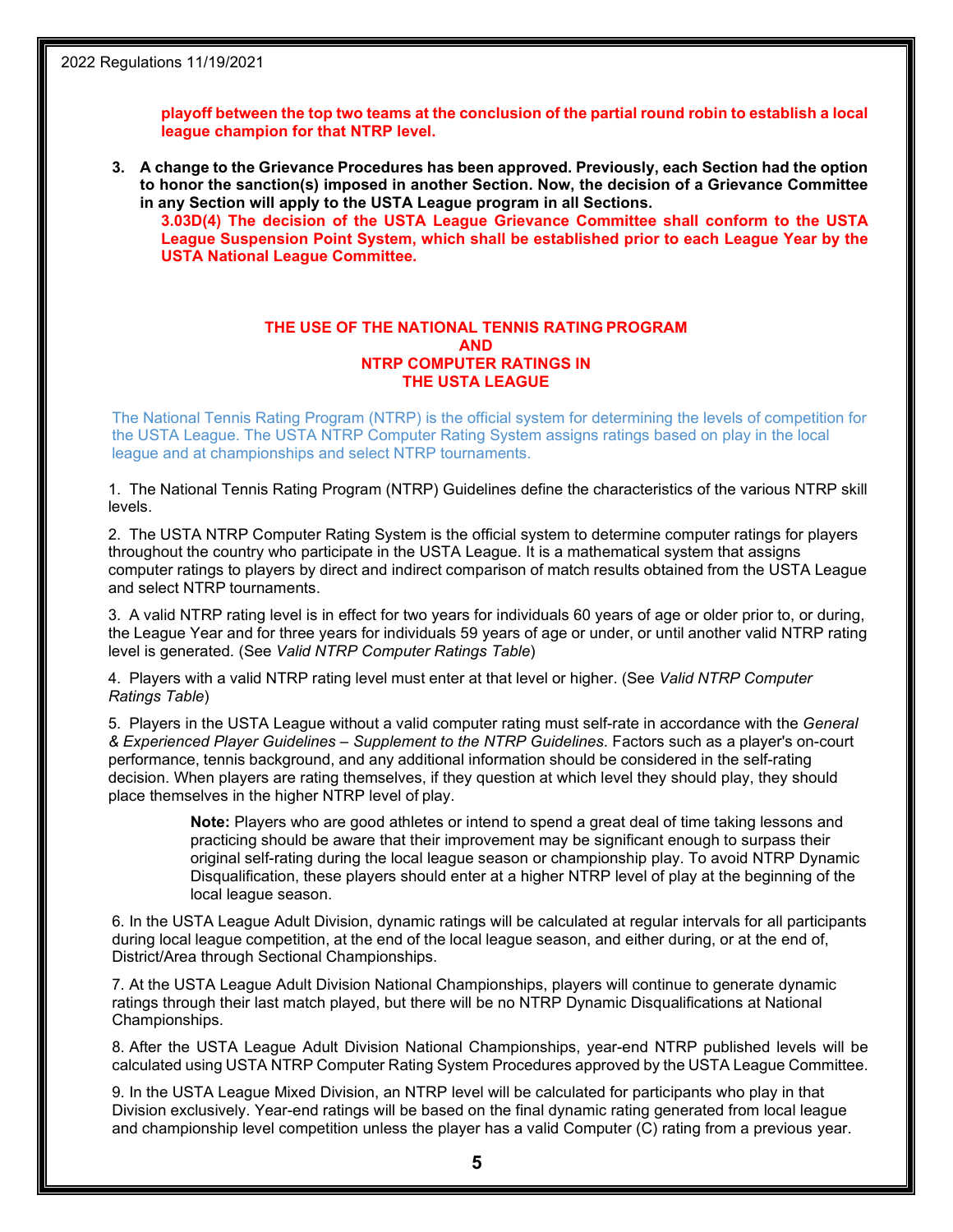### **USTA LEAGUE REGULATIONS**

**2022 Championship Year**

#### **1.00 GENERAL.**

**The Regulations in 1.00 GENERAL shall apply to all USTA League Divisions. Any authority delegated by these Regulations to the Section, unless otherwise stated, may be delegated by the Section to a lower authority.**

**If a Section, District/Area or Local League does not have a regulation in place to address an issue and there is a national regulation on that issue, the Section, District/Area or Local League must follow the national regulation.**

**1.01 NAME.** The USTA Board of Directors has approved the adoption of rules and regulations for the USTA League that shall be known as the USTA LEAGUE REGULATIONS.

**1.02 GOVERNANCE.** The USTA LEAGUE REGULATIONS shall apply to the USTA League Program (USTA League). The FRIEND AT COURT *- The USTA Handbook of Tennis Rules and Regulations*, including Wheelchair Rules of Tennis, shall apply to all matches played in the USTA League (unless modified by these USTA LEAGUE REGULATIONS). In all matches played without officials, the USTA official publication, THE CODE*,* shall be observed. The USTA Point Penalty System shall be used at all championship levels.

**1.02A Waiver of Regulations and Procedures Prohibited.** Except where a waiver is specifically permitted by a USTA League Regulation or by a USTA League Procedure, no USTA League Regulation or USTA League Procedure shall be waived by any Sectional, District/Area or Local Association or by any Sectional, District/Area or Local League Coordinator**.** Any violation of this Regulation shall be subject to such penalties as may be imposed by the USTA League Committee. Such penalties are not subject to appeal.

**1.02B Amendments.** These USTA LEAGUE REGULATIONS may be amended by the USTA League Committee with the approval of a committee comprised of the Chair and Vice-Chair of the USTA League Committee and the National League Administrator. All proposed amendments shall be in writing and shall be forwarded to the USTA League Committee at least 10 days before any meeting of the USTA League Committee. Without the approval of the Chair and Vice-Chair of the USTA League Committee and the National League Administrator, no amendments to these USTA LEAGUE REGULATIONS shall become effective prior to January 1st of the next USTA League Year. (See *1.04D(2)*).

**Southern Regulation: The USTA Southern Sectional Regulations may be amended by the Southern Sectional Adult League Committee.**

Tennessee Regulation: The USTA Tennessee League Regulations may be amended by the USTA Tennessee Adult League Committee.

**1.02C Written Interpretation.** A committee comprised of the Chair and Vice Chair of the USTA League Committee and the National League Administrator has the authority and the responsibility to provide written interpretations of USTA LEAGUE REGULATIONS in the *USTA League Questions and Answers (Interpretations)*.

**Southern Regulation: The Sectional League Coordinator, in conjunction with the USTA Southern Adult League Committee Chair and Vice Chair, shall have the authority to interpret the USTA League Southern Sectional Regulations.**

Tennessee Regulation: The USTA Tennessee Adult League Committee, in conjunction with the USTA Tennessee State League Coordinator, shall have the authority to interpret the USTA League Tennessee State Regulations.

**1.02D Glossary of Terms.** For purposes of these Regulations, certain words and phrases are defined in a glossary included herein. This glossary has been prepared as a reference to many terms included in these Regulations. The definitions provided have been drawn from these Regulations and, in some cases, other documents published by the USTA.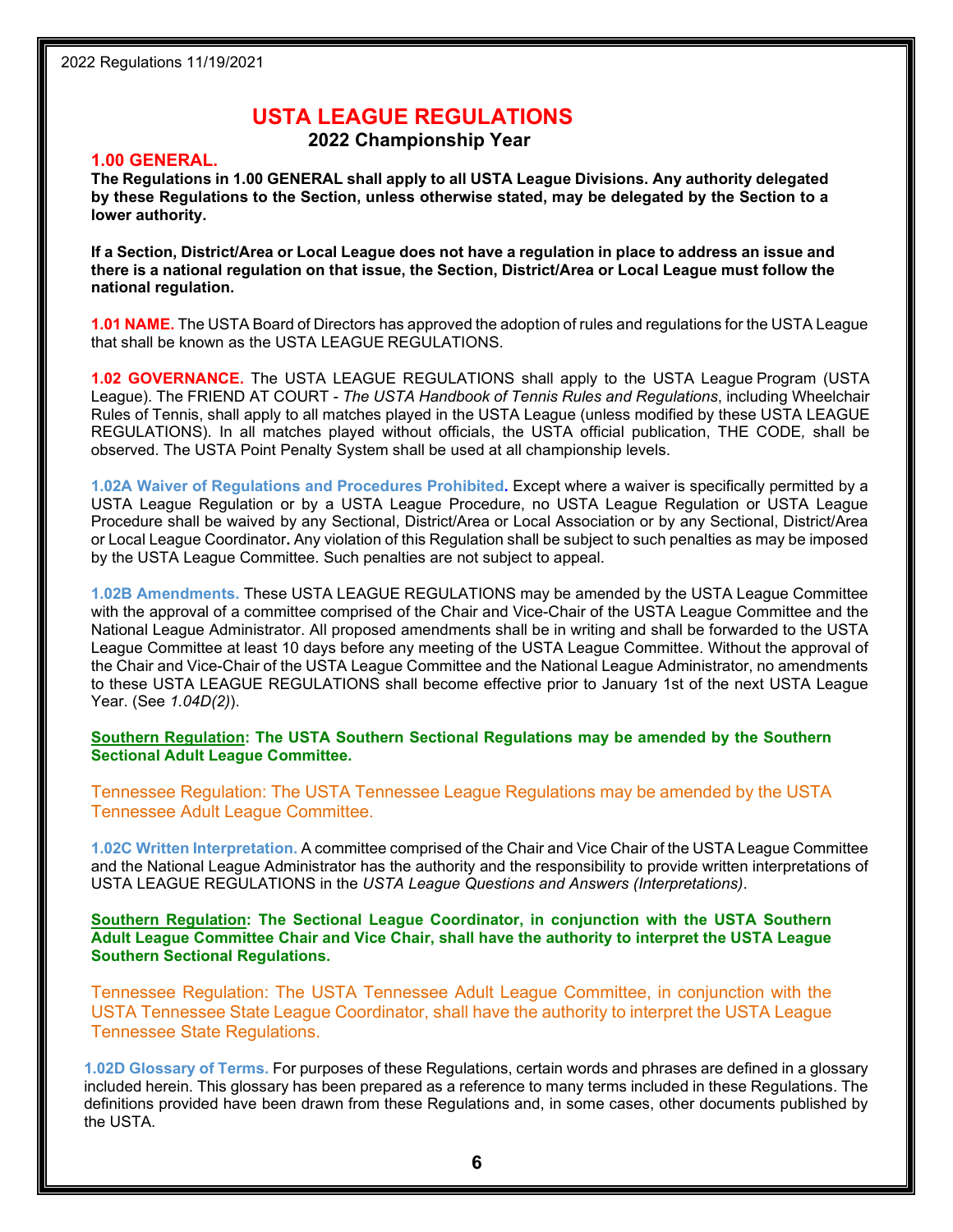**1.02E Committees.** Each committee referenced in the USTA League Regulations shall consist of a minimum of three members, including a chair. All decisions shall be by majority vote. The members of a committee may be the same as, or different in whole or in part from, the committee first approved.

**1.03 NON-DISCRIMINATION.** Discrimination in the USTA League is prohibited as specified in the Bylaws of the United States Tennis Association.

#### **1.04 USTA LEAGUE.**

**1.04A USTA League Program.** The USTA League is a team competition for men, women and mixed genders at specified National Tennis Rating Program (NTRP) levels of play. The purpose of the USTA League Program is to provide organized recreational play, emphasizing local competition, with advancement for winning teams from local competition to District/Area, Sectional and National Championships to determine annually USTA League National Championship teams in each approved level of competition. The USTA League is approved by USTA without necessity of a sanction application (See *FRIEND AT COURT* XVII B).

| USTA LEAGUE PROGRAM ORGANIZATION AT THE NATIONAL AND SOUTHERN LEVEL                      |                  |                                |                          |  |
|------------------------------------------------------------------------------------------|------------------|--------------------------------|--------------------------|--|
| <b>DIVISION</b>                                                                          | <b>AGE GROUP</b> | <b>LEAGUE FORMAT</b>           | <b>NTRP LEVELS</b>       |  |
|                                                                                          | 18 & Over        | $1 -$ Singles<br>$2 -$ Doubles | 2.5 women, 5.0           |  |
| Adult                                                                                    | 18 & Over        | $2 -$ Singles<br>$3 -$ Doubles | 3.0, 3.5, 4.0, 4.5       |  |
|                                                                                          | 40 & Over        | $1 -$ Singles<br>$3 -$ Doubles | 3.0, 3.5, 4.0, 4.5       |  |
|                                                                                          | 55 & Over        | $3 -$ Doubles                  | 6.0, 7.0, 8.0, 9.0       |  |
| Mixed                                                                                    | 18 & Over        | $3 -$ Doubles                  | 6.0, 7.0, 8.0, 9.0, 10.0 |  |
|                                                                                          | 40 & Over        | $3 -$ Doubles                  | 6.0, 7.0, 8.0, 9.0       |  |
| Please note that USTA Southern Adult 55 & Over age level offerings are a mix of straight |                  |                                |                          |  |

**levels (3.0, 3.5 and 4.0) and combined level (9.0).**

Tennessee Regulation: The following areas have been approved by USTA Tennessee for the USTA Adult 18 & Over, Adult 40 & Over, Adult 55 & Over, and Adult 65 & Over league programs: Chattanooga, Clarksville, Jackson, Knoxville, Memphis, META, Murfreesboro, Nashville, and Upper Cumberland.

The following areas have been approved by USTA Tennessee for the USTA Mixed 18 & Over, Mixed 40 & Over, Mixed 55 & Over, and Mixed 65 & Over League programs: Chattanooga, Clarksville, Jackson, Knoxville, Memphis, META, Murfreesboro, Nashville, and Upper Cumberland.

The USTA Tennessee Adult League Committee, together with the State League Coordinator, have the authority to amend eligible league areas.

#### **1.04B Administration.**

#### **1.04B(1) USTA League Committee.**

The USTA League shall be governed by the USTA League Committee appointed by the President of the USTA and subject to the control and direction of the USTA Board of Directors.

**1.04B(2) USTA National League Administrator.** The USTA National League Administrator shall be responsible for the day-to-day administration of the USTA League.

**1.04B(3) Sectional Associations.** The USTA has 17 Sectional Associations, the names and territories of which are defined in the USTA Bylaws. Each Sectional Association is responsible for the development and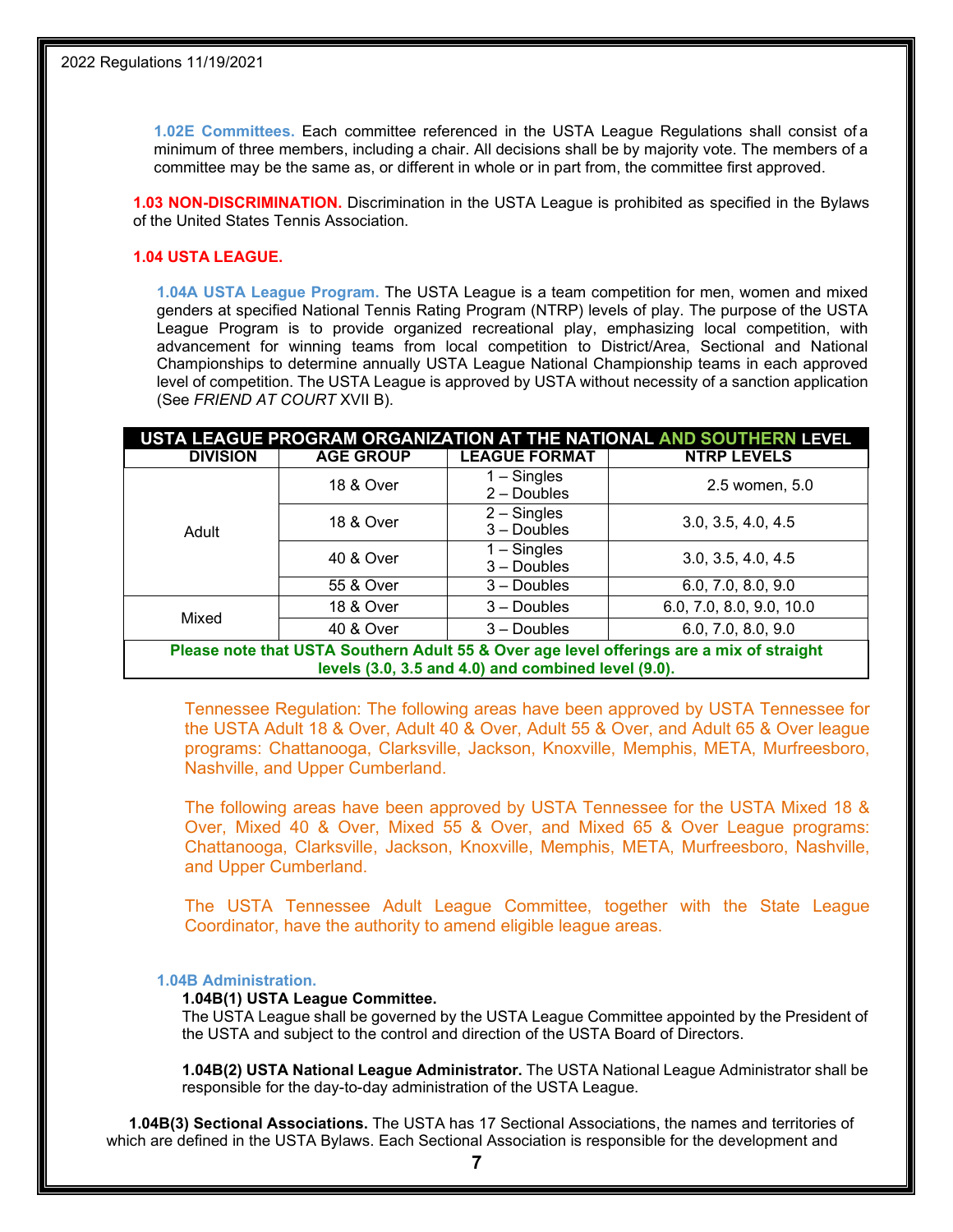implementation of the USTA League within its geographic territory in accordance with the USTA LEAGUE REGULATIONS.

**Southern Regulation: The USTA Southern League Program shall be governed by the Adult League Committee appointed by the President of USTA Southern and subject to the control and direction of the USTA Southern Board of Directors. The USTA Southern Adult League Committee give authority to state associations and local associations to amend their state and local regulations in compliance with USTA and USTA Southern regulations.** 

**1.04B(3)a Sectional League Coordinators.** Each Sectional Association shall appoint a Sectional League Coordinator to implement and administer the USTA League.

**1.04B(3)b District/Area League Coordinators.** Each District/Area may have a District/Area League Coordinator to implement and administer the USTA League. The District/Area shall have such geographic boundaries as the Sectional Association may determine.

**1.04B(3)c Local League Coordinators.** Each Local League may have a Local League Coordinator to implement and administer the USTA League.

**1.04B(4) Team Captain.** Each team shall appoint a captain to manage team activities and to represent the team in USTA League matters**.**

**1.04B(5) Championships Committees.** A Championship Committee, one of whom may be a USTA Certified Referee or Umpire, shall govern each championship. At least one member of the Championship Committee shall be in attendance at all times during play. The Championships Committees, except for the National Championships, shall be appointed by the Sectional and District/Area Associations at their respective championships. The Chair of the USTA League Committee shall appoint the Championship Committees for the National Championships.

**Southern Regulation: Each state association within the Southern Section is responsible for appointing championship committees for their state league championship within their area in accordance with this regulation.**

**1.04C Official Information System.** TennisLink is the official information system of the USTA League.

**1.04C(1) Official League Registration.** TennisLink is the official system for registering teams and players for the USTA League. A player's name must be listed on the team roster, as shown in TennisLink, prior to participation in any match. This includes any player who is added to a team roster after the commencement of local league play. Each Section shall establish deadlines and procedures for registering teams in TennisLink. Players shall not be added to the team roster during local league flight play-offs or at any championship.

**Southern Regulation: Team names listed in TennisLink are limited to the following descriptive(s): Facility Name, Captain Name, CTA and/or Location. All other descriptives must be approved by the Sectional League Coordinator.**

**Southern Regulation: Each State shall establish deadlines and procedures for registering teams on TennisLink. Players who submit an appeal of their self-rating through the TennisLink system before their local league deadline for registering players will be permitted to register up to seven (7) days after the notification of their final self-rating.**

Tennessee Regulation: The total fee for a player (not including TennisLink fee or court fees) to play in any USTA Tennessee League that offers advancement to a USTA Tennessee State Championship or State Invitational is not to exceed \$30 per person. Nine (\$9) dollars of that fee goes to USTA Tennessee to offset expenses for the state administration of the USTA League Program. There will be a three (\$3) dollar fee added for TennisLink each time a player registers for a team. The remainder of the local league fee is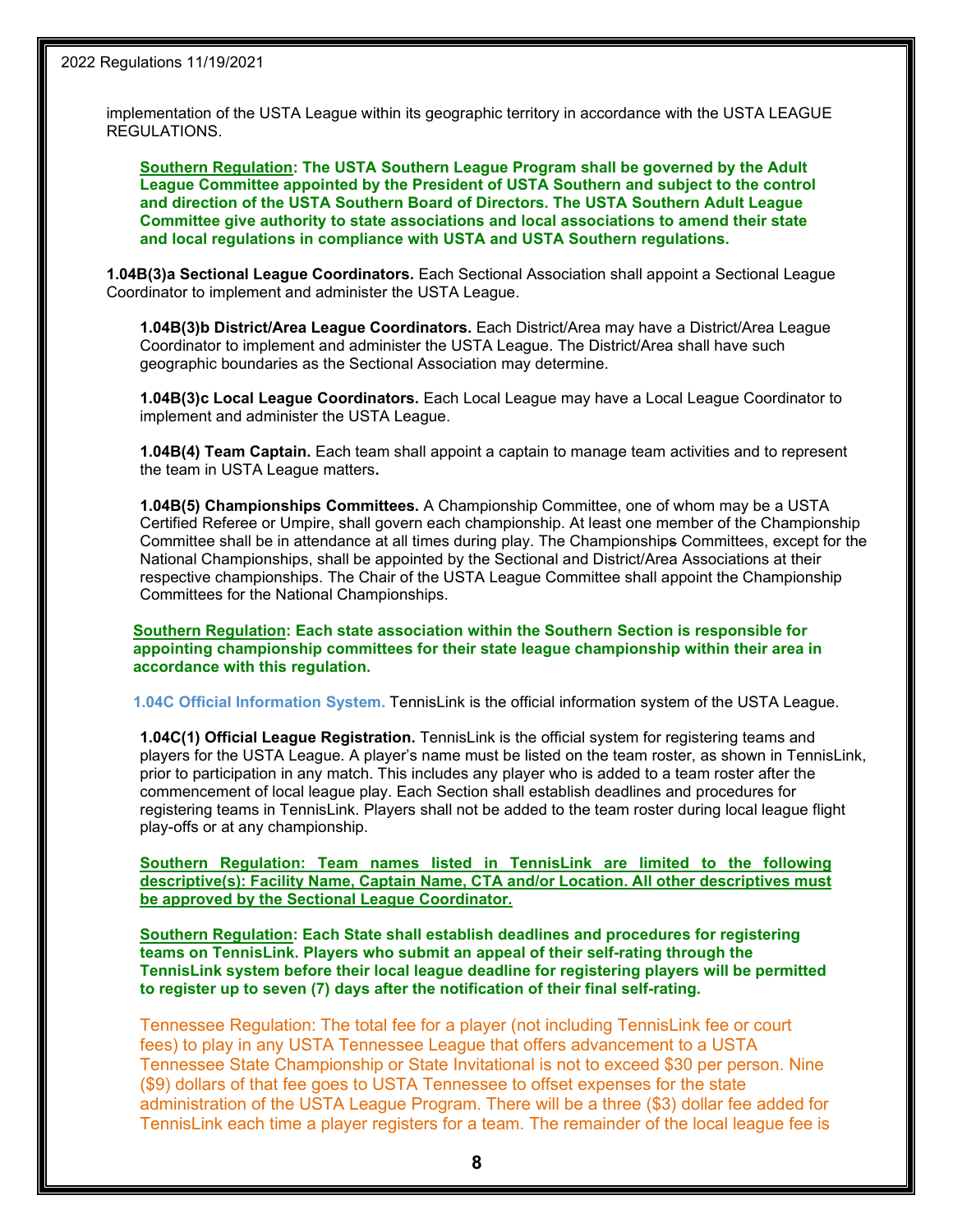budgeted to offset local league expenses.

The total fee for a player to play in any USTA Tennessee League that DOES NOT offer advancement to a USTA Tennessee State Championship or State Invitational is not to exceed \$100 per person. An administration fee shall be determined at the discretion of the State League Coordinator.

Local leagues, with the exception of 2022 Adult 18 & Over Early Start League, will not open registration for the leagues prior to January 1, 2022. Local leagues will note in their local league regulations the deadline for team registration and deadline to add players. Local league deadlines to add individuals to a legal team may not be after the Local League play deadline. Local leagues must meet deadlines established by the state. All teams must have a legal roster by the deadlines stated by local league regulations. (See chart in regulation 1.04D(4) for legal roster requirements). Teams may continue to add players per local league regulations.

All Captains will use the following format for team name(s) in registering their team(s) in TennisLink: State/Local League/Captain's last name (example: TN/Nashville/Smith).

See USTA Tennessee 2022 League Calendar for registration dates and USTA Tennessee State Championship dates. Local Leagues in Adult 18 & Over, Adult 40 & Over, Adult 55 & Over, Mixed 18 & Over, and Mixed 40 & Over that have only one team registered at local league deadline can extend the deadline two weeks to meet the National requirement of a minimum of two (2) teams. Local leagues in the Adult 65 & Over, Mixed 55 & Over, and Mixed 65 & Over that do not have a team signed up at a level of play have an additional thirty (30) days from the local league registration deadline to form a team, or until the State League Play Deadline, whichever occurs first.

**1.04C(2) Official Score Reporting and Standings System.** TennisLink is the official system for reporting scores and providing standings for the USTA League. Each Section should establish deadlines and procedures for reporting scores in TennisLink. Unless otherwise established by a Section, the initial entry of match scores into TennisLink must take place within 48 hours of the completion of the match. After match scores have been entered in TennisLink, they must be confirmed by the opposing team within 48 hours of the initial entry or the initial score will automatically be considered valid.

#### **Southern Regulation: Failure to comply may subject teams to a grievance and/or double default.**

#### **1.04D Local League.**

**1.04D(1) Definition**. A local league is a team competition in a specified geographic area that applies specific local league regulations and consists of NTRP level(s) with a minimum of two teams per level. A local league may choose to divide any or all NTRP levels into flights. Where flights are used, a playoff structure may be established to determine a champion for each NTRP level (See *Reg. 2.01C Competition Format*).

**1.04D(2) USTA League Year**. The League Year shall be January 1 through December 31, except that the USTA League Committee may authorize the commencement of a local league season prior to January 1, subject to such conditions as may be prescribed by the Committee.

**Southern Regulation: Requests for new "Early-Start" leagues must be submitted in writing to the Section League Coordinator. Final approval given by USTA League Committee.** 

**1.04D(3) Local League Season**. Each Sectional Association shall determine the dates for the season(s) of the local leagues within its Section. The local league season ends on the date entered in TennisLink as the league season end date.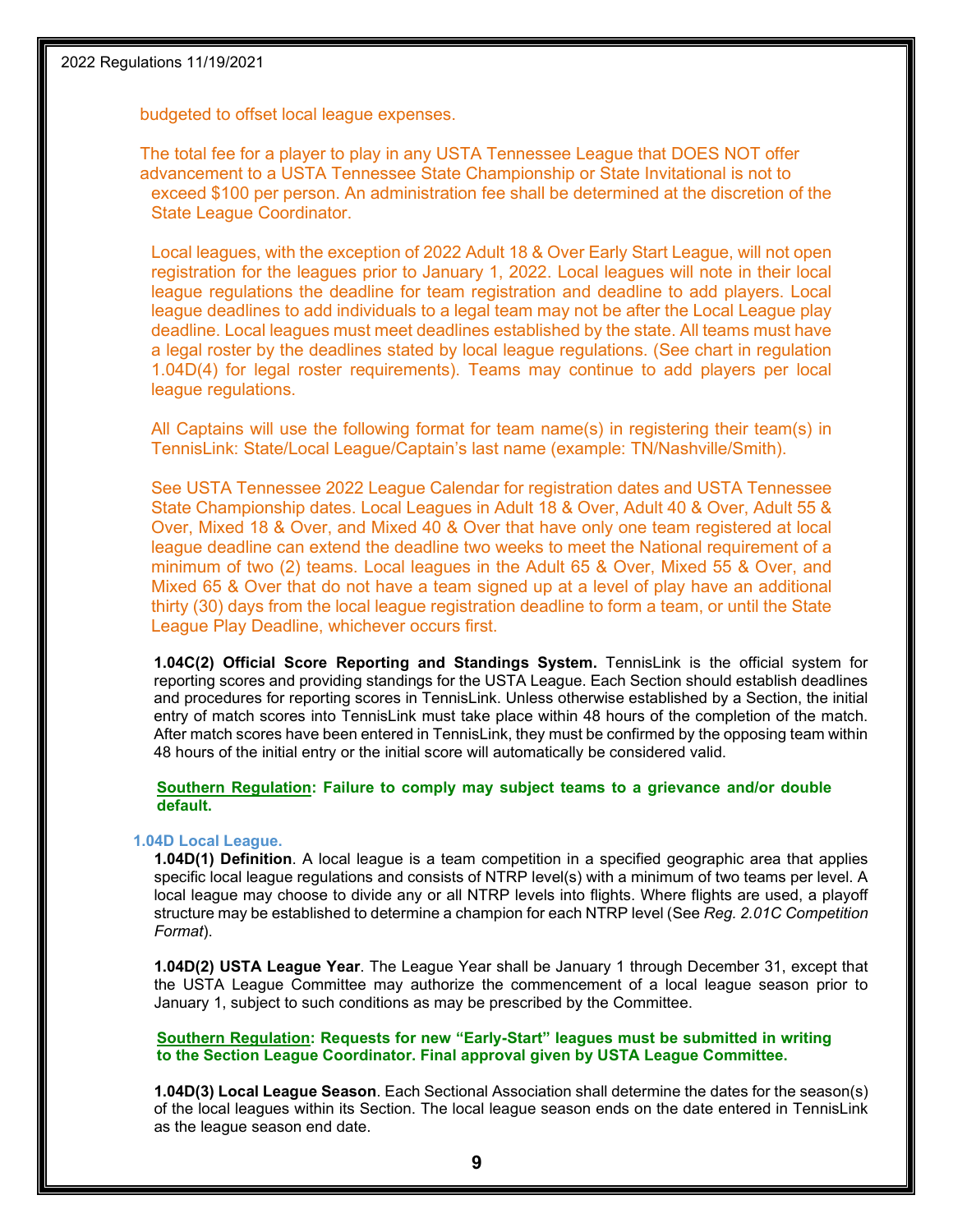**Southern Regulation: All local leagues shall obtain the approval of the State League Coordinator for the dates of the local league season(s). In the event a local league is not concluded on the date published in Tennislink, then the end date in Tennislink should be amended to reflect the date of the last match played.**

Tennessee Regulation: Adult 55 & Over – Local leagues with only one team may, with approval from the State League Coordinator, play a local league with other one team local leagues in order to determine which team will advance to the USTA Tennessee State Championships.

The following NTRP levels will play their local league at the USTA Tennessee State League Championship: Adult 18 & Over 2.5 Men, 5.0 Men/Women. These levels must meet the USTA Tennessee State League deadline of May 26, 2022 for team registration and individual registration. Mixed 18 & Over 10.0 - This level must meet the USTA Tennessee State League deadline of August 4, 2022 for team registration and individual registration. Adult 55 & Over 3.0 Men, 9.0 Men - This division must meet the USTA Tennessee State League deadline of April 28, 2022 for team registration and individual registration.

**1.04D(4) Team.** A team shall consist of players eligible to compete at a specific NTRP level of competition in accordance with the following table. A Section may limit the number of players on a team who have an individual NTRP level lower than the team NTRP level. A Section may also limit the number of players who appear on a team roster, but may not have fewer than the minimum number of players as shown in the following table:

**Southern Regulation: Each state may limit the number of players that appear on a team roster and /or the number of players on that roster that are at a specific NTRP level.**

*Tennessee Regulation:* The maximum number of players that may appear on a team roster is:

| <b>Division</b>            | <b>Maximum number of players per team</b> |
|----------------------------|-------------------------------------------|
| <b>Adult 18 &amp; Over</b> | 18                                        |
| <b>Adult 40 &amp; Over</b> | 16                                        |
| <b>Adult 55 &amp; Over</b> | 14                                        |
| Mixed (All age groups)     | 18                                        |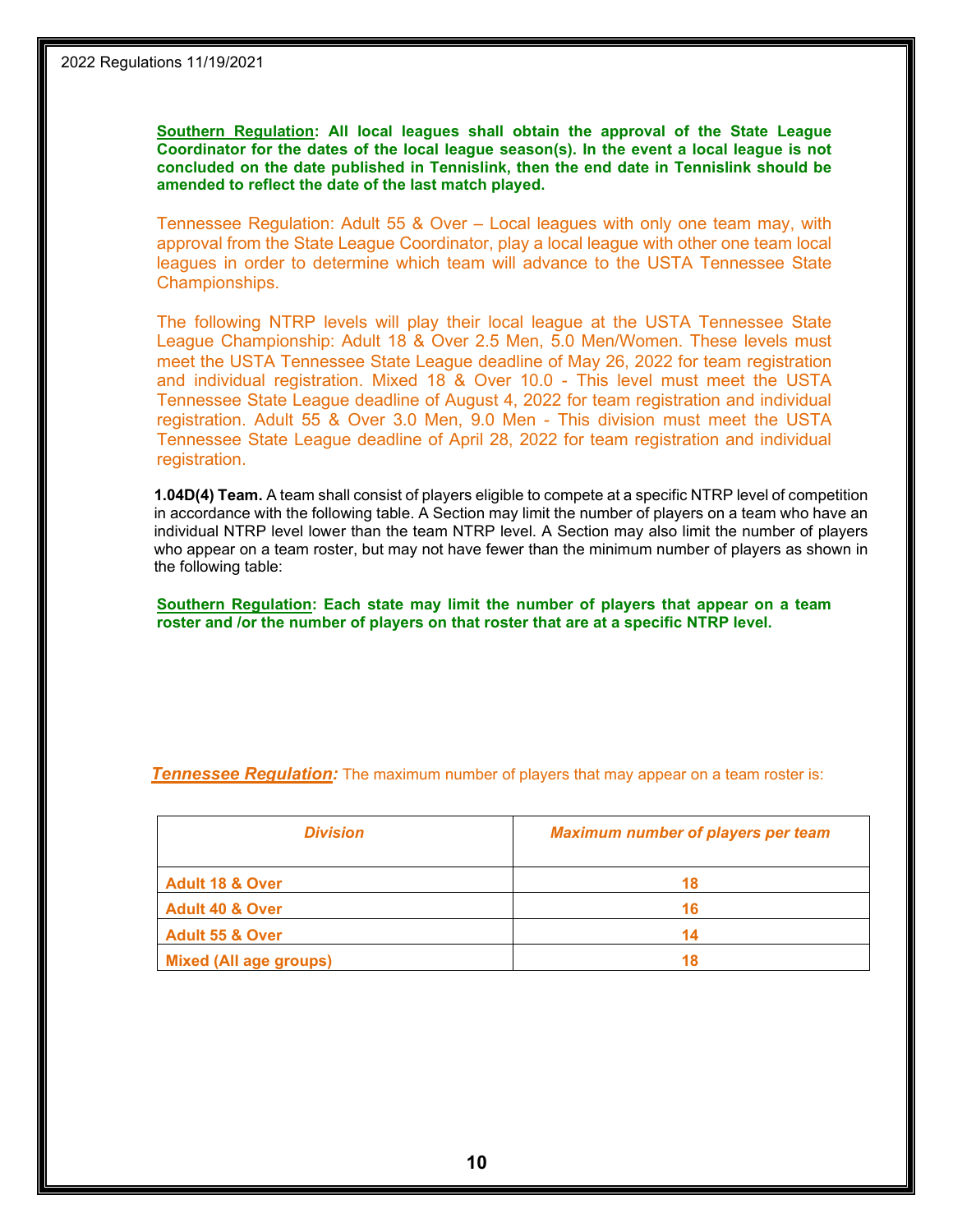2022 Regulations 11/19/2021

| <b>TEAM COMPOSITION</b> |                                                                                                                                                                                                                                                                        |                                                                |                  |                                                                                                                                                                                                                                                                                                                                                                                   |  |
|-------------------------|------------------------------------------------------------------------------------------------------------------------------------------------------------------------------------------------------------------------------------------------------------------------|----------------------------------------------------------------|------------------|-----------------------------------------------------------------------------------------------------------------------------------------------------------------------------------------------------------------------------------------------------------------------------------------------------------------------------------------------------------------------------------|--|
| <b>DIVISION</b>         | <b>AGE GROUP</b>                                                                                                                                                                                                                                                       | <b>MINIMUM</b><br><b>NUMBER</b><br><b>OF</b><br><b>PLAYERS</b> | <b>GENDER</b>    | <b>NTRP LEVEL</b>                                                                                                                                                                                                                                                                                                                                                                 |  |
|                         | <u>18 &amp; Over</u><br>5<br>2.5 women,<br>2.5 men & 5.0                                                                                                                                                                                                               |                                                                | Same<br>Gender   | A player's NTRP rating level<br>shall not exceed the team                                                                                                                                                                                                                                                                                                                         |  |
|                         | <b>18 &amp; Over</b><br>3.0, 3.5, 4.0, 4.5                                                                                                                                                                                                                             | 8                                                              | Same<br>Gender   | NTRP level.                                                                                                                                                                                                                                                                                                                                                                       |  |
|                         | 40 & Over<br>3.0, 3.5, 4.0, 4.5                                                                                                                                                                                                                                        | $\overline{7}$                                                 | Same<br>Gender   |                                                                                                                                                                                                                                                                                                                                                                                   |  |
| Adult                   | 55 & Over<br><b>Straight Levels</b><br>3.0, 3.5, 4.0, 4.5<br><b>OR</b><br><b>Combined Levels</b><br>6.0, 7.0, 8.0, 9.0                                                                                                                                                 | 6                                                              | Same<br>Gender   | When using straight NTRP<br>levels, a player's NTRP rating<br>level shall not exceed the team<br>NTRP level.<br>Combined NTRP rating levels of<br>partners shall not exceed the<br>team NTRP level.<br>NTRP rating level difference<br>between partners shall not<br>exceed 1.0.<br>The minimum NTRP Level for:<br>6.0 is 2.5; 7.0 is 3.0; 8.0 is 3.5<br>$9.0$ is $4.0$ .         |  |
| Mixed                   | 18 & Over<br><b>Straight Levels</b><br>2.5, 3.0, 3.5, 4.0,<br>4.5, 5.0<br><b>OR</b><br><b>Combined Levels</b><br>6.0, 7.0,<br>8.0, 9.0, 10.0<br>40 & Over<br><b>Straight Levels</b><br>3.0, 3.5, 4.0, 4.5<br><b>OR</b><br><b>Combined Levels</b><br>6.0, 7.0, 8.0, 9.0 | 3 men<br>3 women                                               | Men and<br>Women | When using straight NTRP<br>levels, a player's NTRP rating<br>level shall not exceed the team<br>NTRP level.<br>Combined NTRP rating levels of<br>partners shall not exceed the<br>team NTRP level.<br>NTRP rating level difference<br>between partners shall not<br>exceed 1.0.<br>The minimum NTRP Level for:<br>6.0 is 2.5; 7.0 is 3.0; 8.0 is 3.5<br>9.0 is 4.0; 10.0 is 4.5. |  |

**1.04D(5) Two Team Leagues.** If any Adult Division Age Group consists of only two teams in a level of play, each team must maintain its roster with at least 40 percent of its players at the designated NTRP level of play. The exception is the Adult Division 55 & Over Age Group that uses combined NTRP rating levels and will not be required to comply with this Regulation.

**1.04D(6): Courts for Local League Play. "Home teams" will have the choice of court surface for which they wish to play their home matches. Court surface must be the same surface for all individual lines unless prior agreement between both captains. The use of tennis-related blended lines are permitted on courts used for local league matches. The use of other lines**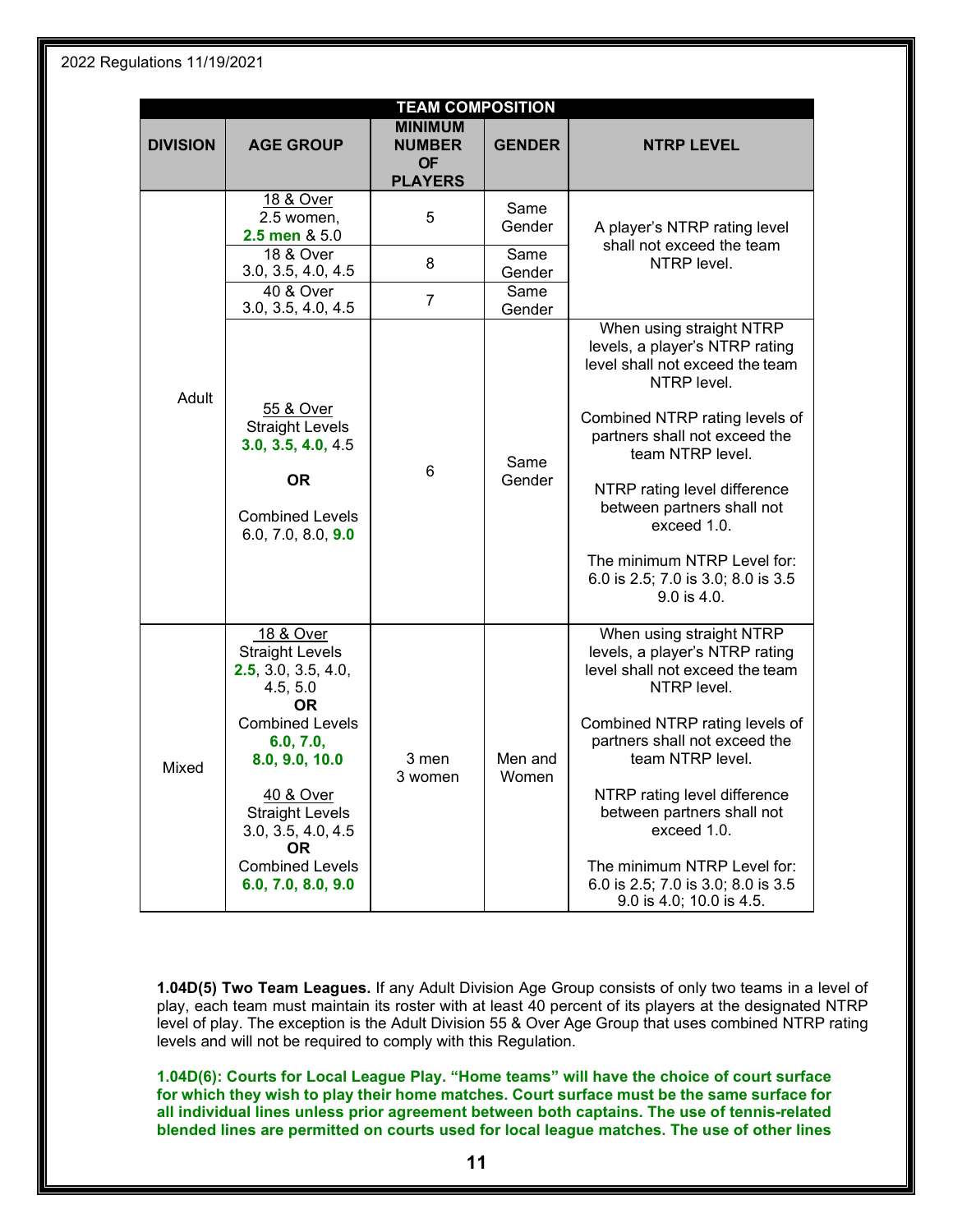#### **for another sport, such as Pickleball, are not permitted on courts used for local league matches.**

#### **1.04E Player Eligibility.**

**1.04E(1) Domicile and Residency Requirements.** Any individual who competes in the USTA League must be domiciled within the boundaries of a USTA Sectional Association or participate through a USTA Direct Member Club. Residents of foreign countries who meet membership and age requirements may be invited by a USTA Section to participate in the USTA League Program provided that all such matches are played within the Section. Sections may create residency requirement rules to encourage and foster local league play.

**Southern Regulation: Southern will have no residency requirements for local league play. Exception: A state may regulate residency requirements for teams that play a local league at a state championship, advance directly to a state championship and/or play in a singleweekend local league tournament.**

*Tennessee Regulation:* For USTA Tennessee teams that play a local league at a state championship and/or advance directly to a State Championship, at least two players on the roster must be residents of the local area that the team is advancing from.

If a team is found to be in violation of this regulation after the deadline to add an individual has passed, and prior to 24 hours before Championship play has begun for the division, a team shall have 24 hours to add a player that makes the team eligible. If a team cannot be made eligible within 24 hours, they may not compete at the State Championship.

If a team is found to be in violation of this regulation within 24 hours of the beginning of Championship play for that division, or after Championship play has begun for that division, a team shall have until its next match to add a player that makes the team eligible. If the team cannot be made eligible, the Championship Committee may allow the team to continue in the Championship but the team will forfeit their \$250 security deposit and will not be eligible to advance to Sectional Championships.

**1.04E(2) Membership.** All individuals who compete in the USTA League must be current USTA members in good standing through the local league season. Any individual who progresses to a championship level in the USTA League must be a current USTA member through each championship progression.

**1.04E(3) Age.** Players must be 18 years of age prior to participating in the USTA League program. Each player over the age of 18 shall have reached the required minimum age prior to or during the calendar year in which such player participates in his or her first local league.

**1.04E(4) Player Agreement.** All players participating in the USTA League, as a condition of said participation, agree to abide and be bound by the USTA Constitution and Bylaws; the USTA LEAGUE REGULATIONS; the FRIEND AT COURT - *The USTA Handbook of Tennis Rules and Regulations*  including THE CODE and Wheelchair Rules of Tennis (unless modified by these USTA LEAGUE REGULATIONS); and the standards of good conduct, fair play and good sportsmanship.

**1.04E(5) Waiver of Claims.** Players participating in the USTA League acknowledge the risks associated with playing competitive tennis, accept those risks voluntarily, and in consideration of their acceptance in the USTA League Program, assume all risks for bodily injury, waive all claims for injury and property damage and release and hold harmless the USTA and the host facility, their officials, employees and agents with respect to any injury or loss caused by negligence or otherwise to the fullest extent permitted by law.

**1.04F Official League Rating Program.** The National Tennis Rating Program (NTRP) is the official system for rating levels of competition for the USTA League.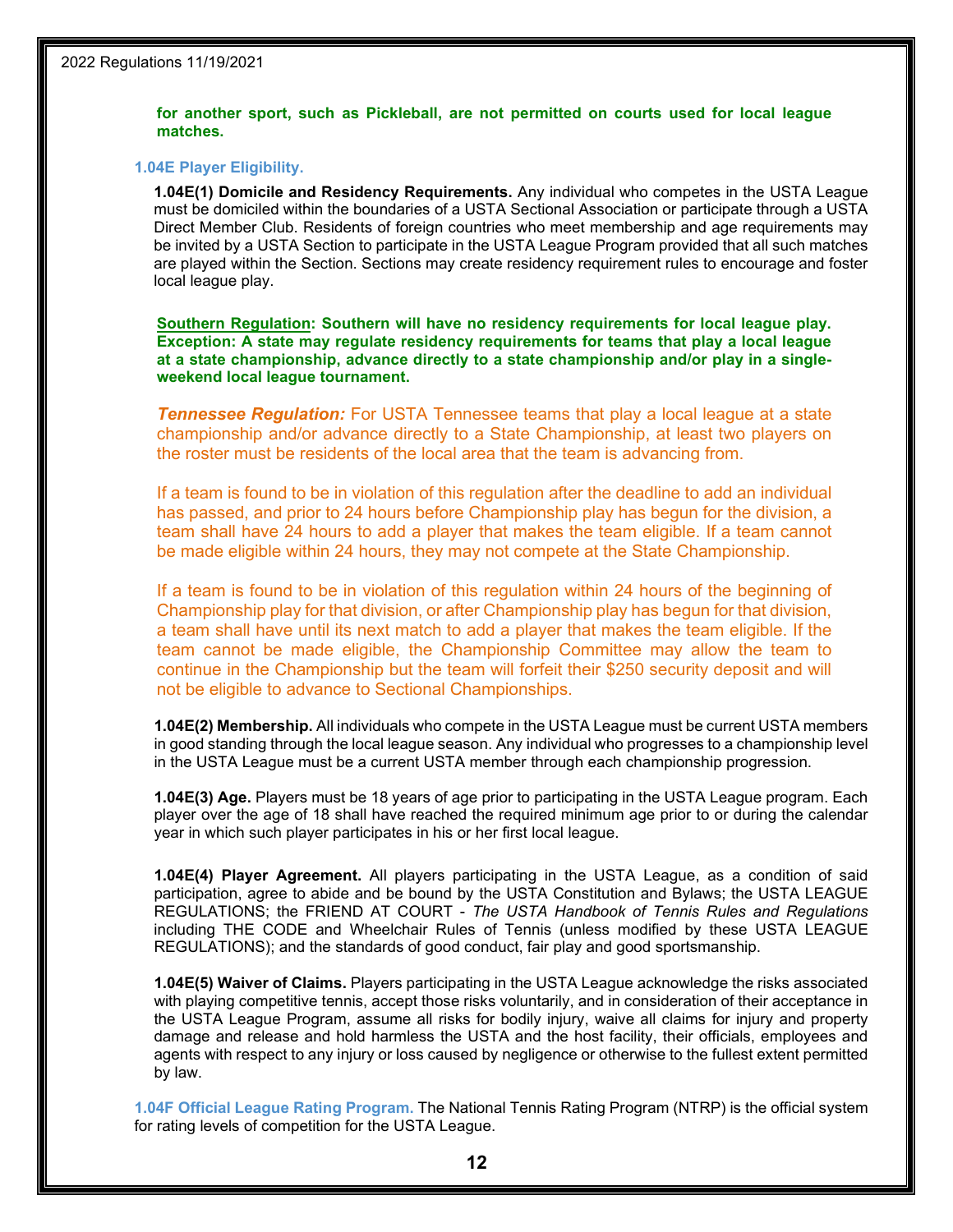**1.04F(1) Entry.** A player without a valid NTRP rating level in TennisLink, a returning player with an expired NTRP rating level, a Tournament Exclusive (T) rated player or a Mixed Exclusive (M) rated player who does not have a valid computer (C) rating from a previous year and chooses to participate in the Adult Division, must self-rate to be assigned a new rating, reassigned to their last expired rating or a higher rating based on their playing history to enter the USTA League Program as shown in the following table:

| NTRP RATING LEVEL FOR ENTRY INTO LEAGUE PLAY   |                                                                       |                                                                                             |  |
|------------------------------------------------|-----------------------------------------------------------------------|---------------------------------------------------------------------------------------------|--|
| <b>DIVISION</b>                                | <b>AGE GROUP</b>                                                      | <b>PLAYER'S NTRP RATING LEVEL</b>                                                           |  |
|                                                | 18 & Over<br>40 & Over<br>55 & Over<br>Straight<br><b>NTRP Levels</b> | Current NTRP level and/or up to one<br>level higher than the player's current NTRP level.   |  |
| <b>ADULT</b>                                   |                                                                       | Combined NTRP rating levels of partners<br>shall not exceed the team NTRP level.            |  |
|                                                | 55 & Over Combined<br><b>NTRP Levels</b>                              | NTRP rating level difference between partners<br>shall not exceed 1.0.                      |  |
|                                                |                                                                       | The minimum NTRP Level for:<br>6.0 is 2.5; 7.0 is 3.0; 8.0 is 3.5; 9.0 is 4.0               |  |
|                                                | <u>18 &amp; Over</u><br>2.5<br>40 & Over                              | Current NTRP level and/or up to one<br>level above the player's current NTRP level.         |  |
| 3.0, 3.5, 4.0, 4.5,<br>5.0 Straight NTRP Level |                                                                       | 2.5 Straight Level is limited to 2.0 and 2.5 NTRP levels                                    |  |
| <b>MIXED</b>                                   | 18 & Over                                                             | Combined NTRP rating levels of partners<br>shall not exceed the team NTRP level.            |  |
|                                                | 40 & Over<br>55 & Over Straight NTRP<br>Levels                        | NTRP difference between partners shall not exceed 1.0.                                      |  |
|                                                |                                                                       | The minimum NTRP Level for:<br>6.0 is 2.5; 7.0 is 3.0; 8.0 is 3.5; 9.0 is 4.0; 10.0 is 4.5. |  |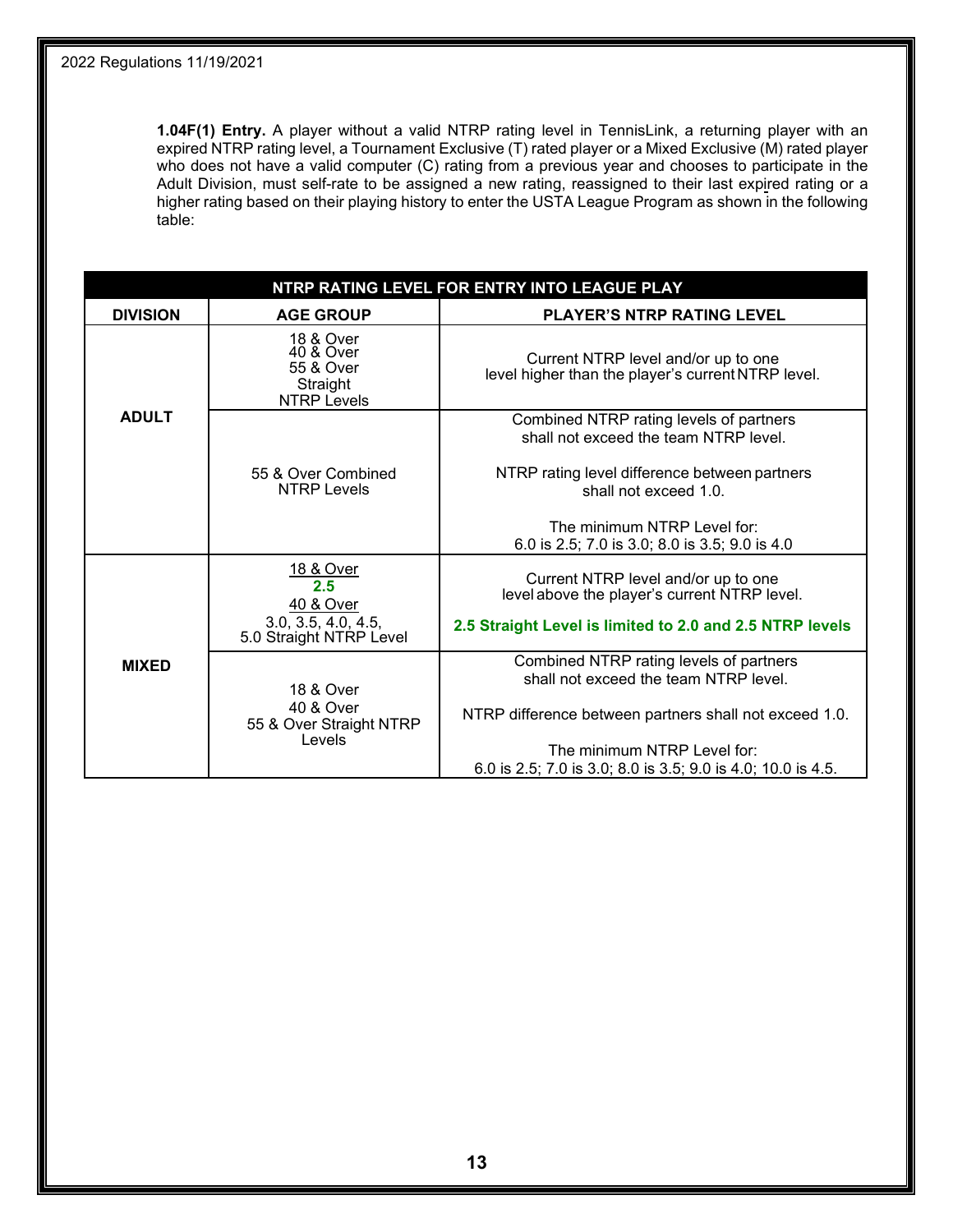**1.04F(1)a** Rating levels are derived in accordance with the USTA NTRP Computer Rating System Procedures. Once a player is assigned a valid Computer (C) NTRP rating level, it is valid for the Adult and Mixed Divisions for all players 59 years of age or under for three consecutive years or until another NTRP published rating level is generated. For players 60 years of age or over, a valid Computer (C) NTRP rating level is valid to play in the Adult and Mixed Divisions for two consecutive years or until another NTRP published rating level is generated. (See *Reg.1.04F(1)b* and *c* and *Valid NTRP Computer Ratings Table*).

**1.04F(1)b** Mixed results will not be part of generating a player's year-end rating, except for those players who participate in the Mixed Division exclusively. A player who plays in the Mixed Division exclusively will receive a published Mixed Exclusive (M) rating level at yearend unless they have a valid Computer (C) rating level from a previous year on file in TennisLink. A published (M) rating level is valid to play in the Mixed Division exclusively and will be in effect for players 59 years of age or under for three consecutive years and for players 60 years or older for two consecutive years or until another published NTRP rating level is generated. A player who plays exclusively in the Mixed Division and subsequently chooses to participate in the Adult Division must enter by using a valid Computer (C) rating from a previous year. If such player does not have a valid (C) rating from a previous year, he or she must self-rate with the minimum NTRP rating level being the higher of the self-rating or valid Mixed Exclusive (M) rating.

**1.04F(1)c** A player who plays exclusively in NTRP tournaments and subsequently chooses to participate in the Adult Division must enter that Division by using a valid Computer (C) rating from a previous year. If such player does not have a valid (C) rating from a previous year, he or she must self-rate with the minimum rating being the higher of the self-rating or valid Tournament Exclusive (T) rating.

#### **Southern Regulation: Match results from select Southern NTRP Tournaments will be included in the 2022 year-end ratings. For players that participate in NTRP tournaments exclusively, said player may generate a tournament-exclusive (T) rating contingent on enough match play.**

**1.04F(1)d** Players who do not have a valid NTRP rating level on file in TennisLink shall selfrate in accordance with the General & Experienced Player Guidelines – Supplement to the NTRP Guidelines and complete the self-rating process on TennisLink when registering for a team. Players who allow someone else to complete the self-rating process for them will be ultimately responsible and held accountable for information submitted or omitted. Failure to self-rate in accordance with the *Guidelines*, or omission of information regarding a player's tennis history, will subject the player as well as the captain and/or others who completed, assisted, condoned and/or approved an inappropriate self-rating to penalties under the League Suspension Point System. Players whose self-ratings are determined to be inaccurate or inappropriate shall be disqualified. (See *Reg. 3.03E(1)a*).

**1.04F(1)e** Self-ratings are valid for two years from the date issued or until replaced by a dynamic or computer rating. If there is a change in their playing experience the player may appeal their rating up at that time or they may be promoted by the Sectionalcoordinator.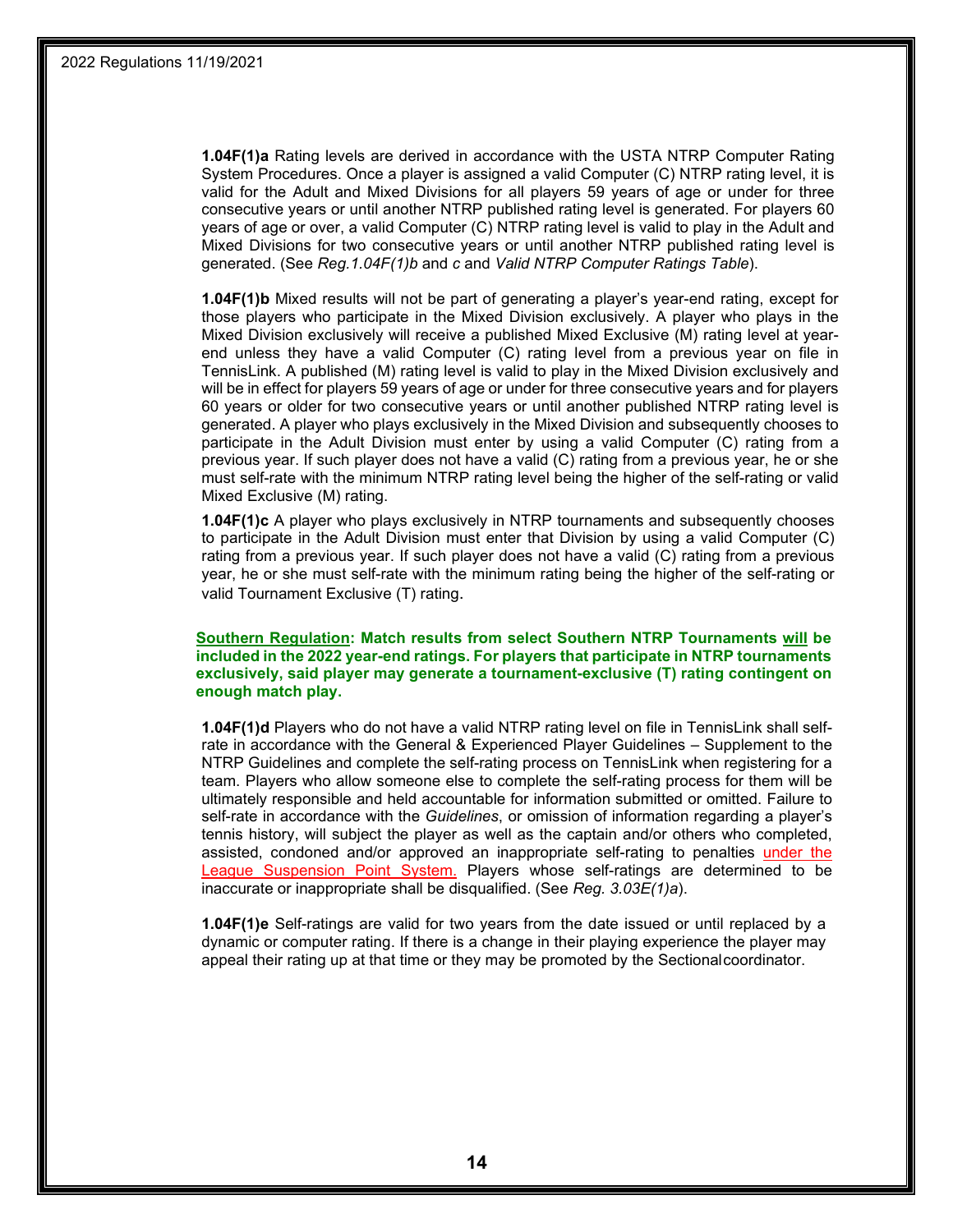**1.04F(1)f** TennisLink will automatically remove expired computer and self-ratings thereby allowing individuals to self-rate. Players with expired ratings will not be allowed to self-rate at a lower level than their last valid NTRP rating level. However, when assigned an NTRP rating level by TennisLink, the player will have the opportunity to file a Self-Rate Appeal.

**1.04F(1)g** Each Sectional Association shall designate a committee to handle Self-Rate Appeals for those who appeal their assigned self-rating level. This committee may be the same, in whole or part, as the Sectional League Grievance Committee that handles NTRP Grievances. Players who appeal their rating and anyone acting on their behalf will abide by the Self-Rate Appeals Committee's decision without further right to appeal same, except that the Committee may reconsider its decision in the event there has been a clear factual error made by the Committee. Players granted an appeal of their self-rating may be subject to NTRP Grievance based only on newly discovered or missing information not previously considered. (See *General & Experiences Player Guidelines – Supplement to the NTRP Guidelines*.)

**1.04F(1)h Valid NTRP Computer Ratings:** See *Valid NTRP Computer Ratings Table*.

#### **1.04G Player Participation Eligibility.**

**1.04G(1)** League players may play in the USTA League Adult and Mixed Divisions during the same local league season.

**1.04G(2)** A player may play on only one team in an NTRP level within an Age Group in the same local league during the same season. In local leagues where NTRP levels are divided into flights, a player may not play in more than one flight.

**1.04G(3)** A player may play on more than one team in an NTRP level within an Age Group in the same season provided it is in separate local leagues. The Section has the authority to accept or deny participation.

**1.04G(4)** A Section may authorize participation in more than one NTRP level within an Age Group in the same local league during the same season.

**Southern Regulation: Southern authorizes participation in more than one NTRP level as stated above.**

**1.04G(5)** A player may play up to one NTRP level higher than the player's current NTRP level**.**

**1.04G(6)** A player who qualifies to advance to championships on more than one team may be required by the Section to choose which team he or she will represent.

**Southern Regulation: Players who qualify for an Adult 18 & Over, Adult 40 & Over and/or Adult 55 & Over team(s) may advance on more than one team within an age group only if they are different NTRP levels. Players who qualify for a Mixed Doubles 18 & Over and/or Mixed Doubles 40 & Over team(s) may advance on more than one team within an age group only if they are different NTRP levels. No accommodations for scheduling will be made at any Championship for teams with players that may be competing on two or more teams during a championship.**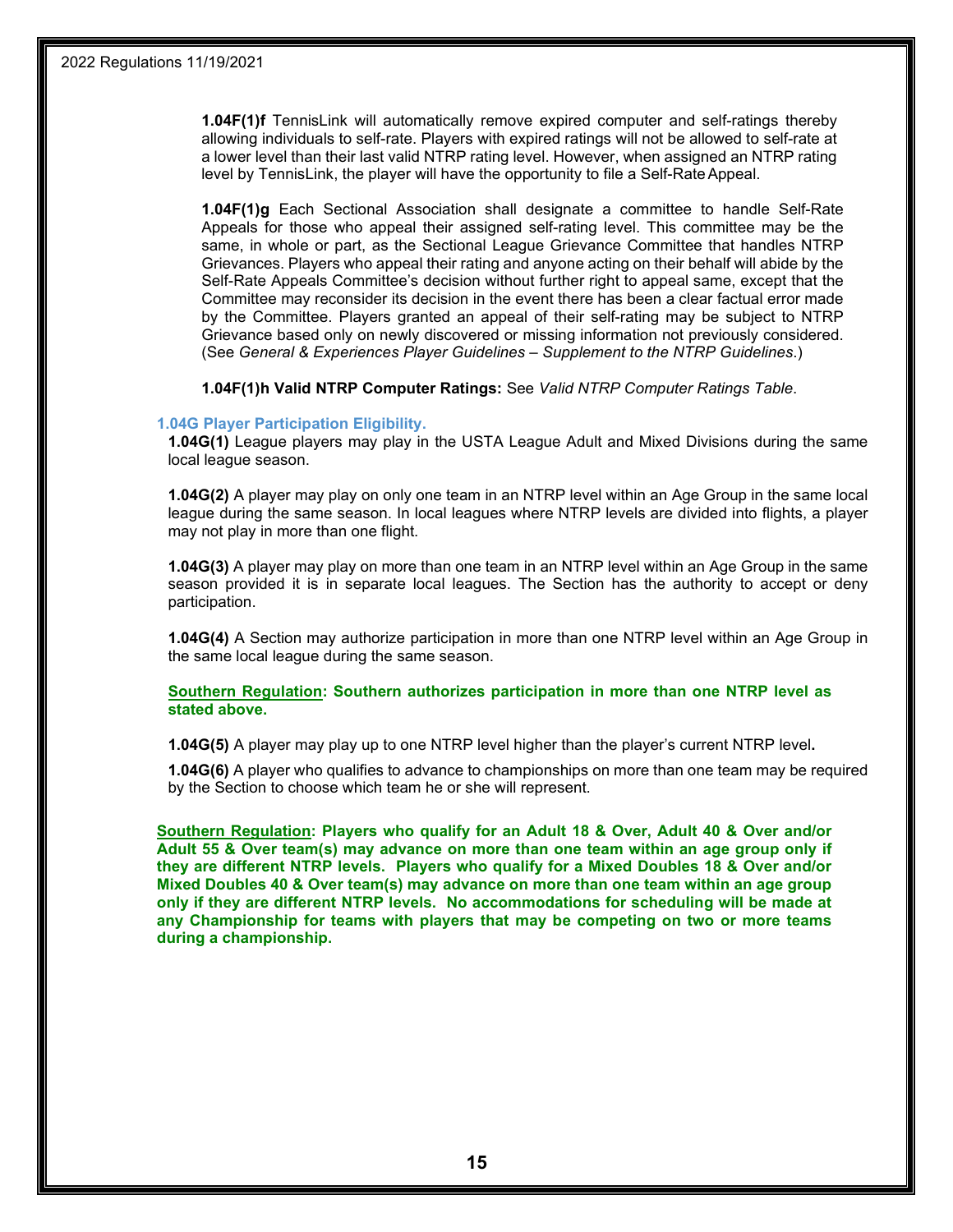**1.04G(7)** At any National **and/or Southern** Championship, if a player qualifies for two or more teams at the same NTRP level for an event, the individual must declare which team he or she will represent. In the absence of a declaration, the first match played will determine which team he or she will represent.

**1.04G(8)** A player may participate in only one individual match within each team match.

**1.04G(9)** A player who participates in the USTA League in violation of any provision ofSection 1.04G *Player Participation Eligibility*, shall be subject to an Eligibility Grievance as defined in Section 3.02D *Eligibility Grievance*.

**1.05 Official Ball.** In USTA League matches, a standard Type 2 USTA approved ball shall beused. The use of any USTA "transition" ball is prohibited.

#### **2.00 USTA LEAGUES REGULATIONS.**

**All USTA League Regulations in 1.00 GENERAL, 3.00 GRIEVANCE PROCEDURES and the following Regulations in this section shall apply to USTA League Adult and Mixed Divisions except for Reg. 2.04 NTRP DYNAMIC DISQUALIFICATION AND REVIEW PROCEDURES which shall apply only to the USTA League Adult Division.**

#### **2.01 LOCAL COMPETITION.**

#### **2.01A NTRP Levels of Play.**

**2.01A(1)** When using straight NTRP levels, a player cannot have an NTRP rating higher than the NTRP level in which the player is competing.

**2.01A(2)** When using combined NTRP levels, the combined NTRP rating levels of the doubles team cannot exceed the combined NTRP level in which the players are competing.

**2.01A(3)** The NTRP difference between members of an individual doubles team may not exceed 1.0.

**2.01A(4)** USTA League NTRP levels in the local league and at championships are approved in accordance with the following table:

| <b>NTRP LEVELS OF PLAY</b> |                            |                                                                                                           |                                                                             |                                              |  |
|----------------------------|----------------------------|-----------------------------------------------------------------------------------------------------------|-----------------------------------------------------------------------------|----------------------------------------------|--|
| <b>DIVISION</b>            | <b>AGE</b><br><b>GROUP</b> | <b>LOCAL LEAGUES</b>                                                                                      | <b>ALL CHAMPIONSHIPS</b><br><b>BELOW NATIONAL</b><br><b>CHAMPIONSHIPS</b>   | <b>NATIONAL</b><br><b>CHAMPIONSHIPS</b>      |  |
|                            | 18 & Over                  | 2.5, 3.0, 3.5, 4.0,<br>4.5, 5.0 & Above                                                                   | 2.5, 3.0, 3.5, 4.0,<br>4.5.5.0 & Above                                      | 2.5 women, 3.0, 3.5,<br>4.0, 4.5, 5.0        |  |
| Adult                      | 40 & Over                  | 3.0, 3.5, 4.0,<br>4.5, 5.0                                                                                | 3.0, 3.5, 4.0,<br>4.5, 5.0                                                  | 3.0, 3.5, 4.0, 4.5                           |  |
|                            | 55 & Over                  | <b>Straight Levels</b><br>3.0, 3.5, 4.0, 4.5<br><b>OR</b><br><b>Combined Levels</b><br>6.0, 7.0, 8.0, 9.0 | Straight Levels 3.0, 3.5, 4.0, 4.5 OR<br>Combined Levels 6.0, 7.0, 8.0, 9.0 | <b>Combined Levels</b><br>6.0, 7.0, 8.0, 9.0 |  |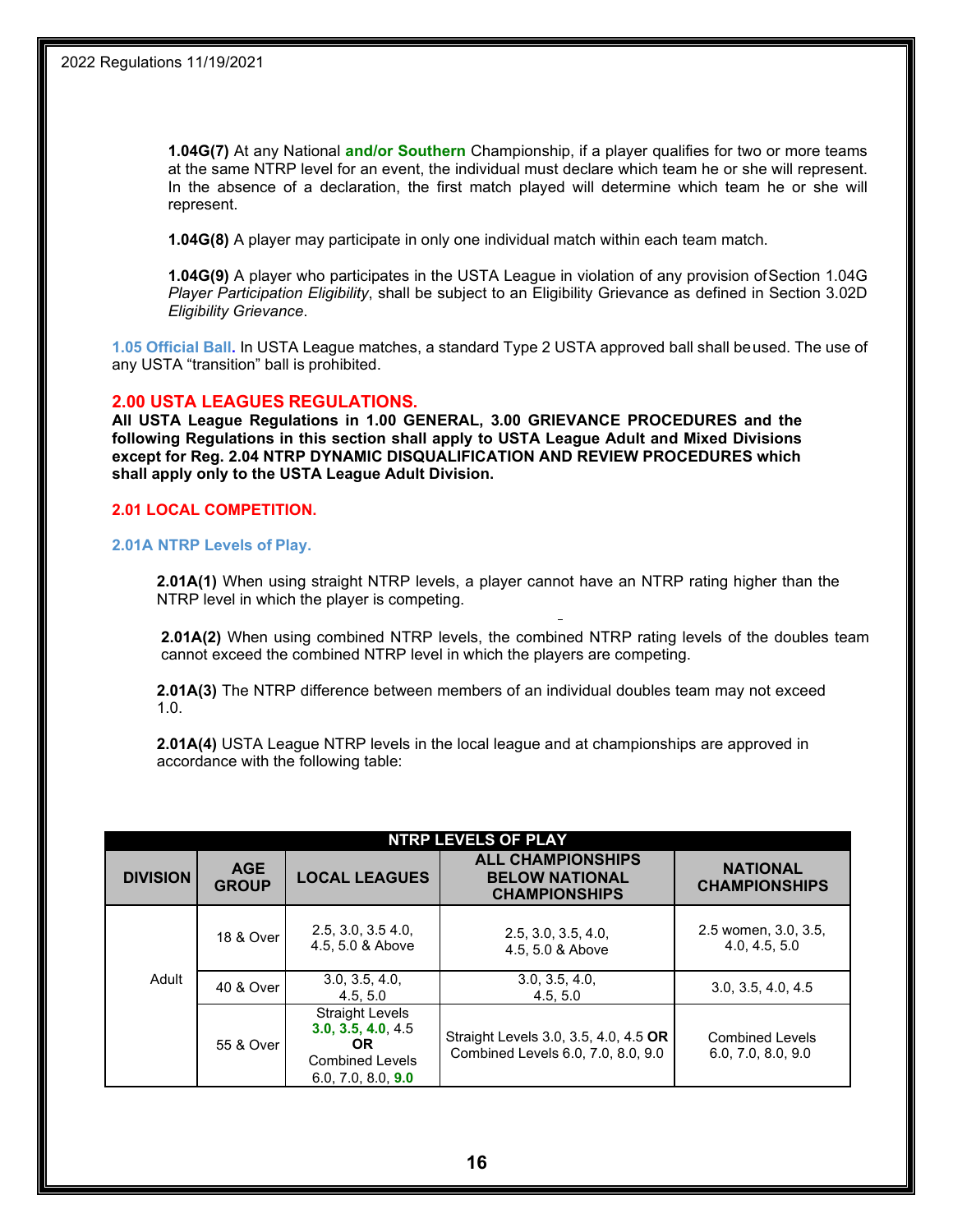2022 Regulations 11/19/2021

| Mixed | 18 & Over                                    | <b>Straight Levels</b><br>2.5, 3.0, 3.5,<br>4.0, 4.5, 5.0<br>OR.<br><b>Combined Levels</b><br>6.0, 7.0, 8.0, 9.0, 10.0  | Combined Levels 6.0, 7.0,<br>8.0, 9.0, 10.0         | <b>Combined Levels</b><br>6.0, 7.0,<br>8.0, 9.0, 10.0 |
|-------|----------------------------------------------|-------------------------------------------------------------------------------------------------------------------------|-----------------------------------------------------|-------------------------------------------------------|
|       | 40 & Over                                    | <b>Straight Levels</b><br>3.0, 3.5,<br>4.0, 4.5, 5.0<br><b>OR</b><br><b>Combined Levels</b><br>6.0, 7.0, 8.0, 9.0, 10.0 | Combined Levels<br>6.0, 7.0, 8.0, 9.0               | <b>Combined Levels</b><br>6.0, 7.0, 8.0, 9.0          |
|       | <b>55 &amp; Over</b><br><b>65 &amp; Over</b> | <b>Combined Levels</b><br>6.0, 7.0, 8.0, 9.0                                                                            | <b>Sectional Invitational</b><br>6.0, 7.0, 8.0, 9.0 |                                                       |

**2.01B Men, Women and Mixed Doubles.** Men's and women's leagues shall be separate at each approved NTRP level in the Adult Division. Leagues in the Mixed Division are comprised of a man and a woman who combine to play in each individual match. The local league shall determine which of these approved NTRP levels in Reg. 2.01A(4) shall be available for men, women and mixed genders in local league competition.

#### **2.01C Competition Format.**

**2.01C(1) Full Round Robin.** Each NTRP level within a local league may play at least one full round robin competition wherein every team plays every other team. When any NTRP level consists of only two teams, each team is required to play a minimum of three team matches, which is a triple round robin. When any NTRP level consists of only three teams, each team is required to play a minimum of four team matches, which is a double full round robin. Any NTRP level may be divided into flights and each team shall play every other team in its flight. The flight winners may enter a playoff structure to establish a local league champion for that NTRP level.

#### **Southern Regulation: Southern authorizes the use of 2.01C(1)a, 2.01C(1)b and/or 2.01C(1)c within its local leagues.**

**2.01C(1)a** Each Sectional Association may permit additional matches, selected randomly, within a flight.

**2.01C(1)b** Each Sectional Association may permit additional cross-flight matches in which each team in one flight plays an equal number of matches in the other flight, selected randomly if not a full round robin.

**2.01C(1)c** Each Sectional Association may permit the top teams in a flight to play an additional round robin to determine advancement, and the teams without a mathematical chance to advance may play an additional round robin.

**2.01C(2) Partial Round Robin.** Each NTRP level within a local league may play a partial round robin competition wherein every team plays the same number of matches against randomly selected opponents. A minimum of the top two teams shall progress to a single elimination playoff to establish a local league champion for that NTRP level.

**2.01C(3) Team Match.** Each team match in a local league shall consist of such number of individual matches of singles, doubles, or any combination thereof as determined by the local league. Each team must have the minimum number of players available to play the majority of individual matches. If one team does not have the minimum number of players, the opposing team will be credited with a total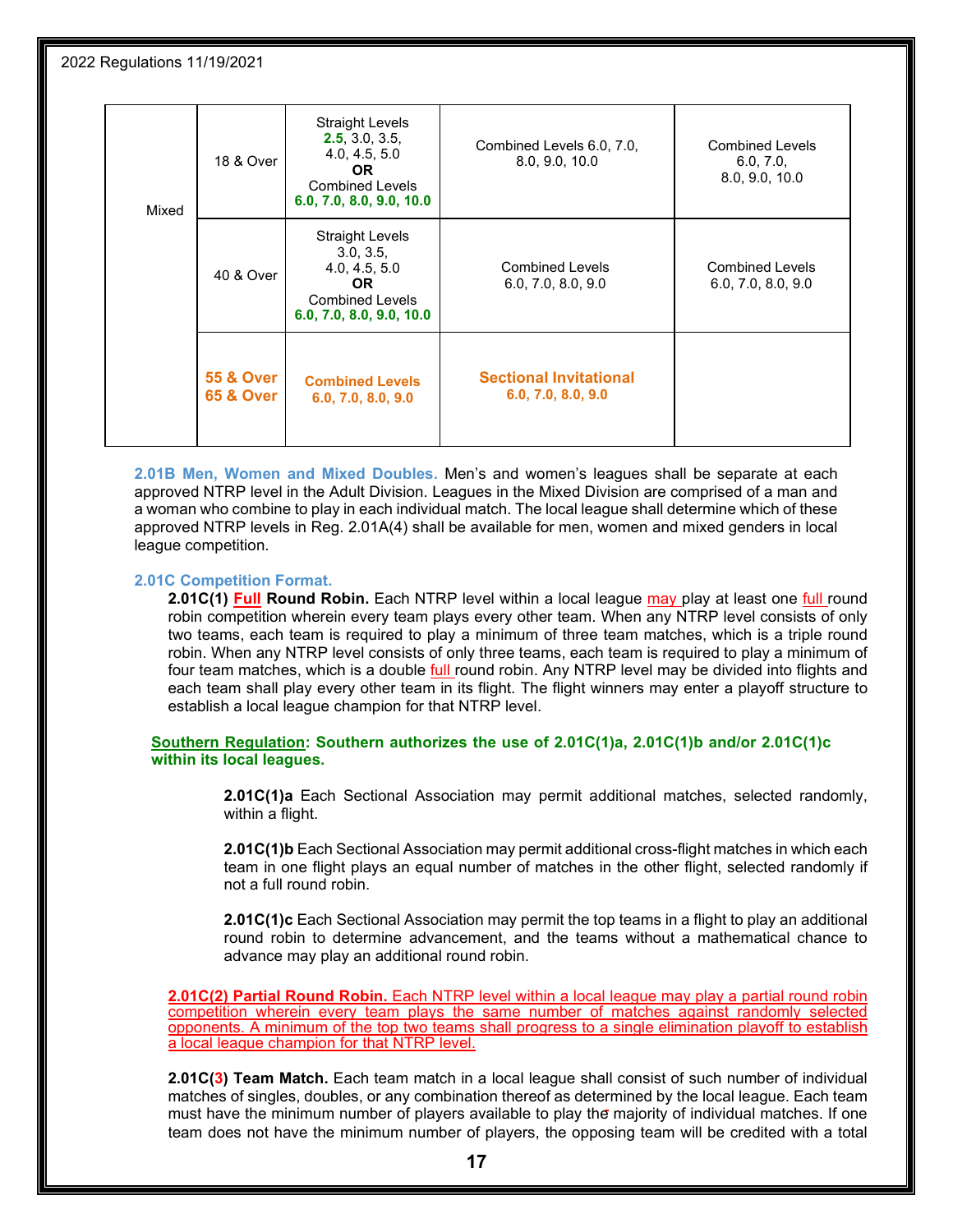#### 2022 Regulations 11/19/2021

team default, and will win each individual match 6-0 6-0. If neither team has the required minimum number of players, the match shall be scored as a double team default, and neither team will receive credit for a win. In the case of a team default or double team default any individual matches actually played will count only for NTRP ratings and eligibility for advancement and cannot count for determining standings.

If both teams have the minimum number of players available to play, but the combination of individual defaults by the two teams would result in the majority of matches not being played, the teams must follow the procedure(s) established by the Sectional Association, to ensure that a majority of individual matches are played.

Each Sectional Association shall establish procedures to determine the 1) flightstandings in the event of a team default or double team default and 2) actions to take when the combination of individual defaults given by the two teams in the team match results, or would result, in a situation where the majority of the individual matches are not played. If no such procedures have been established, the match will result in a double team default.

**Southern Regulation: The first course of action would be for both captains to agree on what individual matches, based on the number of players present, or to be present, can be played to constitute a valid team match. Once that is determined, both captains will reexchange scorecards.**

**If both captains cannot come to an agreement on what lines will be played to constitute a valid team match, based on the number of players present, or to be present, then the following individual matches will be assigned in sequential order to be played:**

| <b>Match Format</b>  | <b>Required Matches in</b><br><b>Sequential Order</b>                                 | Minimum # of<br><b>Players Required</b><br>for Each Team in<br><b>Valid Team Match</b> |
|----------------------|---------------------------------------------------------------------------------------|----------------------------------------------------------------------------------------|
| 2 singles, 3 doubles | #1 and #2 singles, and #1 doubles (priority);<br>#2 doubles if enough players present | 4                                                                                      |
| 1 singles, 4 doubles | #1 singles #1 and #2 doubles (priority);<br>#3 doubles if enough players present      | 5                                                                                      |
| 2 singles, 2 doubles | #1 singles and #2 singles and #1 doubles (priority)                                   | 4                                                                                      |
| 1 singles, 3 doubles | #1 singles and #1 doubles and #2 doubles (priority)                                   | 5                                                                                      |
| 1 singles, 2 doubles | #1 singles and #1 doubles                                                             | 3                                                                                      |
| 3 doubles            | #1 and #2 doubles                                                                     | 4                                                                                      |

**Southern Regulation: If both teams have enough players to play the match and it's discovered after-the-fact that a majority of the matches were not played to constitute a valid team match, both captains need to come to an agreement of what lines will be played to make the team match valid. If captains cannot come to an agreement then the individual match(es) to be played will be assigned in sequential order in the above-mentioned table. If a captain does not comply with this regulation, then it may be considered a full team default in favor of the opponents.**

**If a team shows up without the minimum # of players required for the team match based on the number of players present, or to be present, it will be a full team default in favor of the opponents. Please refer to national regulation 2.01C(5) on team default procedures.**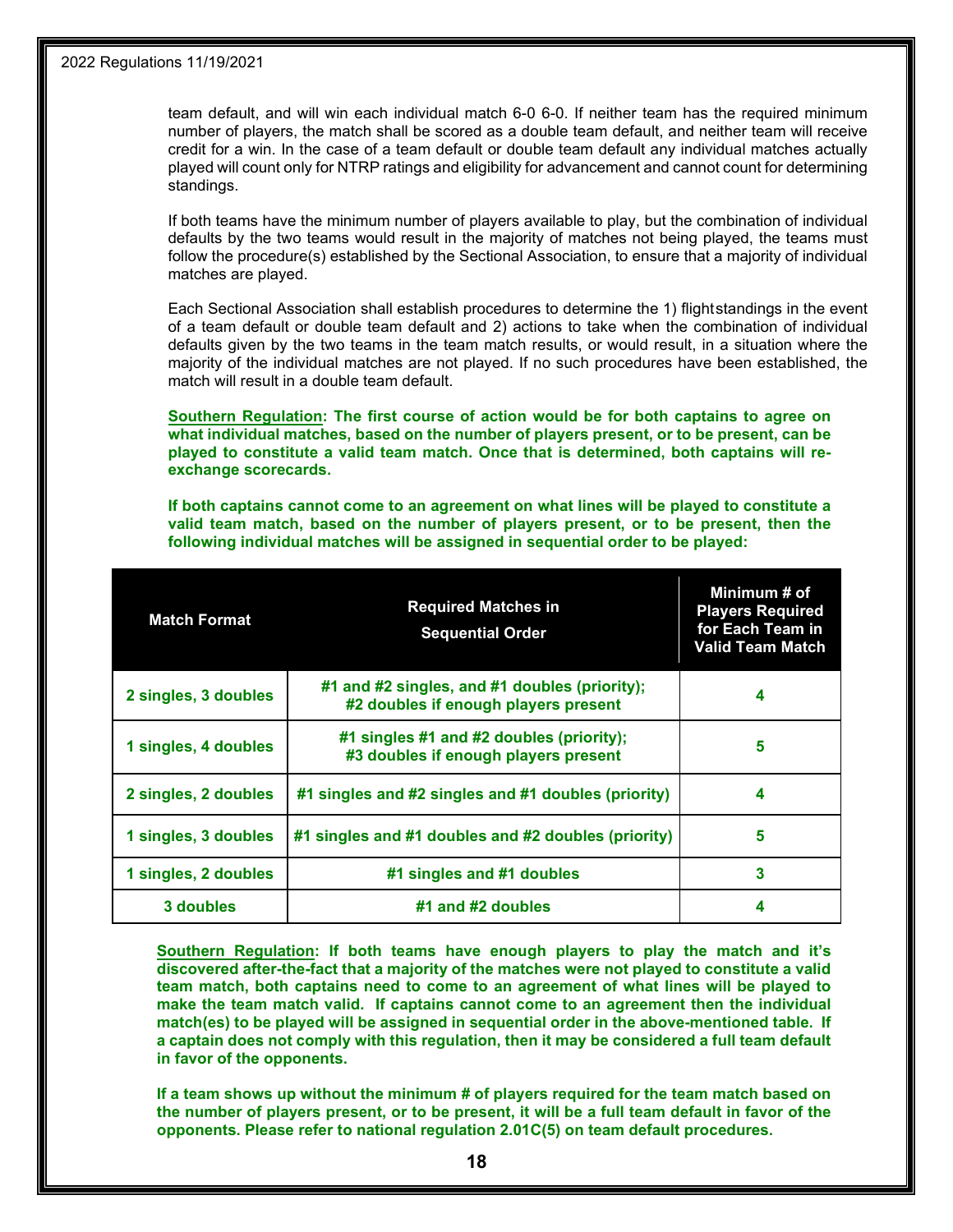**2.01C(4) Match Scoring and Formats.** It is recommended that all matches be the best of three tiebreak sets with a match tiebreak in lieu of a third set. The match tiebreak shall be scored as one set and one game for tiebreak purposes. For play at or below the Sectional level, the Sectional Association may authorize the use of other USTA approved scoring methods and other scoring methods that are compatible with the USTA NTRP Computer Rating System. Other match formats include: best of three tiebreak sets with a set tiebreak at 6-all, pro-set matches, a single set with a set or match tiebreak at 6-all and timed matches. No-Ad scoring can be used with any of the scoring methods.

**Southern Regulation: Southern authorizes the use of other USTA approved scoring methods compatible with the USTA NTRP Computer Rating System at all championships.** 

**If a Local League has a playoff, championship procedures must be used in the event of a tie. Please refer to national regulation 2.03H.**

The method of awarding points in order to determine the winning team of a local league team match and the winner of the local league competition may be the same as that used in championship competition or may be another method compatible with the USTA NTRP Computer Rating System selected by the local league. (See *Reg. 2.03D Competition Format* and *Reg. 2.03E Team Match and Scoring* for championship competition.) The scoring in the event of a default or disqualification shall be 6-0, 6-0. Retirements shall be scored as described in *Reg. 2.03N Scoring of Retirements*.

**2.01C(5) Individual Match.** An individual match is defined as any singles match or any doubles match played as part of a team match.

**2.01C(6) Team Line-Ups.** The team captain for each team shall exchange their team line-up simultaneously prior to the beginning of the team match. No substitution may be made in an individual match after the line-up has been presented, except for injury to, illness of, or disqualification of a player prior to the start of such match and except under such further circumstances as a Sectional Association may authorize. If the substitution is made during the warm-up, the substitute player is entitled to a five minute warm-up. The default principles in *Reg. 2.03K Team Defaults* and *2.03L Scoring of Team Defaults* shall be applicable.

**Southern Regulation: An individual match is started when the first ball is put in play. After the start of an individual match, if injury to or illness of a player occurs, the opponents will be awarded a retirement for that individual match only. If a disqualification occurs, the opponents will be awarded a default.**

**A. In the event of illness, injury, disqualification, or no-show of a player prior to the start of an individual match (once the lineup has been exchanged), a team may substitute a player in the affected position within the 15-minute default time, using a player not already listed on the lineup. If no such substitution can be made, the affected position only will be defaulted in local leagues.** 

**B. In the event that a team match must be re-scheduled and starting times are staggered, where opponents are not available and ready to play, defaults will be awarded in the affected position only.**

**C. Local leagues will decide how to regulate rescheduling of team matches due to rain, inclement weather and/or USTA League-related conflicts.** 

**D. Two players will play together in the higher position when both of their partners do not show in order to avoid two defaults. (Note: When dealing with combined levels, this would be permissible only if the two players together would not exceed the combined NTRP level.)**

**E. If a team defaults an entire match (as described in USTA League Regulation 2.03K) in local play, states may decide whether to allow further play by that team and how matches**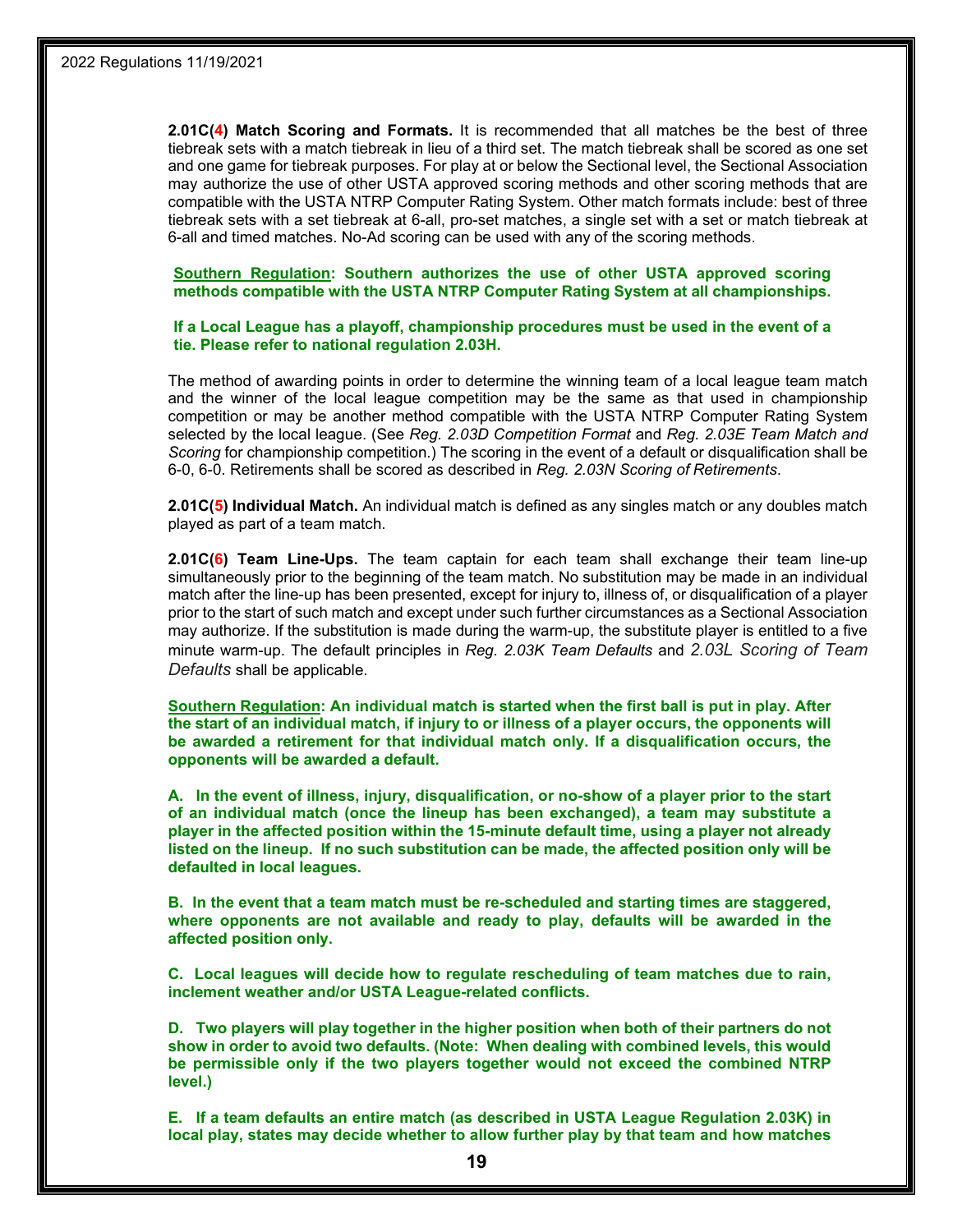**played by that team should be used in determining standings. A state may not authorize a local league to make such determination. If the state does not have a specific rule in place regarding such team defaults, it must follow USTA League Regulation 2.03L.** 

**Tennessee Regulation**: If a team forfeits an entire team match and that forfeit affects the outcome of the local league, then all matches played by the forfeiting team will be removed from the standings. If the forfeited team match has no effect on the outcome of the local league, matches played by that team will stand, and the forfeiting team may still be eligible to advance.

**2.01D Coaching.** When the scoring method is the best of three tiebreak sets and a 10 minute rest period is taken between the second and third sets, coaching is permitted only during this rest period.

#### **2.02 PROGRESSION.**

#### **2.02A Local League.**

**2.02A(1) Local League Competition.** Each team that wins a specific level of local league competition shall be entitled to advance to the next level of competition if otherwise eligible.

**Tennessee Regulation:** USTA Tennessee uses the following chart to determine the number of teams that will advance from Local Leagues to the USTA Tennessee State Championship.

| <b>Division</b>                    | <b>Number of Local Teams at a</b><br>specific NTRP Level or<br><b>Combined Level</b> | <b>Number of Team/Teams</b><br><b>Qualified to Advance to TN</b><br><b>State League Championships</b> |
|------------------------------------|--------------------------------------------------------------------------------------|-------------------------------------------------------------------------------------------------------|
| Adult 18 & Over/Adult 40 &<br>Over | $2 - 13$                                                                             |                                                                                                       |
| Adult 18 & Over/Adult 40 &<br>Over | $14 - 23$                                                                            | $\overline{2}$                                                                                        |
| Adult 18 & Over/Adult 40 &<br>Over | 24 or above                                                                          | 3                                                                                                     |
| Early Start Adult 18 & Over        | 2 or above                                                                           | 1                                                                                                     |
| <b>Mixed</b>                       | $2 - 9$                                                                              |                                                                                                       |
| Mixed                              | $10 - 19$                                                                            | $\overline{2}$                                                                                        |
| Mixed                              | <b>20 &amp; Over</b>                                                                 | 3                                                                                                     |

**Tennessee Regulation:** The USTA Tennessee State League Championship Committee determines the number of teams needed to round out a Championship division. Please refer to the 2022 USTA Tennessee State Championship Procedures for full wildcard procedures.

**Southern Regulation: At the conclusion of the local league competition and/or local playoff, the Local League Coordinator shall notify the State League Coordinator of teams advancing to the state championships based on state-set criteria.**

**2.02A(2) Local League Champions.** At the conclusion of local league competition, the Local League Coordinator shall certify to the Sectional League Coordinator the results of the local league competition and the name(s) and address(es) of the team captain(s). Local league competition must be concluded prior to the deadline set by the Sectional Association.

**Southern Regulation: States shall determine the progression from local league to the State**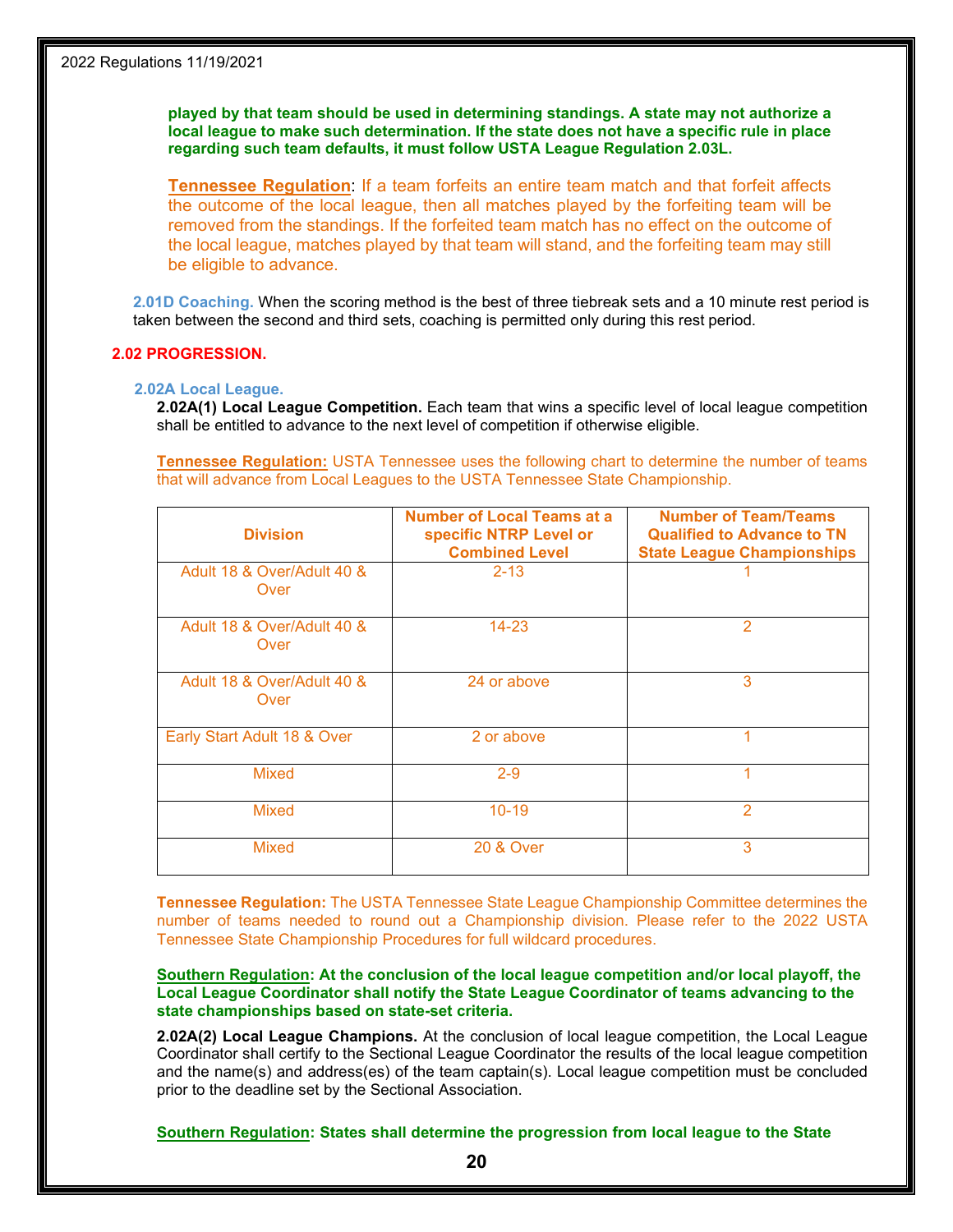**Championship. States shall conclude their State League Championships to determine its State Champions and identify to the Section their winning teams at each level by the deadlines below:**

- **Adult 18 & Over League: Conclude state championship on or before June 20, 2022 to determine its State Champions. Teams attending must be submitted to Southern Sectional League Coordinator by June 29, 2022.**
- Local Areas must conclude local play (including championship playoffs) on or before May 26, 2022. Teams attending must be submitted to the Tennessee State League Coordinator by May 28, 2022.
- **Adult 40 & Over League: Conclude state championship on or before July 4, 2022 to determine its State Champions. Teams attending must be submitted to Southern Sectional League Coordinator by July 8, 2022.**
- Local Areas must conclude local play (including championship playoffs) on or before May 26, 2022. Teams attending must be submitted to the Tennessee State League Coordinator by May 28, 2022.
- **Adult 55 & Over League: Conclude state championship on or before August 15, 2022 to determine its State Champions. Teams attending must be submitted to Southern Sectional League Coordinator by August 19, 2022.**
- Local Areas must conclude local play (including championship playoffs) on or before April 28, 2022. Teams attending must be submitted to the Tennessee State League Coordinator by April 30, 2022.
- **Mixed Doubles (18 & Over, 40 & Over), 55 & Over, 65 & Over League: Conclude state championship on or before September 12, 2022 to determine its State Champions. Teams attending must be submitted to Southern Sectional League Coordinator by September 13, 2022.**
- Local Areas must conclude local play (including championship playoffs) on or before August 4, 2022. Teams attending must be submitted to the Tennessee State League Coordinator by August 6, 2022.

**Any State that cannot comply with any of these dates must seek the permission of the Sectional League Coordinator in writing. If teams are brought in early to the Section Championships for local league play, the above-mentioned dates would not apply.**

**Tennessee Regulation:** Any Local Area that cannot comply with any of these dates must seek the permission of the State League Coordinator in writing. If teams are brought in early to the State Championships for local league play, the above-mentioned dates would not apply.

See 2022 USTA Tennessee Championship and Local Calendar for full details on all 2022 dates and deadlines.

**Tennessee Regulation:** All USTA Tennessee Adult 18 & Over Early Start League winning teams must accept/decline their berth at state by March 1, 2022, and must have a \$250 security deposit check into the State League Coordinator by March 10, 2022. ESL teams withdrawing from the Adult 18 & Over State Championship after March 10, 2022 will forfeit their security deposit. (Exception: In the Adult 18 & Over 2.5W division, if an ESL team has 3 or more players dynamically disqualified during the spring season and must withdraw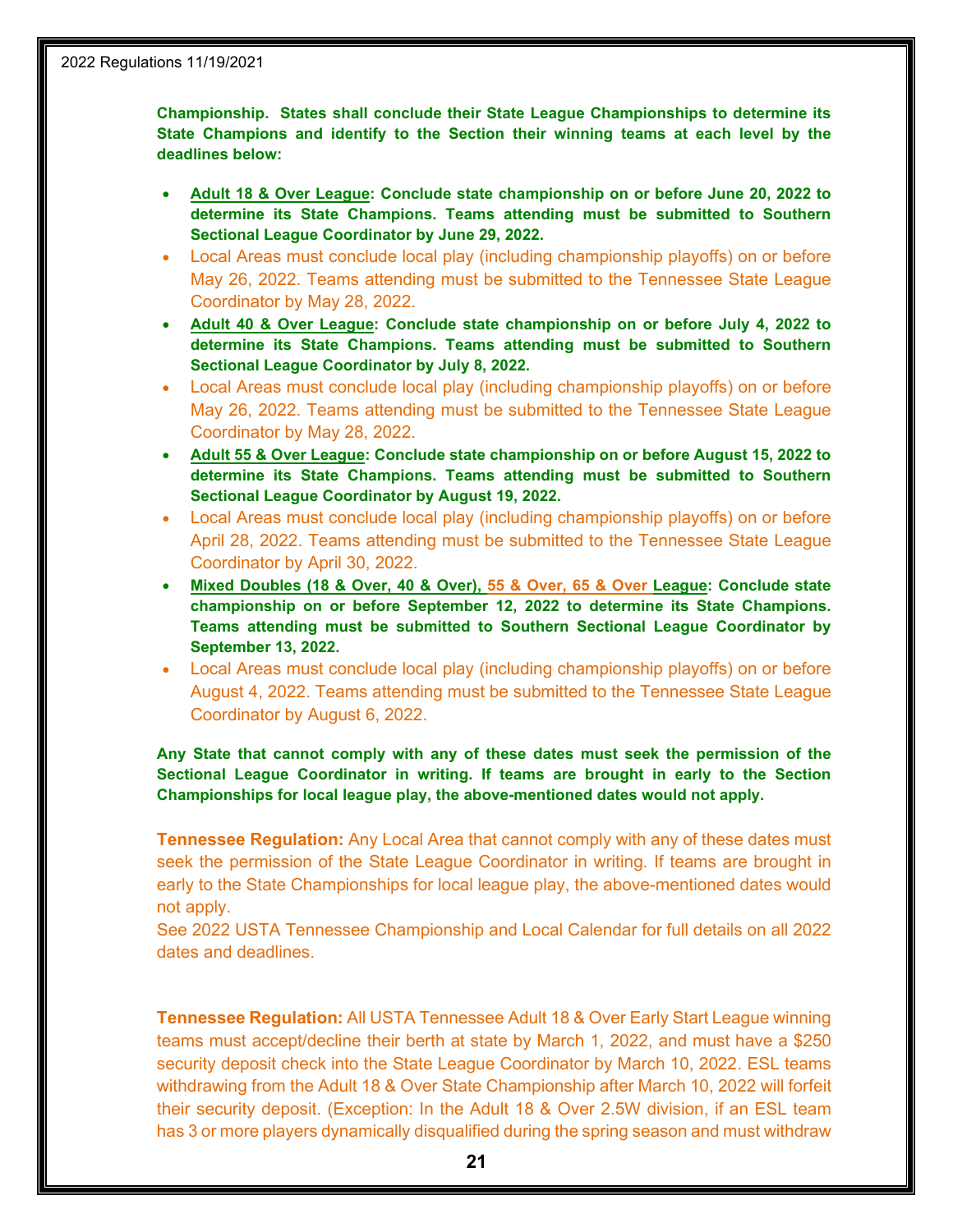after the security deposit deadline, the security deposit will not be forfeited providing the withdrawal request is received within two weeks of the 3rd player's DQ).

If the winning team at any level of USTA Tennessee local league competition is unable to advance to the State Championship, the Local League Coordinator, with permission of the State League Coordinator, will select the next team/s in line for such further competition.

#### **2.02B Championships.**

**2.02B(1) District/Area Championships.** Each Sectional Association shall determine and announce a method of progression suitable for its geographic boundaries for advancement of its local league teams to Sectional League Championships. Such progression may include one or more championships below the Sectional Championships.

**2.02B(2) District/Area and Sectional Championship Events.** Each Sectional Association shall determine the dates of the championships within the Section. Each championship event ends on the date entered in TennisLink as the championship end date. In the event a championship is not concluded on the date published in TennisLink, then the end date in TennisLink should be amended to reflect the date of the last match played.

**Tennessee Regulation:** Please refer to the 2022 USTA Tennessee State Championship Procedures for full State Championship details.

**2.02B(3) Sectional Championships.** Each Sectional Association shall hold a Sectional League Championship in each National approved NTRP level for each Division and Age Group, on or before the date specified by the USTA League Leadership, to determine its Sectional champions. The winning team at each NTRP level and Age Group shall be allowed to compete in the USTA League National Championships if otherwise eligible. If the winning team at any NTRP level of competition is unable to compete further towards the National Championships, then the Sectional League Coordinator may select the second place team for such further competition, etc.

**Southern Regulation: Please refer to the 2022 Southern Championship Procedures for full championship details including registration information, dates, locations and procedures.**

**2.02B(4)** National Championships. The team winning the National Championship in each NTRP level of competition in each Age Group of the Adult and Mixed Divisions shall be the USTA League National Champion.

#### **2.03 DISTRICT/AREA, SECTIONAL AND NATIONAL LEAGUE CHAMPIONSHIPS.**

#### **2.03A Eligibility.**

**2.03A(1)** The District/Area or Section has the authority to determine the progression of teams to its championship competition by determining a champion of the preceding level of competition in its NTRP category or by using the *Championships Wildcard Procedures*. Champions of the preceding level of competition must be included in the progression if otherwise eligible.

**2.03A(2) Participation.** A player may participate in only one individual match within each team match.

#### **2.03A(3) Below National Championships**

**2.03A(3)a** In the Adult and Mixed Divisions, a player is eligible to progress to championship level competition below National Championships if that player has played on the same team in at least two matches at the same NTRP level in the same Age Group during its local league season and is otherwise eligible. A maximum of one default received by the player during local league competition shall count for advancing. Retired matches shall count toward advancing for all players involved in both USTA League Divisions. (See *Matches Required to Advance to Championships Table.)*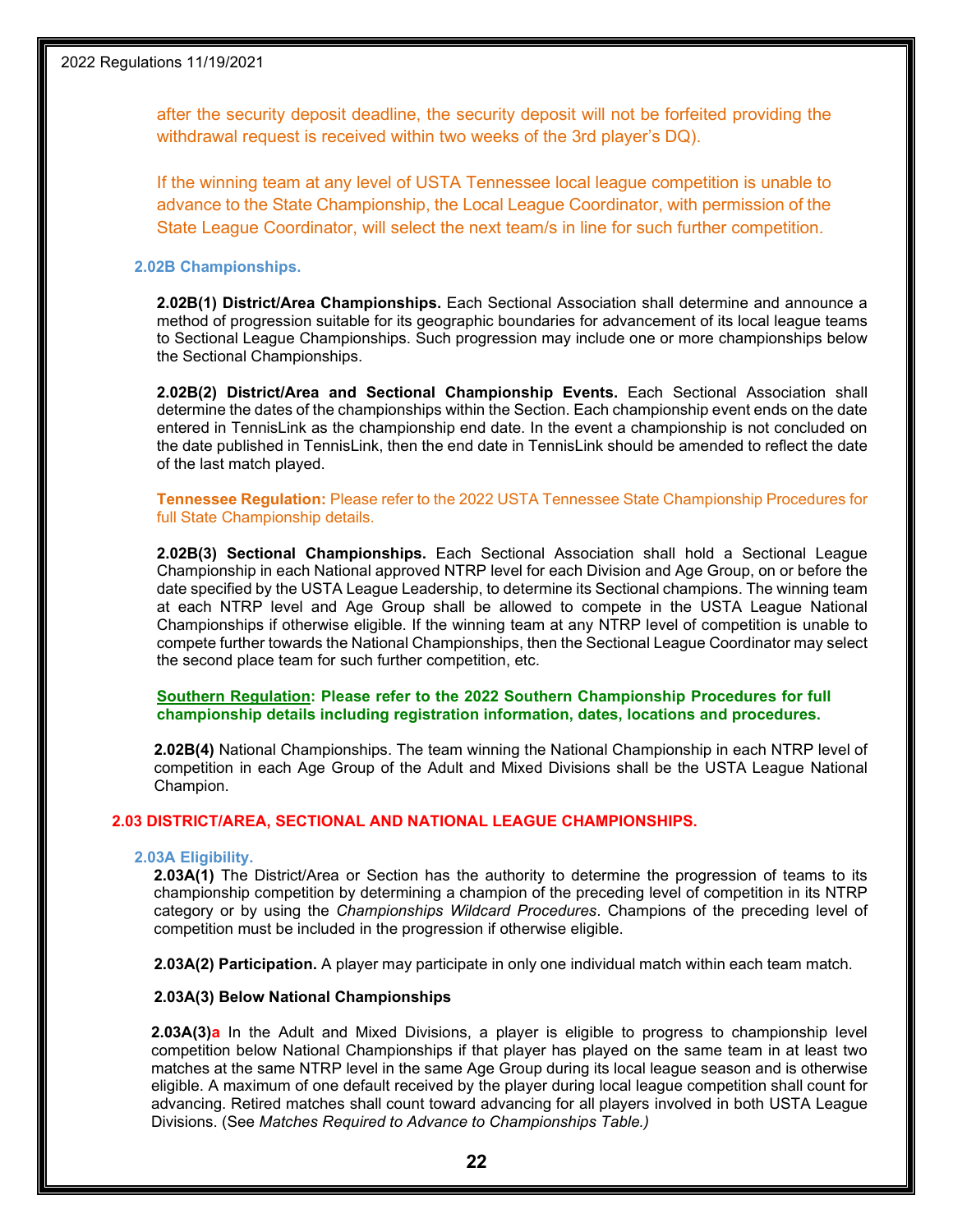**2.03A(3)b** Sections shall have the option to require, for eligibility to progress to championship level competition below National Championships, Self-Rated and Valid Computer Rated Appealed players to play up to four matches, on the same team at the same NTRP level in the same Age Group during its local league season and is otherwise eligible. Sections shall also have the option to declare if one default received by the player during local league competition shall or shall not count for advancing.

**2.03A(4)** In the Adult and Mixed Divisions, all players other than Self-Rated and Valid Computer Rated Appealed Players are eligible to advance to National Championship competition if that player has played on the same team in at least three matches at the same NTRP level in the same Age Group through Sectional Championships and is otherwise eligible. A maximum of one default received by the player during local league or championship competition shall count for advancing.

All Self-Rated and Valid Computer Rated Appealed players are eligible to progress to National Championship competition if that player has played on the same team in at least four matches at the same NTRP level in the same Age Group during its local league season and is otherwise eligible. No defaults received by the player during local league or championship competition shall count for advancing.

Retired matches shall count toward advancing for all players involved in both USTA League Divisions. (*See Matches Required to Advance to Championships Table.*)

**Southern Regulation: If there is no local and/or state competition offered for the Adult 18 & over, 40 & Over, 55 & Over or Mixed 18 & Over, 40 & Over, one team per state per level may be permitted to play a local league prior to the Section Championships beginning. If teams are brought in early to the Section Championships for local league play, all teams will be provided wildcards to advance to the Section Championships. \*Please note that a local league prior to Sectionals is not a guarantee and will only be permitted if two or more states are eligible to participate.**

**2.03A(5)** At all Championships, a minimum number of team members as shown in the following table, who were on the final roster of their local league team at the conclusion of local league play, must be available and eligible to compete or to combine and compete, as appropriate. The required minimum number of team members may be reduced with an approved waiver, but to not less than the minimum as noted in the following table. At Sectional Championship level and below, the Championship Committee may grant such a waiver. At the National Championships a committee comprised of the USTA League Chair, Vice-Chair and the National League Administrator may grant such a waiver. Waivers are only intended for extreme circumstances.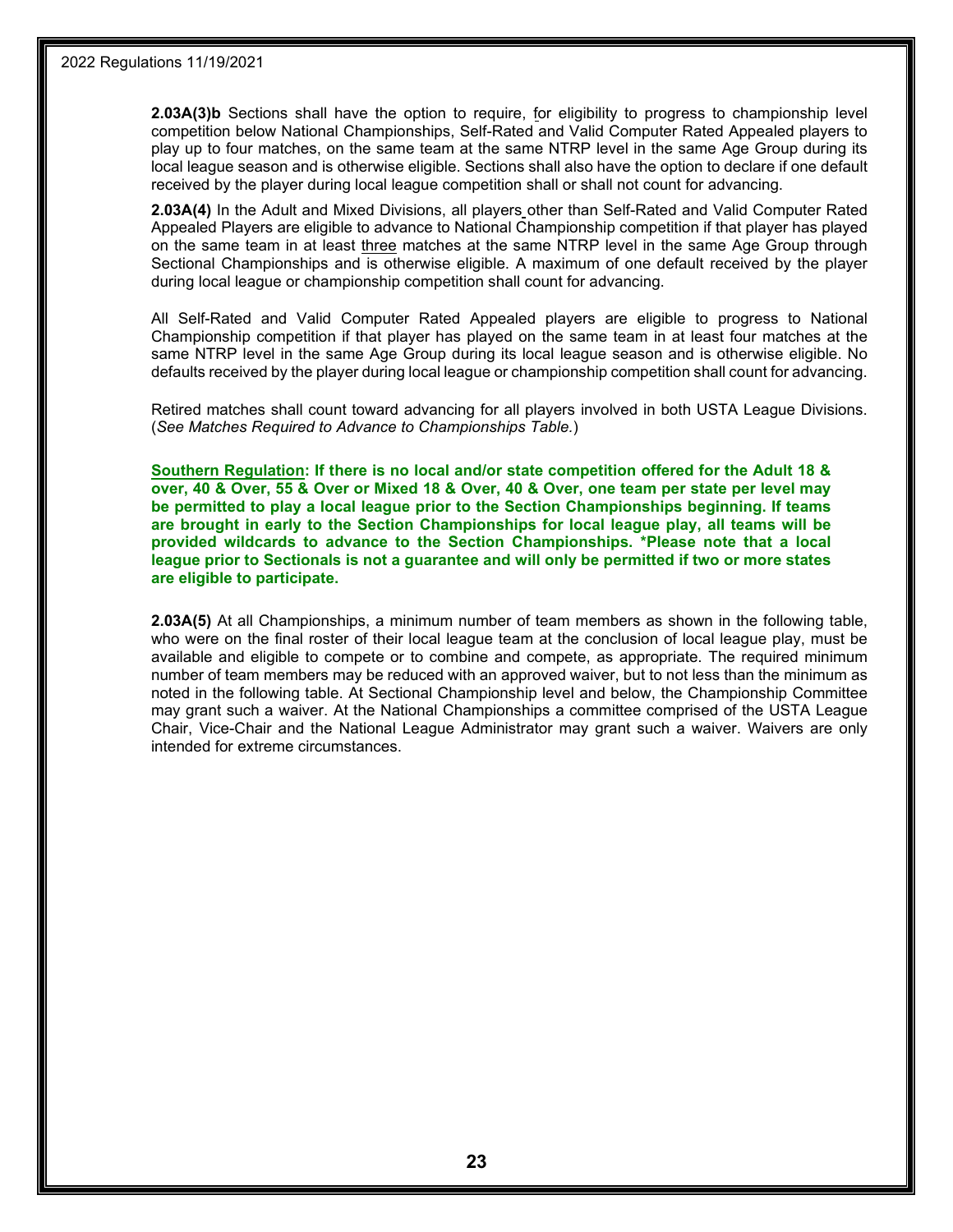2022 Regulations 11/19/2021

| MINIMUM NUMBER OF TEAM MEMBERS REQUIRED AT<br><b>NATIONAL AND SOUTHERN AND TENNESSEE CHAMPIONSHIPS</b> |                                                                        |                                                                               |                                                                                                         |
|--------------------------------------------------------------------------------------------------------|------------------------------------------------------------------------|-------------------------------------------------------------------------------|---------------------------------------------------------------------------------------------------------|
| <b>DIVISION</b>                                                                                        | <b>AGE GROUP</b>                                                       | <b>MINIMUM</b><br><b>NUMBER AT</b><br><b>NATIONAL</b><br><b>CHAMPIONSHIPS</b> | <b>MINIMUM</b><br><b>NUMBER WITH</b><br><b>APPROVED</b><br><b>WAIVER AT ALL</b><br><b>CHAMPIONSHIPS</b> |
|                                                                                                        | 18 & Over<br>2.5 women & 5.0                                           | 5                                                                             | 3                                                                                                       |
| Adult                                                                                                  | <b>18 &amp; Over</b><br>3.0, 3.5, 4.0, 4.5                             | 8                                                                             | 4                                                                                                       |
|                                                                                                        | 40 & Over                                                              | 7                                                                             | 5                                                                                                       |
|                                                                                                        | 55 & Over                                                              | 6                                                                             | 4                                                                                                       |
| Mixed                                                                                                  | 18 & Over<br>40 & Over<br><b>55 &amp; Over</b><br><b>65 &amp; Over</b> | 3 Men<br>3 Women                                                              | 2 Men<br>2 Women                                                                                        |

**2.03B Official League Championships Entry.** An official copy of the final USTA TEAM ROSTER FOR LEAGUES shall be submitted by the team captain or coordinator to the Championship Committee at each level of league championships prior to the deadline announced for entry into the event.

**2.03C Scoring.** It is recommended that all matches be the best of three tiebreak sets with a match tiebreak in lieu of a third set. The tiebreak shall be scored as one set and one game for tiebreak purposes. For championship play at or below the Sectional level, the Sectional Association may authorize the use of other USTA approved scoring methods and other scoring methods that are compatible with the USTA NTRP Computer Rating System. Other match formats include: best of three tiebreak sets with a set tiebreak at 6-all, pro-set matches, or a single set with a set or match tiebreak at 6-all. No-Ad scoring may be used with any of the these scoring methods**.**

#### **Southern Regulation: Please refer to the Southern Championship Procedures for scoring formats.**

#### **2.03D Championship Competition Formats.**

**2.03D(1) Championship Competition Format at Section Level Events and Below.** The Sectional Association shall determine the competition, team match and scoring formats for the championship competitions.

2.03D(1)a To establish the champion of a local league that utilized a full round robin competition under 2.01C(1), the Sectional Association shall determine the competition format for the championship competition.

2.03D(1)b To establish the champion of a local league that utilized a partial round robin competition under 2.01C(2), the competition format shall be a minimum of a single elimination playoff between the top two teams at the conclusion of the partial round robin to establish a local league champion for that NTRP level.

**Southern Regulation: For all championships at the section level and below, Southern permits the use of round robin(s), single elimination or un-flighted matches against randomly selected opponents. The use of multiple round robins, or the use of un-flighted matches, will require a playoff structure to establish a champion. Please refer to championship procedures for full details for that applicable championship.** 

**USTA Southern permits each local league to continue using the same local league team format through local league playoffs. Said team format for local league playoff structure shall be listed in each applicable local league regulations. All other requirements for**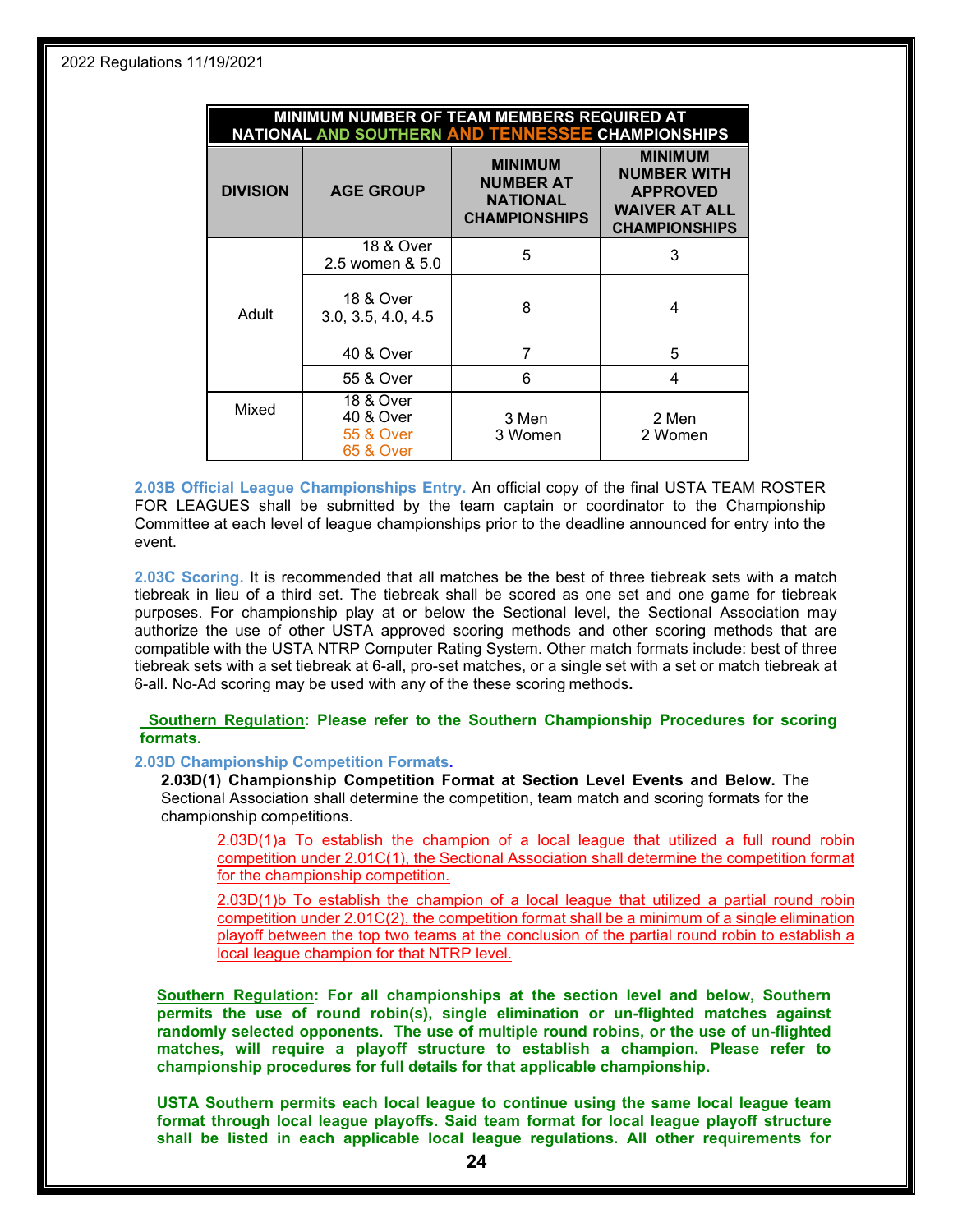#### **"championship" play must be followed for local league playoffs.**

**2.03D(2) Competition Format at National Championships.** The USTA League Committee shall determine the competition, team match and scoring formats for National Championships.

**2.03E Team Match and Scoring.** A team match will consist of the matches as shown in the following table. The team winning the majority of individual matches will be awarded one team point at National Championships. Sectional Associations may either follow the National Championships scoring format or determine a method of awarding points in order to determine the winning team of a championship competition. For each team match, a majority of the individual matches must actually be played by the two teams to constitute a valid team match. The Championship Committee has the authority to determine the actions to take when the combination of individual match defaults given by the two teams in the team match would result in a situation where the majority of the individual matches would not be played.

| TEAM MATCH AND SCORING AT ALL NATIONAL AND SOUTHERN AND TENNESSEE<br><b>CHAMPIONSHIPS</b>  |                        |                                                                                                                                                                                                                                                                                                                                                     |  |  |  |
|--------------------------------------------------------------------------------------------|------------------------|-----------------------------------------------------------------------------------------------------------------------------------------------------------------------------------------------------------------------------------------------------------------------------------------------------------------------------------------------------|--|--|--|
| <b>DIVISION AND AGE</b><br><b>GROUP</b>                                                    | <b>TEAM MATCH</b>      | ONE TEAM POINT AWARDED FOR                                                                                                                                                                                                                                                                                                                          |  |  |  |
| Adult 18 & Over<br>3.0, 3.5, 4.0, 4.5                                                      | 2-Singles<br>3-Doubles | 3 individual matches won                                                                                                                                                                                                                                                                                                                            |  |  |  |
| Adult 40 & Over                                                                            | 1-Singles<br>3-Doubles | 3 individual matches won;<br>If tied 2-2, the tie shall be broken by the<br>first of the following methods<br>to do so:<br>a) Sets: Loser of the fewest number of<br>sets.<br>b) Games: Loser of the fewest number of<br>games.<br>Game Winning Percentage: Total<br>C)<br>games won divided by total games<br>played<br>d) Winner of No. 1 Doubles |  |  |  |
| Adult 18 & Over<br>2.5 women & 5.0                                                         | 1-Singles<br>2-Doubles | 2 individual matches won                                                                                                                                                                                                                                                                                                                            |  |  |  |
| Adult 55 & Over Mixed 18 &<br>Over Mixed 40 & Over,<br>Mixed 55 & Over, Mixed 65 &<br>Over | 3-Doubles              |                                                                                                                                                                                                                                                                                                                                                     |  |  |  |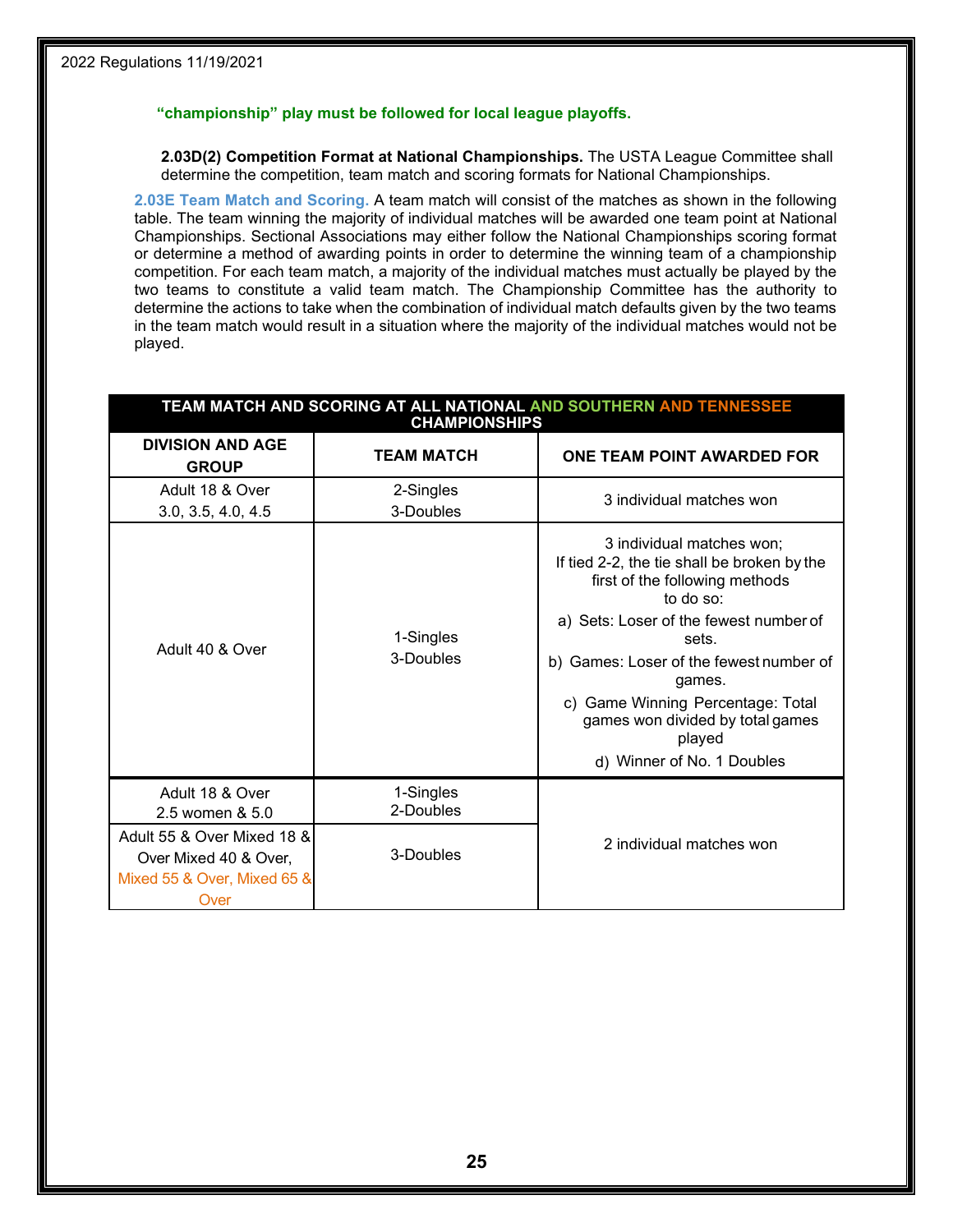**2.03F Substitutions.** No substitution may be made in an individual match after the line-up has been presented, except for injury to, illness of, or disqualification of a player prior to the start of such match, and except under such further circumstances as the Championship Committee may authorize. If the substitution is made during the warm-up, the substitute player is entitled to a five minute warm-up.

**Southern Regulation: Please refer to the Southern Championship Procedures for substitution procedures.** 

**2.03G Coaching.** When the scoring method is the best of three tiebreak sets and a 10 minute rest period is taken between the second and third sets, coaching is permitted only during this rest period.

**2.03H Procedures in the Event of a Tie.** In the event of a tie, whether in round robin or single elimination competition, the tie shall be broken by the first of the following procedures that does so:

**2.03H(1**) For Sectional Championships and below, in the event of a tie, the Sectional Association has the authority to determine the order of the following procedures that will be used to break the tie. The tiebreak procedure order will be published by the Sectional Association. If a Section, District/Area or Local League does not have a regulation in place to address a tie, the Section, District/Area or Local League must follow the national regulation.

**Southern Regulation: Please refer to the Southern Championship Procedures for tiebreak procedures.** 

**Tennessee Regulation:** Please refer to Local Regulations for tiebreak procedures at the local level and Tennessee Championship Procedures for tiebreak procedures at TN State Championships.

**2.03H(2)** For National Championships, in the event of a tie, the tie shall be broken by the first of the following procedures that does so:

**2.03H(2)a** Individual Matches. Winner of the most individual matches in the entire competition.

**2.03H(2)b** Head-to-Head. Winner of head-to-head match only if all tied teams have played each other and one team defeated all the teams that are tied.

**2.03H(2)c** Sets. Loser of the fewest number of sets.

**2.03H(2)d** Games. Loser of the fewest number of games.

**2.03H(2)e** Game Winning Percentage: Total games won divided by total games played **2.03H(2)f** A Method to be Determined by the Championships Committee. Procedure to be announced prior to commencement of championship competition.

**2.03I Individual Defaults.** An individual default occurs when a player fails to appear on time, or is disqualified by a tournament official for misconduct.

**2.03J Scoring of Individual Defaults**. For the purpose of determining standings, individual defaults will be scored as a 6-0, 6-0 win for the player or doubles team receiving the default and a 0-6, 0-6 loss for the player or doubles team that defaulted the match. In the event of a default by both players or doubles teams, both sides will be given a 0-6, 0-6 loss and neither receives credit for a win. If a double default results in a tie, the tiebreak procedure shall be the same as in Reg. 2.03H *Procedures In the Event of a Tie* in order to determine a winner of that team match.

**2.03K Team Defaults.** In all championships after local league competition, a team must have a minimum number of eligible players available for play in each team match in accordance with the following table or the entire match must be defaulted. The maximum number of positions that may be defaulted without defaulting the entire match is also noted. When defaults are necessary, the defaults shall be determined by the defaulting team captain in accordance with the following table: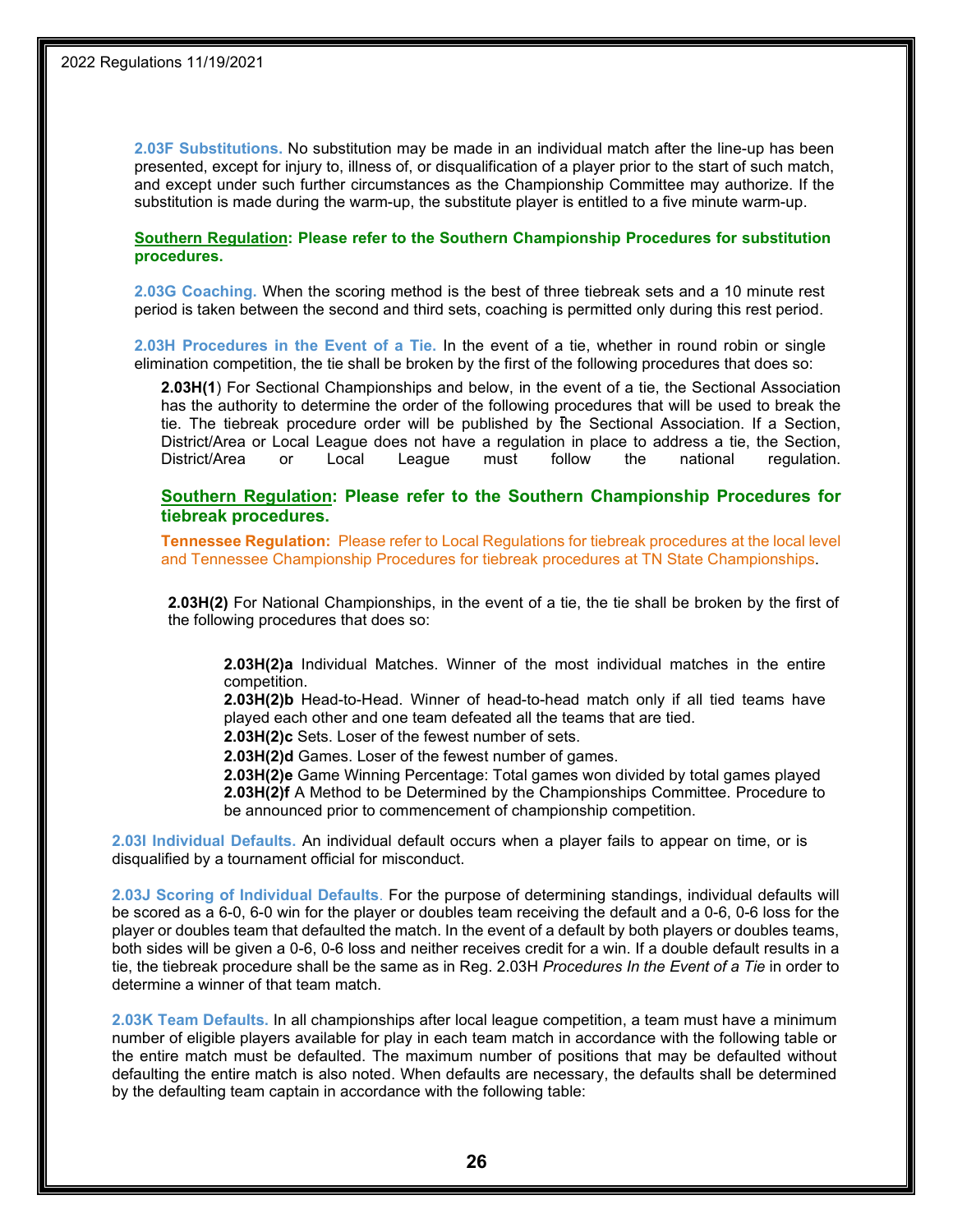| ALLOWABLE DEFAULTS AT ALL CHAMPIONSHIPS |                                                                                                      |                                                                                                                         |                                                                                                  |                                                                                                                                                                  |  |  |
|-----------------------------------------|------------------------------------------------------------------------------------------------------|-------------------------------------------------------------------------------------------------------------------------|--------------------------------------------------------------------------------------------------|------------------------------------------------------------------------------------------------------------------------------------------------------------------|--|--|
| <b>DIVISION</b>                         | <b>AGE GROUP</b>                                                                                     | <b>MINIMUM NUMBER</b><br>OF ELIGIBLE<br><b>PLAYERS</b><br><b>REQUIRED TO BE</b><br><b>AVAILABLE PER</b><br><b>MATCH</b> | <b>MAXIMUM</b><br><b>NUMBER OF</b><br><b>POSITIONS THAT</b><br><b>CAN BE</b><br><b>DEFAULTED</b> | <b>REQUIRED</b><br><b>POSITION(S)</b><br><b>AND ORDER OF</b><br><b>MATCH</b><br><b>DEFAULTS</b>                                                                  |  |  |
|                                         | 18 & Over,<br>2.5 men,<br>2.5 women & 5.0                                                            | 3                                                                                                                       | 1                                                                                                | No. 1 Singles<br>Or<br>No. 2 Doubles                                                                                                                             |  |  |
| Adult                                   | 18 & Over<br>3.0, 3.5,<br>4.0, 4.5<br>40 & Over<br>3.0, 3.5<br>4.0, 4.5<br>(using 5-court<br>format) | 4                                                                                                                       | $\overline{2}$                                                                                   | Singles:<br>No. 2 Singles<br>before No. 1<br>Singles<br><b>Doubles</b><br>No. 3 Doubles<br>before No. 2<br>Doubles, and No.<br>2 Doubles before<br>No. 1 Doubles |  |  |
|                                         | 40 & Over<br>3.0, 3.5<br>4.0, 4.5<br>(using 4-court<br>format)                                       | 5                                                                                                                       | 1                                                                                                | No. 1 Singles<br>Doubles<br>No. 3 Doubles<br>before No. 2<br>Doubles, and No.<br>2 Doubles before<br>No. 1 Doubles                                               |  |  |
| Adult                                   | 55 & Over                                                                                            | 4 players who are                                                                                                       |                                                                                                  |                                                                                                                                                                  |  |  |
| Mixed                                   | 18 & Over<br>40 & Over                                                                               | eligible to combine<br>and compete                                                                                      | 1                                                                                                | No. 3 Doubles                                                                                                                                                    |  |  |

**2.03K(1)** The Championship Committee has the authority to file a grievance and recommend the actions to take when multiple match default(s) given by one team result in a situation that may materially impact the championship's standings. Team penalties may include but are not limited to, non-advancement, disqualification or suspension. (See *Regulation 3.03A(7)).*

**2.03L Scoring of Full Team Defaults.** If a team defaults an entire team match for any reason during round robin play, that team is ineligible to continue play at that championship. All matches of the defaulting team already played shall be null and void when determining standings but will be used for ratings and advancement purposes. If all teams with a mathematical chance to advance have played the defaulting team in good faith, those matches shall stand as played when determining standings. The Sectional Association may impose further penalties on the defaulting team.

#### **Southern Regulation: A team forfeiting an entire team match during championship play may receive further penalties imposed by the applicable Championship Grievance Committee.**

**2.03M Retirement.** A retirement occurs when an individual match has started and a player/doubles team is unable to continue due to injury, loss of condition, emergency or refusal to play.

**2.03N Scoring of Retirements.** In case of a retirement, for the purpose of determining standings,the nonretiring player/doubles team shall be credited with such number of additional games as would have been won if the match was completed and the non-retiring player/doubles team won every subsequent game. For NTRP computer data entry in TennisLink, mark as *retired* and submit actual scores of the match at the point of retirement.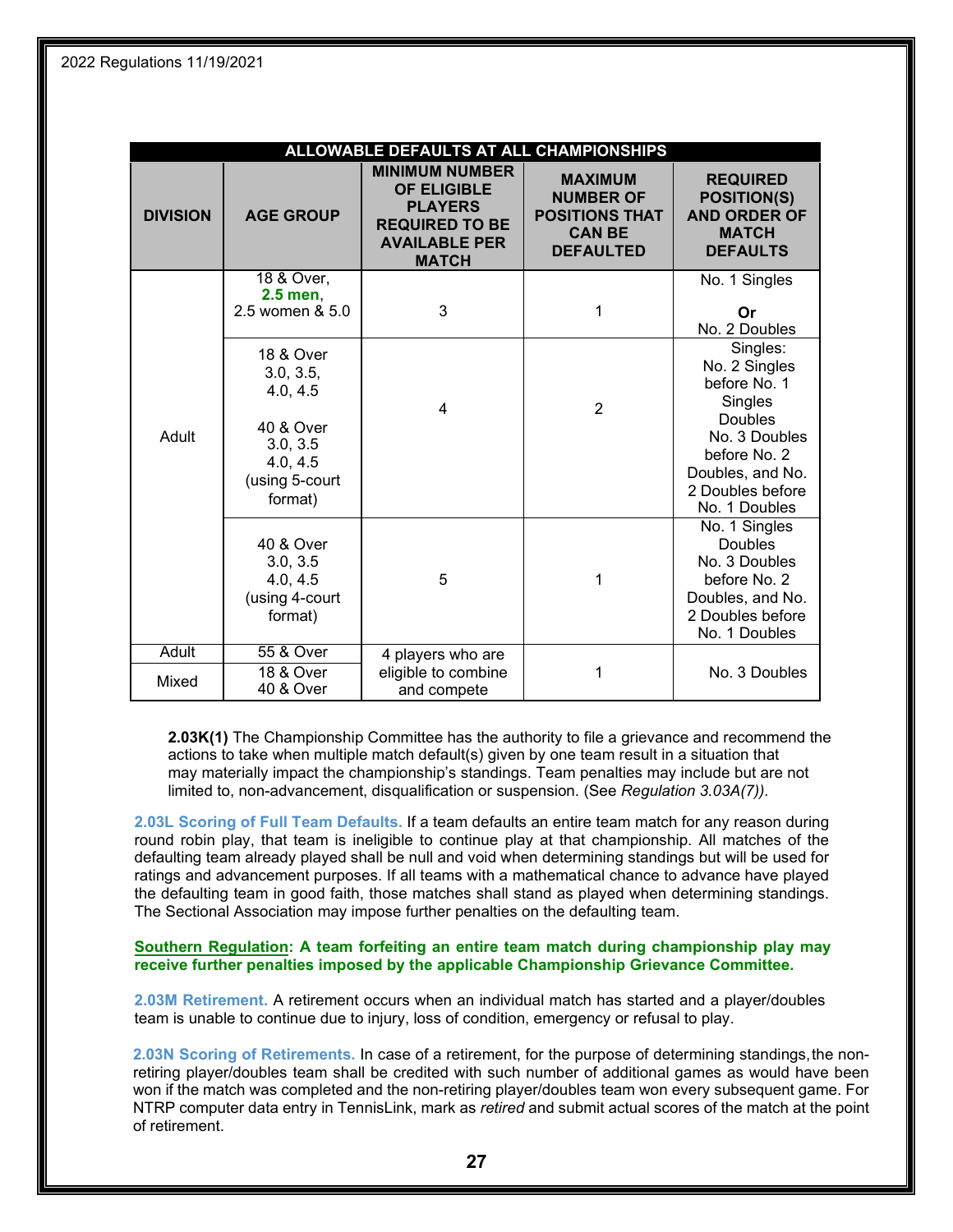#### **2.04 NTRP DYNAMIC DISQUALIFICATION AND REVIEW PROCEDURES.**

**2.04A Applicability.** The Regulations in this section are applicable only to the USTA League Adult Division.

**2.04B NTRP Dynamic Disqualification Procedures.** Dynamic ratings will be calculated for all Adult Division players during local league competition and at every level of championship competition including National Championships to determine if any players have reached the NTRP Dynamic Disqualification criteria stated in the USTA NTRP Computer Rating System Procedures. Players subject to NTRP Dynamic Disqualification, as described in the *NTRP Dynamic Disqualification Table* will be dynamically disqualified if they reach the disqualification level three times based on all matches except retirements received.

**2.04B(1) Local League NTRP Dynamic Disqualification.** Players who are NTRP dynamically disqualified will be notified by the Sectional League Coordinator or designee and have the right to a review in accordance with the procedures in Reg. 2.04C – *NTRP Dynamic Disqualification Review Procedures*.

**Southern Regulation: Current designee to notify NTRP dynamically disqualified players is the State League Coordinator.** 

**2.04B(2) Championship NTRP Dynamic Disqualification.** There will be no NTRP Dynamic Disqualifications processed at National Championships. Players who are NTRP dynamically disqualified at any championship including Nationals will be notified by the Sectional League Coordinator or designee and have the right to a review in accordance with procedures in Reg. 2.04C *NTRP Dynamic Disqualification Review Procedures*. The Section shall choose one of the following options for NTRP Dynamic Disqualifications at each Sectional Championship and below:

**2.04B(2)a** Run dynamic calculations and produce ratings throughout the championship. Through the conclusion of the championship event, notify and disqualify any player who meets the criteria for NTRP Dynamic Disqualification and reverse appropriate matches played. (See *Regs. 2.04E(2)a* and *b* for championship scoring procedures when NTRP Dynamic Disqualifications are done throughout the championship competition.)

**2.04B(2)b Run dynamic calculations after the conclusion of the championship and disqualify those players who meet the criteria for NTRP Dynamic Disqualification. Matches played will stand. (See Reg. 2.04E(2)c for championship scoring procedures when NTRP Dynamic Disqualifications are done after the conclusion of championship competition.) (Southern Regulation)**

**2.04B(3**) After an NTRP Dynamic Disqualification, the player may not play at the disqualified NTRP level of play or any lower NTRP level of play in either singles or doubles for the remainder of the Championship Year and for the succeeding Championship Year including any subsequent National Championships the player is qualified for. In any Division using combined levels, the combined NTRP rating of the disqualified player and partner may not surpass the level of competition. A player who has been moved up as a result of an NTRP Dynamic Disqualification in the Adult Division must immediately adjust his/her NTRP level of play in the Mixed Division.

**2.04B(4)** Players who are NTRP dynamically disqualified may be allowed to move up and participate on another team at a higher NTRP level during that same local league season provided registration has not closed.

**2.04B(5)** Individuals who receive their third strike while participating in an Early Start League (ESL) must immediately adjust their NTRP level of play. Such players may not participate at the disqualified NTRP level in a previous year's championship for which they may have qualified.

**2.04B(6)** In the local leagues and at District/Area or Sectional Championships, if the NTRP Dynamic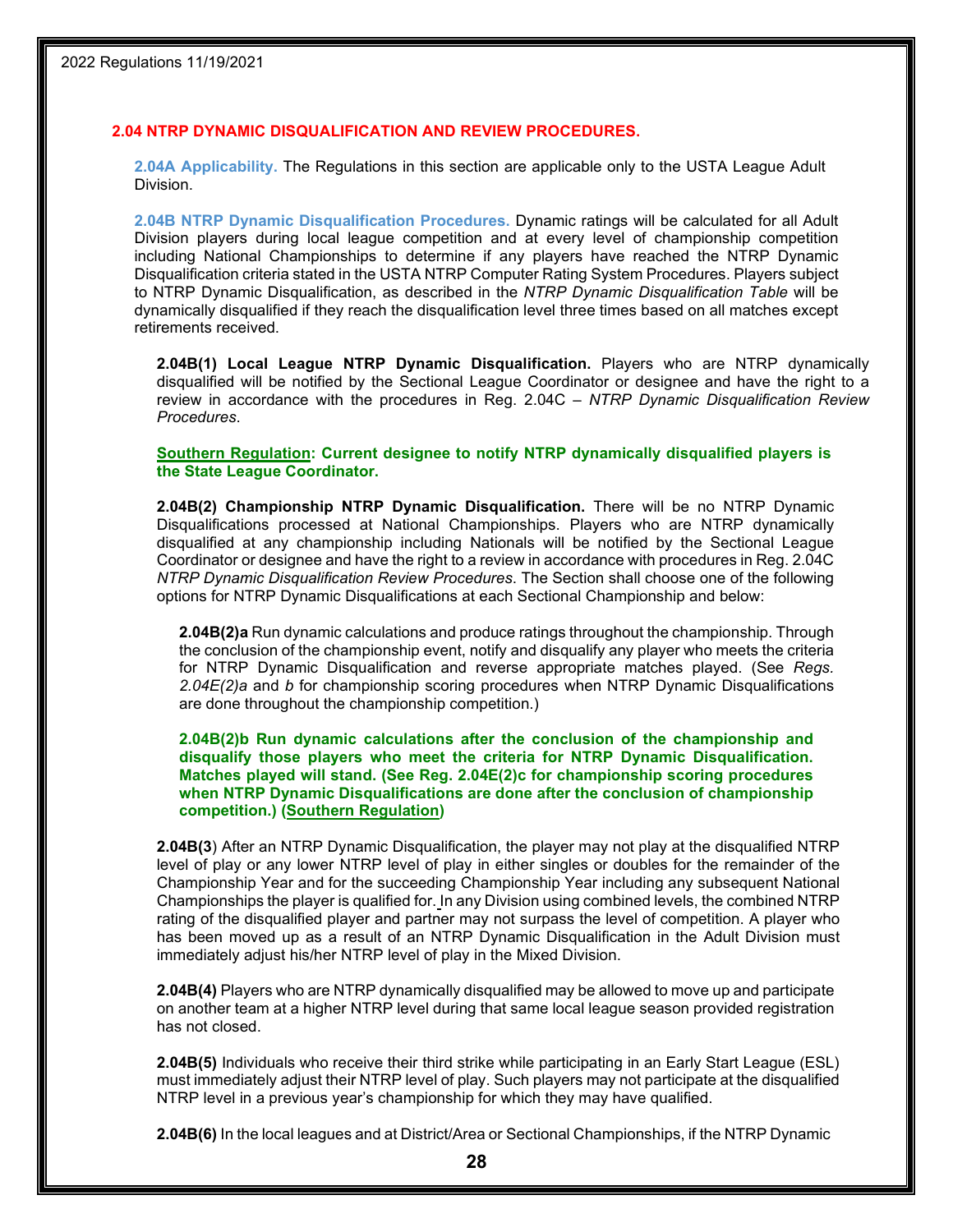Disqualification of a player is not upheld by the NTRP Dynamic Disqualification Review Committee, a second NTRP Dynamic Disqualification will be considered if warranted by additional data.

#### **2.04C NTRP Dynamic Disqualification Review Procedures.**

Reviews are based solely on missing or incorrect data.

#### **Southern Regulation: All Southern Sectional NTRP reviews will be handled by a committee comprised of the Southern NTRP Grievance Committee and Sectional League Coordinator.**

**2.04C(1) Local.** If the team captain or the player disqualified in the local league desires a review of the NTRP Dynamic Disqualification, a written request must be submitted to the Sectional League Coordinator or designee asking for a review before the NTRP Dynamic Disqualification Review Committee of the nearest jurisdiction, within the deadline set by the administrator. The written request for a review shall be delivered by the recipient to the Chair of the NTRP Dynamic Disqualification Review Committee. A review shall be held as soon as reasonable.

**2.04C(2) Championship.** If the team captain or the player disqualified during or after the conclusion of championship competition desires a review of the disqualification, a written request must be submitted to the Tournament Director, Sectional League Coordinator or designee, asking for a review before the NTRP Dynamic Disqualification Review Committee of the nearest available jurisdiction within the deadline set by the Chair of the Championships Committee or designee. The written request for a review shall be delivered by the recipient to the Chair of the NTRP Dynamic Disqualification Review Committee. A review shall be held as soon as reasonable.

#### **2.04D NTRP Dynamic Disqualification Review Committees.**

**2.04D(1)** The Sectional Association shall appoint an NTRP Dynamic Disqualification Review Committee at the Sectional level and at championships below the National Championships to consider reviews of NTRP Dynamic Disqualifications. The Sectional Association may delegate such authority to the District/Area which may not be further delegated. The committees shall be appointed with the approval of their respective League Coordinator.

**2.04D(2)** The members of any NTRP Dynamic Disqualification Review Committee may be the same as, or different in whole or in part from, the members of any other Sectional, District/Area Committees or Championship Committees below the National level.

**2.04D(3)** The Committee Chair or designee shall immediately notify the affected players and team captains in writing of its decision.

**2.04D(4)** There shall be no further right of appeal of the decision of any NTRP Dynamic Disqualification Review Committee.

**2.04D(5)** The NTRP Dynamic Disqualification Review Committees for all local leagues and championships shall observe the review and disqualification procedures approved by the USTA League Committee.

#### **2.04E Scoring Procedures.**

**2.04E(1) Local.** In the event of an NTRP Dynamic Disqualification from a particular level of play, the Section shall determine and publish in its regulations what matches, if any, shall be considered losses. The disqualified matches shall be considered 6-0, 6-0 wins for the opposing player or doubles team.

**Southern Regulation: If a Self-Rated (S), Self-Rated Appealed (S), Computer Appealed (A), Medical Appealed (A) and/or Dynamic (D) player is promoted from a particular level of play, the player shall cease play immediately from the NTRP level being promoted from and graduate to the next higher NTRP level. All prior matches shall stand in good faith.** 

**Captains and/or teams with 2 or more promoted players within a 12-month period may be subject to an NTRP Grievance and subsequent suspension from USTA Leagues.**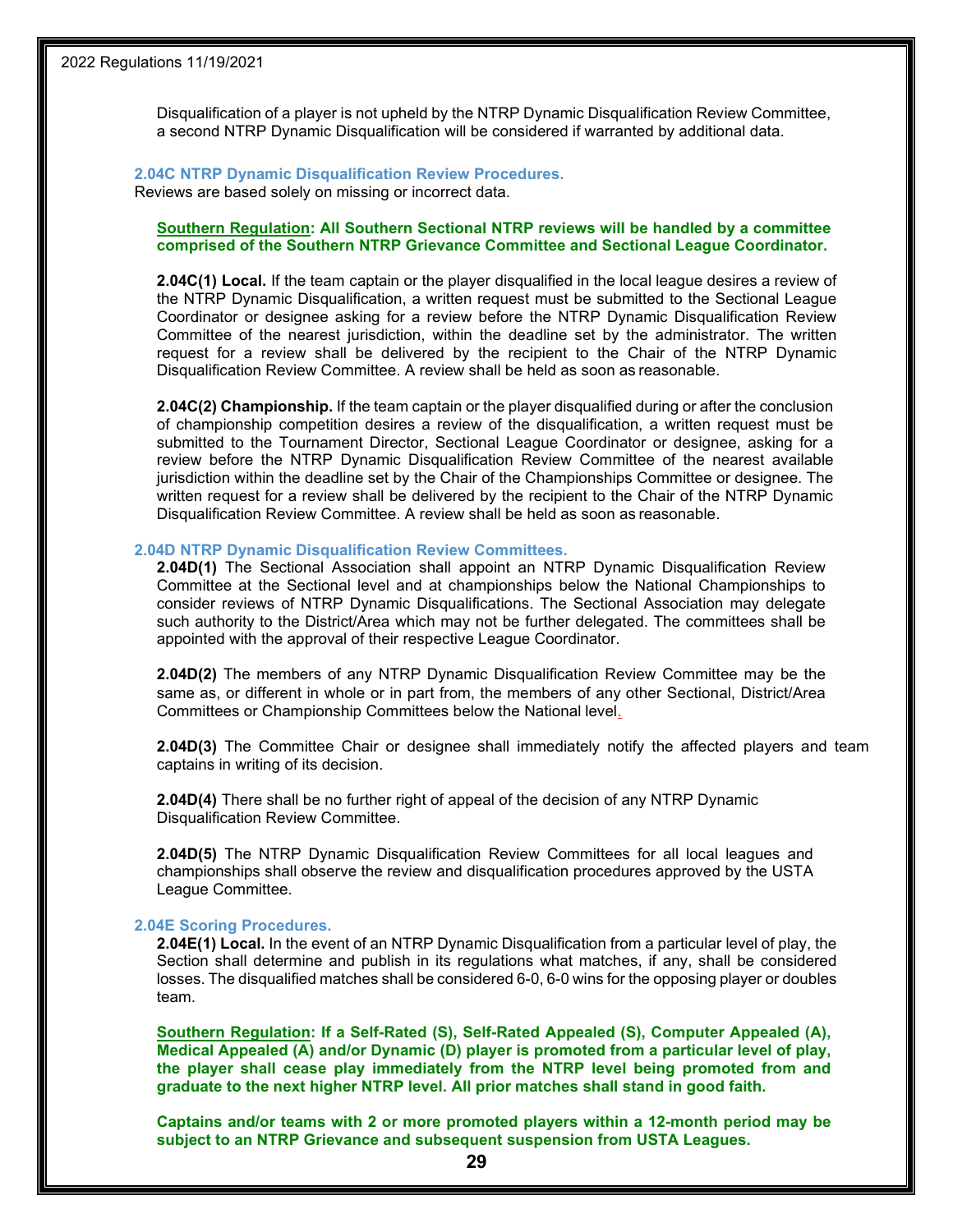**Local League occurring at the State Championships: If any players are promoted by the conclusion of the championship, the player shall cease play immediately from the NTRP level being promoted from and graduate to the next NTRP level. All prior matches shall stand in good faith.**

**2.04E(2) Championship.**

**2.04E(2)a NTRP Dynamic Disqualification Done Throughout Championship Competition When Using a Round Robin Format or Segment.** If the Section chooses to calculate dynamic ratings and disqualify throughout the championship, all matches played by a dynamically disqualified player shall be considered losses and those matches shall be considered 6-0, 6-0 wins for the opposing player or doubles team.

**2.04E(2)b NTRP Dynamic Disqualification Done Throughout Championship Competition When Using a Single Elimination or Segment.** If the Section chooses to calculate dynamic ratings and disqualify throughout the championship, the last individual match played by a dynamically disqualified player shall be considered a loss and that individual match shall be considered a 6-0, 6-0 win for the opposing player or doubles team.

**2.04E(2)c NTRP Dynamic Disqualification Done After Conclusion of Championship Competition. If the Section chooses to calculate dynamic ratings and disqualify after the conclusion of the championship, all points earned by dynamically disqualified players at the championship will stand but the disqualified players will not be allowed to continue or advance. (Southern Regulation)** 

#### **2.05 YEAR-END NTRP COMPUTER RATINGS AND APPEAL PROCEDURES.**

**2.05A Applicability.** Regulations in this section are applicable to the Adult and Mixed Divisions.

**2.05B Year-end Computer Ratings.** When year-end NTRP computer ratings are determined in accordance with the USTA NTRP Computer Rating System Procedures for players, such ratings shall be the minimum NTRP rating levels of players.

**2.05B(1)** A year-end NTRP computer rating is valid for three consecutive years or until a new valid NTRP level is published for players who are 59 years of age or under through the League year, except for players with a published Mixed Exclusive "M" or Tournament "T" rating who choose to participate in the Adult Division. (See *Valid Computer Ratings Table*).

**2.05B(2)** A year-end NTRP computer rating is valid for two consecutive years or until a new valid NTRP level is published for players 60 years of age or older prior to or during the League year, except for players with a published Mixed Exclusive "M" or Tournament "T" rating who choose to participate in the Adult Division. (See *Valid Computer Ratings Table*).

**2.05B(3)** Early Start League players must abide by the following procedures when they receive a year-end computer rating that places them at a higher NTRP level at which they are competing:

**2.05B3(a)** Players who are found to have valid computer ratings, after the appeal process, that place them at the *clearly above level* mark must immediately adjust to their new NTRP level. Prior team matches played are valid.

**2.05B3(b)** Players who are found to have valid computer ratings, after the appeal process, that place them at a higher level at which they are competing may continue their participation at the lower NTRP level through the conclusion of any Early Start League in progress or until such other date or championship level as determined by the Section. They shall not be permitted to advance to any National Championship at the lower NTRP level. Prior team matches played are valid.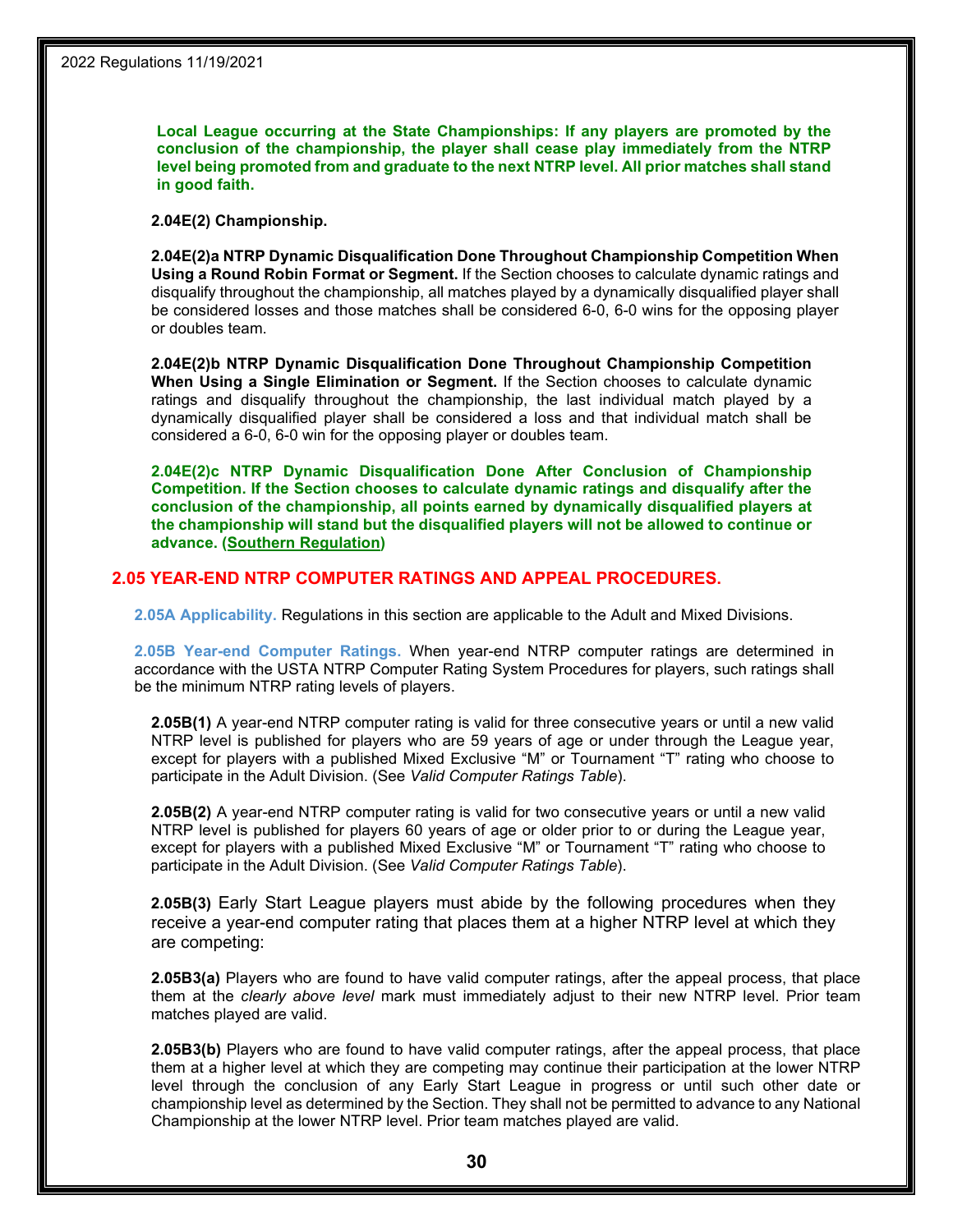**Southern Regulation: Players who are found to have valid computer ratings, after the appeal process, that place them above the NTRP level at which they are competing may continue their participation at the lower NTRP level through the conclusion of the Southern championship. They shall not be permitted to advance to any National Championship at the lower NTRP level. Prior team matches played are valid.**

**2.05B3(c)** Players on a 2.5 team who are found to have valid computer ratings, after the appeal process, that place them higher than the 2.5 NTRP level may continue their participation through all championships at the 2.5 level UNLESS their year-end rating reached the *clearly above level* mark. If it did, they must immediately adjust to their new NTRP level. Prior team matches played are valid.

**2.05C Appeal of Year-End Ratings.** Year-end NTRP valid computer rating levels may be appealed or denied through TennisLink except for 2.05D *Medical Appeals*.

**2.05D Medical Appeals.** If an intervening, permanently disabling injury or illness indicates that a player's current NTRP computer rating level may be too high, the player may request a medical appeal of such rating level in accordance with *USTA League NTRP Medical Appeal Procedures – Questions and Answers*

**2.05D(1)** Each Sectional Association shall designate a Medical Review Committee(s) to evaluate medical appeals. The members of the Committee are to be approved by the Sectional League Coordinator.

#### **Southern Regulation: The Southern Appeals Committee is appointed by the USTA Southern Adult League Committee Chairman and approved by Section League Coordinator.**

**2.05D(2)** The Section designated Medical Review Committee shall have the authority to deny the appeal and such decision shall be final and binding. If said Committee deems the medical appeal should have further consideration, it will be forwarded to the National Medical Appeal Committee for a final decision.

**2.05D(3)** The Chair of the USTA League Committee shall appoint a National Medical Appeal Committee to evaluate all medical appeals forwarded from the Sectional Associations. No member of the National Medical Appeal Committee shall have been a member of the Section designated Medical Review Committee who forwarded the medical appeal.

**2.05D(4)** The National Medical Appeal Committee shall have the authority to either grant or deny the appeal. All decisions of the Committee are final and binding.

**2.05D(5)** An NTRP rating level received from a granted medical appeal will be valid until a new NTRP computer rating level is published or the player is eligible to self-rate.

**2.05E Appeals of Players 60 or Over.** A player may appeal their rating at any time if they have reached the minimum age.

A player who will reach the minimum age during the next calendar year and appeals their rating without registering at the same time for a team that will begin play in the next Championship Year, will have their appeal evaluated based on their current age.

A player who will reach the minimum age during the next calendar year and appeals their rating when registering for a team that will begin play in the next Championship Year, will have their appeal evaluated based on reaching the minimum age. Such player shall have reached the required minimum age prior to or during the calendar year in which such player participates in his or her first local league per 1.04E(3).

2.05E(1) Any player who is 60 to 64 years of age or older prior to, or during, the calendar year in which such player plays his or her first local league match and has achieved the same rating level or lower for his or her three most recent year-end ratings, without benefit of appeal of the player's year-end rating level, if promoted will automatically be granted an appeal (A rating) of their current rating back to their previous valid year-end rating level, subject to 2.05E(5) below. NTRP Dynamic Disqualification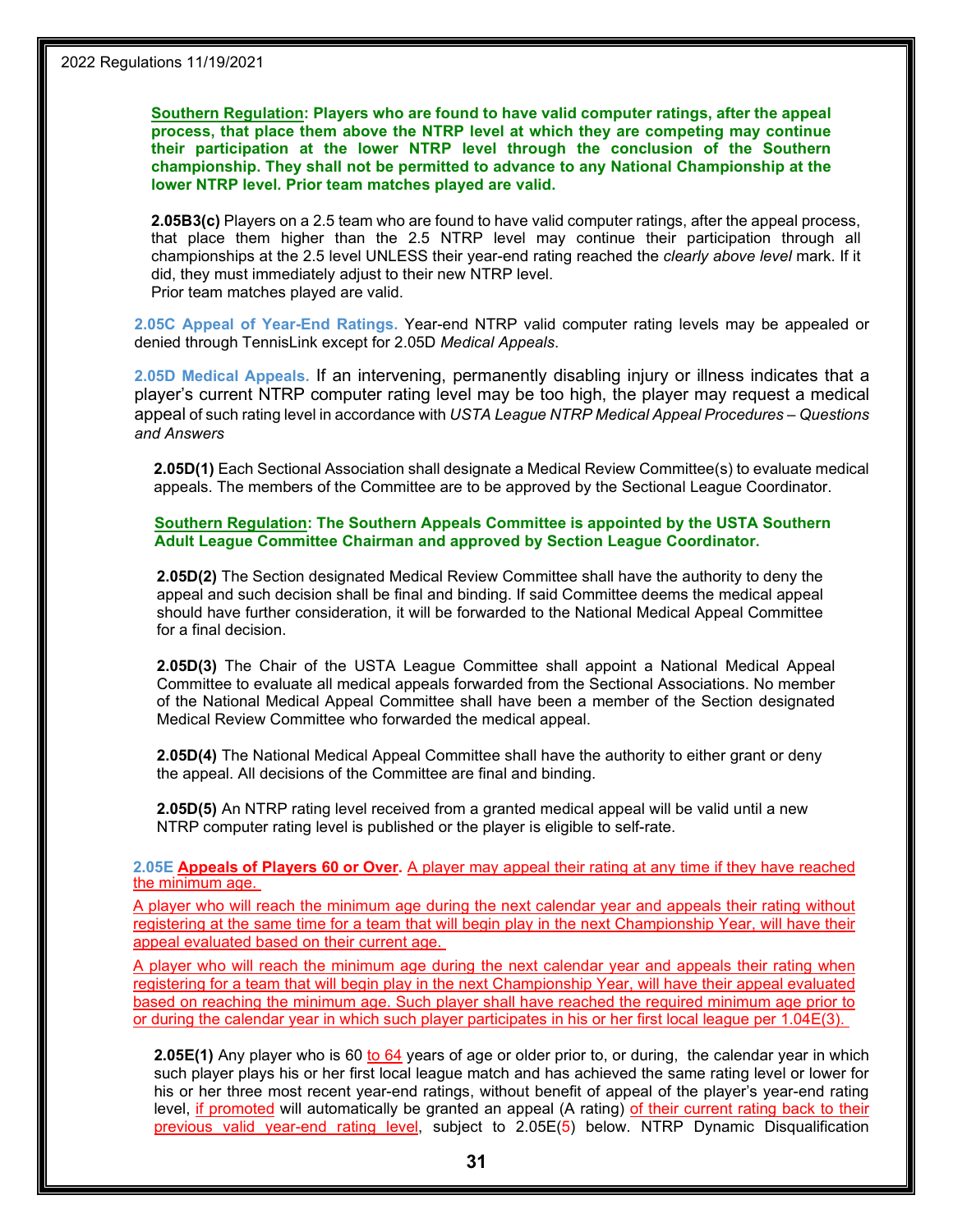procedures as outlined in 2.04B(3) apply.

**2.05E(2)** Any player who is 65 to 69 years of age and has not been granted an appeal of their year-end rating level in the last three years, if promoted, will automatically be granted an appeal (A rating) of their current rating back to their previous valid year-end rating level, subject to 2.05E(5) below. NTRP Dynamic Disqualification procedures as outlined in 2.04B(3) apply.

**2.05E(3)** Any player who is 70 to 79 years of age and has not been granted an appeal of their year-end rating level in the last three years, will automatically be granted an appeal (A rating) of their current rating to the next lower level, subject to 2.05E(5) below. NTRP Dynamic Disqualification procedures as outlined in 2.04B(3) apply.

**2.05E(4)** Any player who is age 80 or older and has not been granted an appeal of their year-end rating level in the last five years, will automatically be granted an appeal (A rating) of their current rating to the next lower level. NTRP Dynamic Disqualification procedures as outlined in 2.04B(3) apply.

2.05E(5) Any player who is clearly above level under the applicable Computer Methodology procedures, as defined in the Glossary, will be denied an appeal of his or her year-end rating under 2.05E(1), 2.05E(2) and 2.05E(3).

#### **2.05 MOVE-UP/SPLIT-UP.**

#### **2.06A National Championship Teams.**

**2.06A(1):** Move-Up - Teams and team members that advanced to, or qualified for, any National Championship may play together as a team, in whole or in part, if they move up one NTRP team level.

**2.06A(2):** Split-Up - No more than three (3) players who were on the roster of any team that advanced to, or qualified for, any National Championship team the previous year may play together in the same Division, same Age Group and at the same NTRP team level as the National Championship team(s), if their NTRP rating allows. Split-Up requirements only apply to players who participated in three (3) or more matches (including one default) for that team during the championship year.

**2.06A(3):** If a Section has a regulation that limits the number of players on a roster that are at a specific level, the Section must suspend that regulation for one year for any team that advanced to, or qualified for, any National Championship the previous year and chooses to move up one NTRP team level.

**Southern Regulation: 2.06A only applies to Adult 18 & Over, Adult 40 & Over, Adult 55 & Over, Mixed 18 & Over and Mixed 40 & Over leagues.** 

#### **2.06B Section Options for Move-Up/Split-Up.**

**2.06B(1) All Championships Below Nationals**. Sections shall have the right to decide whether a team who competes at any championship level below the National Championships must move-up or disperse to form new teams for the next championship year and under what conditions.

**2.06B(2)** Sections shall have the option to restrict crossover between Adult and Mixed Divisions and/or between some or all Age Groups notwithstanding Section 2.06A.

#### **2.07 CHAMPIONSHIP PLAYERS.**

A championship player's computer rating achieved as a result of play in National Championships may not be appealed down after the Championship Year it is received except as in Reg. 2.05D *Medical Appeals*  and Reg. 2.05E *Appeals of Players 60 or Over.*

#### **3.00 GRIEVANCE PROCEDURES.**

**The Regulations in 3.00 GRIEVANCE PROCEDURES shall apply to all USTA League Divisions.**

**3.01 ADMINISTRATION.** All grievances within the USTA League shall be administered in accordance with the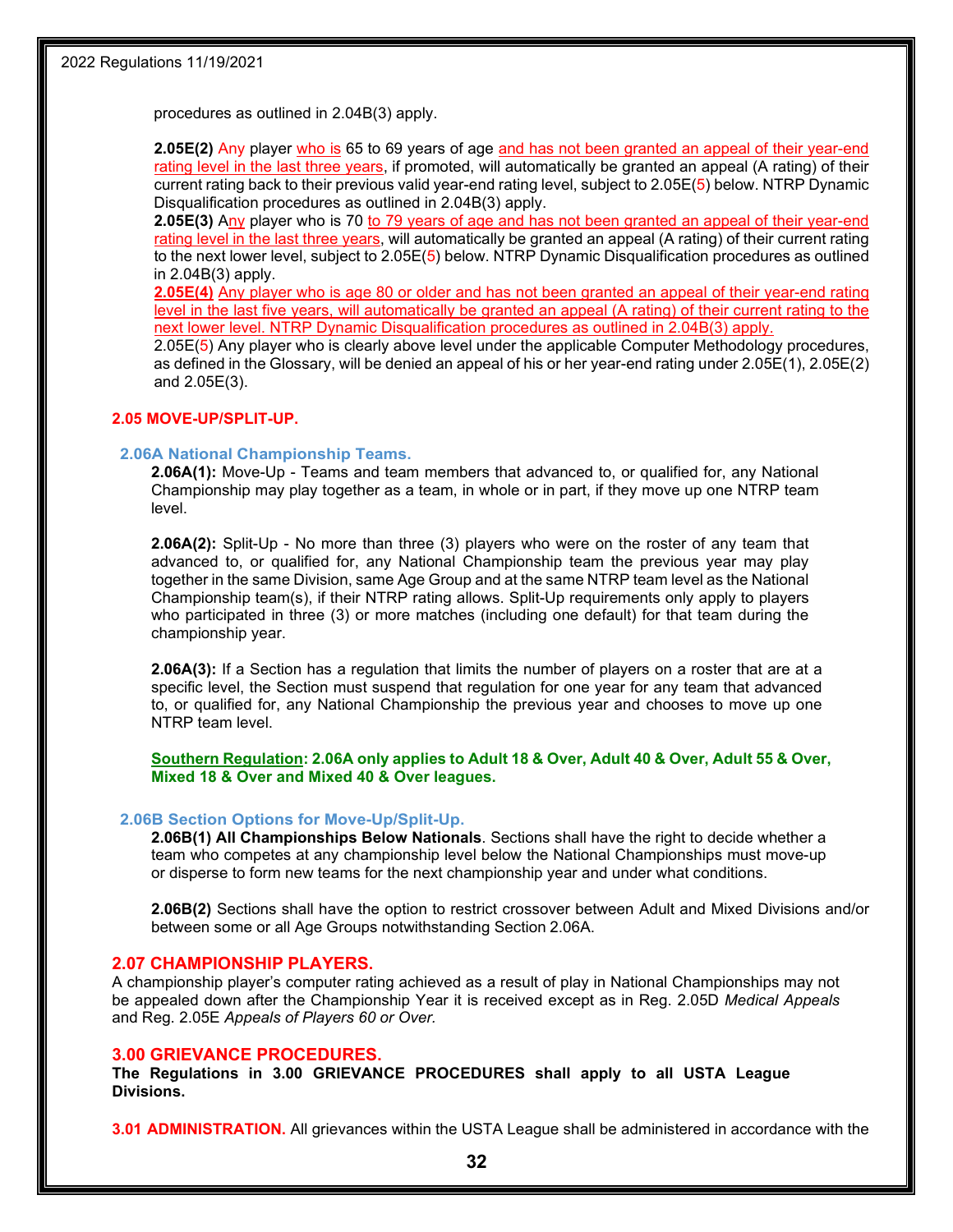provisions of this section.

**Southern Regulation: All local and state league regulations must include the names of grievance and grievance appeal committee members. Grievance decisions that impose sanctions will be upheld throughout the USTA Southern Section.**

**A \$100 filing fee will be required for all General/Sportsmanship, Championship and/or Administrative Grievance and Grievance Appeals that are heard at the Southern level. The filing fee will only be returned to the grieving party if a penalty is imposed.** 

**Tennessee Regulation:** USTA Tennessee shall require a \$50 filing fee for all General/Sportsmanship, Championship, and/or Administrative Grievance and Grievance Appeals that are heard at the State level.

Local leagues shall require a \$25 filing fee for all General/Sportsmanship, Championship, and/or Administrative Grievance and Grievance Appeals that are heard at the local level.

If a penalty or sanction is imposed, the filing fee will be returned to the grieving party. USTA Tennessee will donate all filing fees to USTA Tennessee Community Outreach Program.

#### **3.01A Grievance Committees.**

**3.01A(1) Local.** Each local league shall appoint a Local League Grievance Committee.

**3.01A(2) Sectional and District/Area.** Each Sectional Association shall appoint a Sectional Association League Grievance Committee and each District/Area shall appoint a District/Area League Grievance Committee.

#### **3.01A(3) Championships Grievance Committees.**

**3.01A(3)a Sectional and District/Area Championships.** Each Sectional Association shall appoint a Sectional Association League Championship Grievance Committee and each District/Area shall appoint a District/Area League Championship Grievance Committee.

**3.01A(3)b National Championships.** The Chair of the USTA League Committee shall appoint National League Championship Grievance Committees. The members may be the same as, or different in whole or in part from, the members of the National League Championship Committees.

**3.01B Grievance Appeal Committees.** No member of a Grievance Committee may serve as a member of a Grievance Appeal Committee that is considering an appeal of a grievance that was adjudicated by the Grievance Committee on which that person served.

**3.01B(1) Local**. Each local league shall appoint a Local League Grievance Appeal Committee.

**3.01B(2) Section and District/Area.** Each Sectional Association shall appoint a Sectional Association League Grievance Appeal Committee and each District/Area shall appoint a District/Area League Grievance Appeal Committee.

**3.01B(3) National.** The Chair of the USTA League Committee shall appoint a National League Grievance Appeal Committee.

#### **3.01B(4) Championship Grievance Appeal Committees.**

**3.01B(4)a Section and District/Area Championships.** Each Sectional Association shall appoint a Sectional Association League Championship Grievance Appeal Committee and each District/Area shall appoint a District/Area League Championship Grievance Appeal Committee.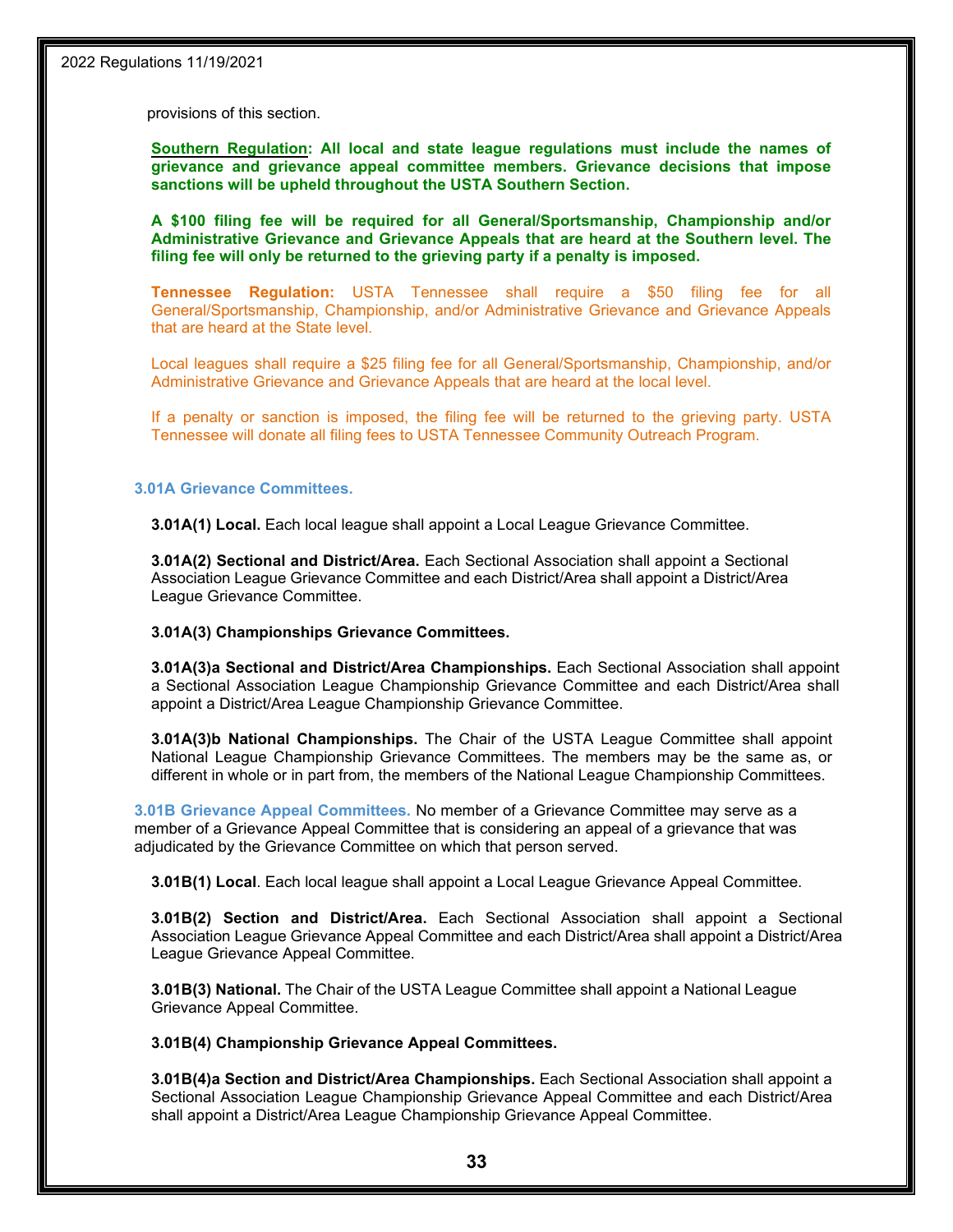**3.01B(4)b National Championships.** The Chair of the USTA League Committee shall appoint National League Championship Grievance Appeal Committees. The members may be the same as, or different in whole or in part from, the members of the National League Championship Committees.

#### **3.02 GRIEVANCE TYPES.**

**3.02A General Grievance.** Any grievance, other than those defined in Regulation 3.02B *Administrative Grievance*, 3.02C *National League Grievance,* 3.02D *Eligibility Grievance* and 3.02E *NTRP Grievance*, alleging a violation of (i) the USTA Constitution and Bylaws; (ii) the USTA LEAGUE REGULATIONS; (iii) the FRIEND AT COURT *– The USTA Handbook of Tennis Rules and Regulations*  including THE CODE and Wheelchair Rules of Tennis (unless modified by these USTA LEAGUE REGULATIONS); or (iv) the standards of good conduct, fair play, and good sportsmanship, shall constitute a General Grievance.

**3.02B Administrative Grievance**. Any grievance pertaining to administration of the League Program at any level shall constitute an Administrative Grievance. Captains and committee members are not subject to Administrative Grievances.

**3.02C National League Grievance.** The only National League Grievance that can be filed is an Administrative Grievance against the National League Administrator**.**

**3.02D Eligibility Grievance.** Any grievance, other than an NTRP Grievance, contending that a player and/or team has failed to meet eligibility requirements to participate in the USTA League, shall constitute an Eligibility Grievance.

**3.02E NTRP Grievance.** Any grievance contending that a player's NTRP level is lower thanhis/her actual skill level shall constitute an NTRP Grievance. (See *Reg. 3.03E(1) Players Subject to NTRP Grievances.*)

#### **3.03 GRIEVANCES.**

#### **3.03A General Procedures.**

**3.03A(1)** Any grievance alleging a violation of (i) the USTA Constitution and Bylaws; (ii) the USTA LEAGUE REGULATIONS; (iii) the FRIEND AT COURT *– The USTA Handbook of Tennis Rules and Regulations* including The Code and Wheelchair Rules of Tennis (unless modified by these USTA LEAGUE REGULATIONS); or (iv) the standards of good conduct, fair play and good sportsmanship, shall be filed in writing with the USTA League Grievance Committee responsible for enforcement. Exceptions to filing a grievance with the USTA League Grievance Committee responsible for enforcement are noted in Regs. 3.03A(3) and 3.03A(4) regarding filing a grievance against a Sectional League Coordinator or the National League Administrator and in Regs. 3.03B(3)a regarding eligibility.

**3.03A(2)** An Administrative Grievance at the District/Area level or below shall be filed at the next level with the Sectional Association being the final authority. An Administrative Grievance may be filed by a captain, Local, District/Area League Coordinator, Sectional League Coordinator or a member of a Championship Committee. An Administrative Grievance shall be filed within one year of the incident leading to the grievance, or the grievance shall be barred.

**3.03A(3)** Any Administrative Grievance against a Sectional League Coordinator shall be filedin writing with the Sectional League Committee. The decision of the Sectional League Committee shall be final and binding.

**3.03A(4) Any** Administrative Grievance against the National League Administrator shall be filed in writing with the USTA League Committee. The decision of the USTA League Committee shall be final and binding. An Administrative Grievance against the National League Administrator shall be filed within one year of the incident leading to the grievance, or the grievance shall be barred.

**3.03A(5)** Any grievance with regard to any aspect of the USTA League, except those governed by Regs. 3.03A(3) or 3.03A(4) regarding a grievance against a Sectional League Coordinator or the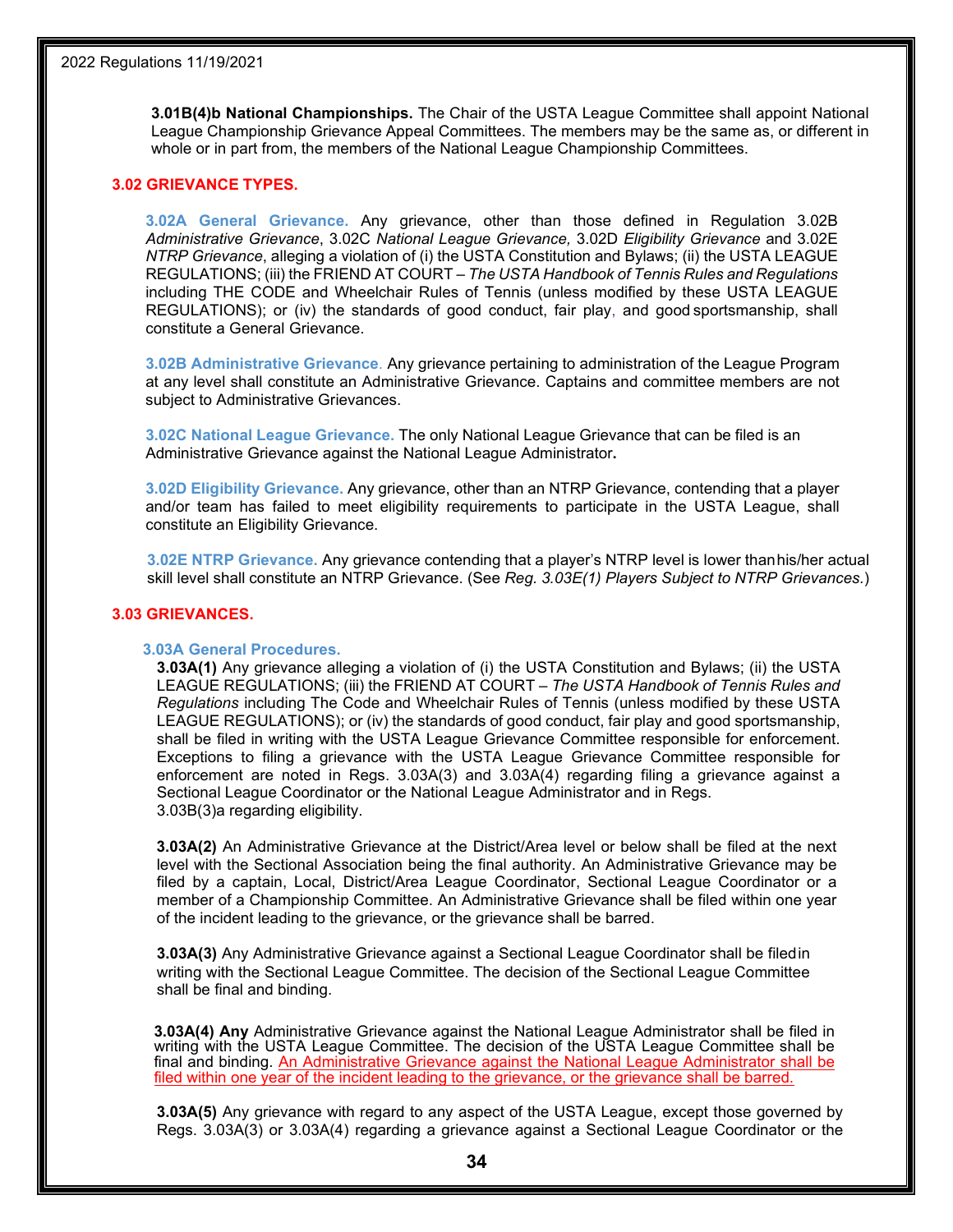National League Administrator or in Reg. 3.03B(3)a regarding eligibility, shall be processed through the USTA League Grievance and Grievance Appeal Committees at the appropriate level (i.e., Local, District/Area, Sectional or National). Decisions of Grievance Appeal Committees shall be final and binding except with regard to suspensions of individuals or teams for a period of 12 months or more. (See *Reg. 3.04B(4)*)

**3.03A(6)** Any grievance against an individual or team may only be filed by (a) the team captain of the team who has competed in the match where the alleged violation occurred, (b) a league coordinator or (c) a member of a Championship Committee, except for Administrative Grievances, Eligibility Grievances and NTRP Grievances, which may be filed as stated in *Regs. 3.03A(2), 3.03B(3), 3.03C(3) and 3.03E(2)*.

**3.03A(7)** Regardless of any other regulation, a league coordinator or a member of a Championship Committee may file a grievance at any time, except for Administrative Grievances and NTRP Grievances. (See *Regs. 3.03A(2) and 3.03E(3)).*

**3.03A(8) Play During Grievance Procedures.** An individual or team may continue to play during a grievance investigation and hearing but must understand that if upheld, all matches played during that time may be reversed.

#### **3.03B Local League Procedures.**

**3.03B(1)** Any grievance alleging a violation by an individual or team during local league competition shall be filed in writing with the Local or District/Area League Coordinator or designee having jurisdiction. The grievance must be filed prior to the commencement of whichever occurs first: (a) the involved team's next match in that flight, whether or not the involved player participates or (b) within 24 hours after the end of the local league season, except for Administrative Grievances (See Reg. 3.03A(2), Eligibility Grievances (See *Reg. 3.03B(3)*, and NTRP Grievances (See *Reg. 3.03E(3*)).

**3.03B(2)** Upon receipt of the grievance, the Local or District/Area League Coordinator or designee shall immediately send a copy to the Chair of the appropriate League Grievance Committee, or other Committee as designated in these USTA League Regulations, and to the party(ies) against whom the grievance has been filed.

**3.03B(3)** Any grievance regarding failure to meet eligibility requirements may be filed by a team captain, league coordinator or member of a Championship Committee at any time.

**3.03B(3)a** For eligibility matters of simple fact (e.g., age, USTA membership, TennisLink registration) a USTA league coordinator may declare a player ineligible and disqualify that player without filing a grievance. (See *Regs.1.04C(1) Official League Registration, 1.04E(2) Membership, 1.04E(3) Age, and 1.04F Official League Rating Program, and 2.01A(1))*.

**3.03B(3)b** All other grievances must go to the appropriate League Grievance Committee or other Committee as designated in these USTA League Regulations.

#### **3.03B(4) Scoring of Eligibility Disqualification in Local League.**

**3.03B(4)a** In the event of an eligibility disqualification during the local league season and up to 24 hours after the end of the local league season, all matches played by the disqualified player shall be considered defaults and those matches shall be considered wins for the opposing players or doubles teams and scored 6-0, 6-0 for determining standings. In case of an eligibility disqualification in single elimination, the last individual match played by the disqualified player shall be considered a win for the opposing player or doubles team and scored 6-0, 6-0 for determining standings. If a double disqualification results in a tie, the local tiebreak procedure shall be used to determine the winner of the team match. If no such local tiebreak procedure exists, Reg. 2.03H *Procedures in the Event of a Tie* shall be used in order to determine a winner of the team match.

**3.03B(4)b** In the event of an eligibility disqualification after the conclusion of the local league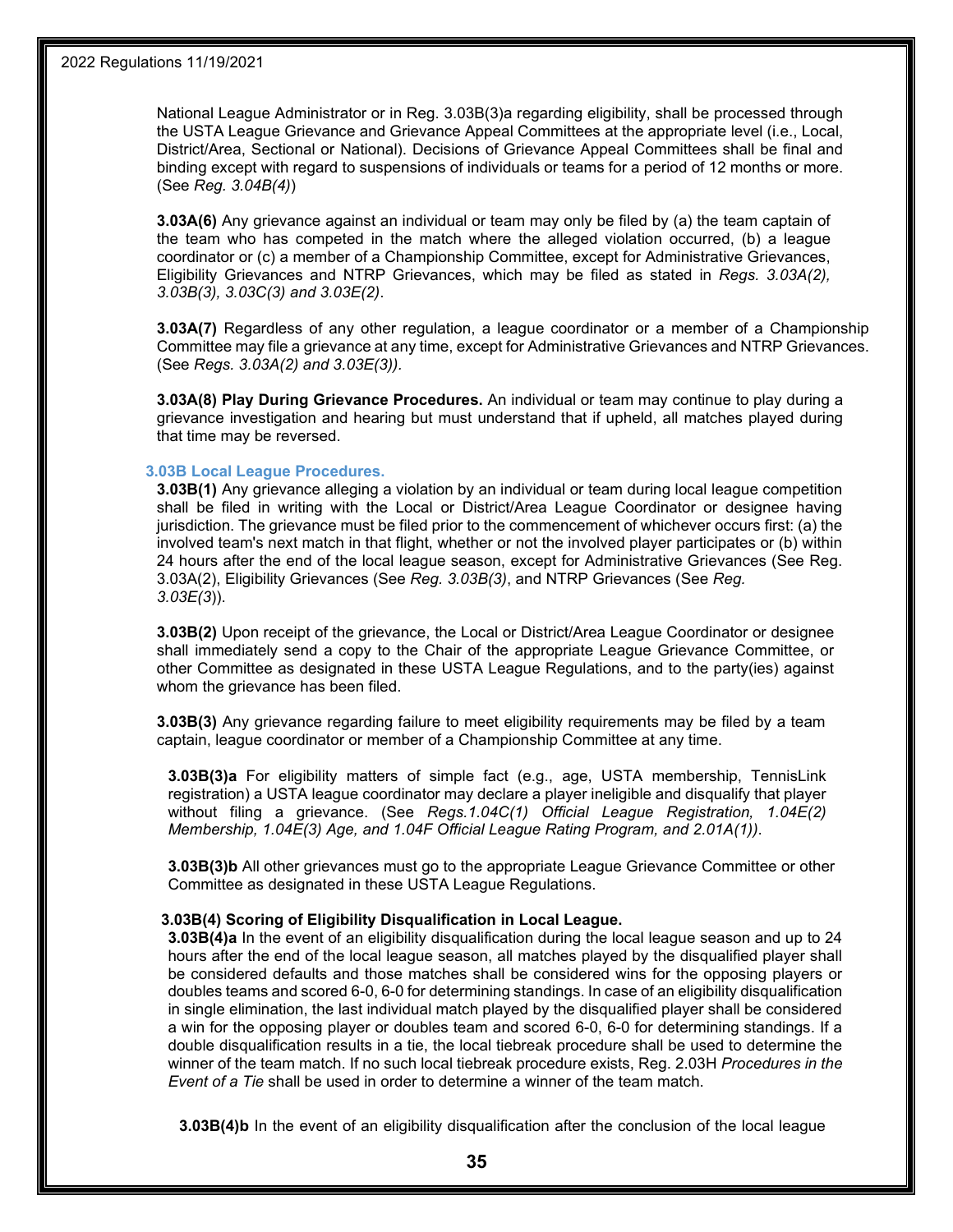season by more than 24 hours, the team will remain eligible to participate and retain points received up to the disqualification, but the ineligible player will not be allowed to continue or advance.

#### **3.03C Championship Procedures.**

**3.03C(1)** Any grievance alleging a violation during championship competition shall be in writing and delivered to the duly appointed site director or designee prior to whichever occurs first: (a) within 30 minutes of the completion of the involved team's match or (b) the commencement of the involved team's next match, whether or not the involved player participates, except for Administrative Grievances (See *Reg. 3.03A(2)),* Eligibility Grievances (See *Reg. 3.03B(3))* and NTRP Grievances (See Reg. 3.03E(3)).

**Southern Regulation: Please refer to the Southern Championship Procedures for Grievance procedures.** 

**3.03C(2)** At the time a grievance is filed, a copy of the grievance shall be sent by the Championship Committee to the party(ies) against whom the grievance has been made.

**3.03C(3)** Any grievance regarding failure to meet eligibility requirements may be filed by a team captain, league coordinator or member of a Championship Committee at any time.

#### **3.03C(4) Scoring of Eligibility Disqualification for Championships**.

**3.03C(4)a Eligibility Disqualification That Occurs Prior To or After the Conclusion of a Championship Event.** In the event of an eligibility disqualification prior to or after the conclusion of a championship event, the team will remain eligible to participate and retain points received up to the disqualification, but the ineligible player will not be allowed to continue or advance.

**3.03C(4)b Eligibility Disqualification That Occurs During a Championship Event When Using a Round Robin Format or Segment.** In the event of an eligibility disqualification in a round robin format during the championship event, the player will not be allowed to continue or advance on that team and all matches played by the player shall be considered losses and those matches shall be considered wins for the opposing players or doubles teams and scored 6-0, 6-0 for determining standings. If a double disqualification results in a tie, the tiebreak procedure shall be the same as in Reg. 2.03H *Procedures in the Event of a Tie,* in order to determine a winner of that team match.

**3.03C(4)c Eligibility Disqualification That Occurs During a Championship Event When Using a Single Elimination Format or Segment.** In case of a disqualification in single elimination format during the championship event, the player will not be allowed to continue or advance on that team and the last individual match played by the player shall be considered a win for the opposing player or doubles team and scored 6-0, 6-0 for determining standings. If a double disqualification results in a tie, the tiebreak procedure shall be the same as in Reg.

2.03H *Procedures in the Event of a Tie,* in order to determine a winner of that team match.

#### **3.03D Grievance Committee Action.**

**3.03D(1)** Upon the receipt of a grievance and as soon as reasonable, the League Grievance Committee shall investigate the alleged violation as it deems appropriate. If the Committee deems necessary, it shall arrange for a hearing at which the parties involved shall have the opportunity to present evidence.

**3.03D(2)** The USTA League Grievance Committee shall have the power to dismiss or deny the grievance or to direct the correction of any violations by reasonable means, including the suspension of an individual or team. This is applicable to any party to the grievance as long as such party has been given the opportunity to review and present evidence.

**3.03D(3)** The USTA League Grievance Committee shall prepare a written decision setting forth the basis for its decision and the deadline for any written appeal and promptly send copies to the parties involved.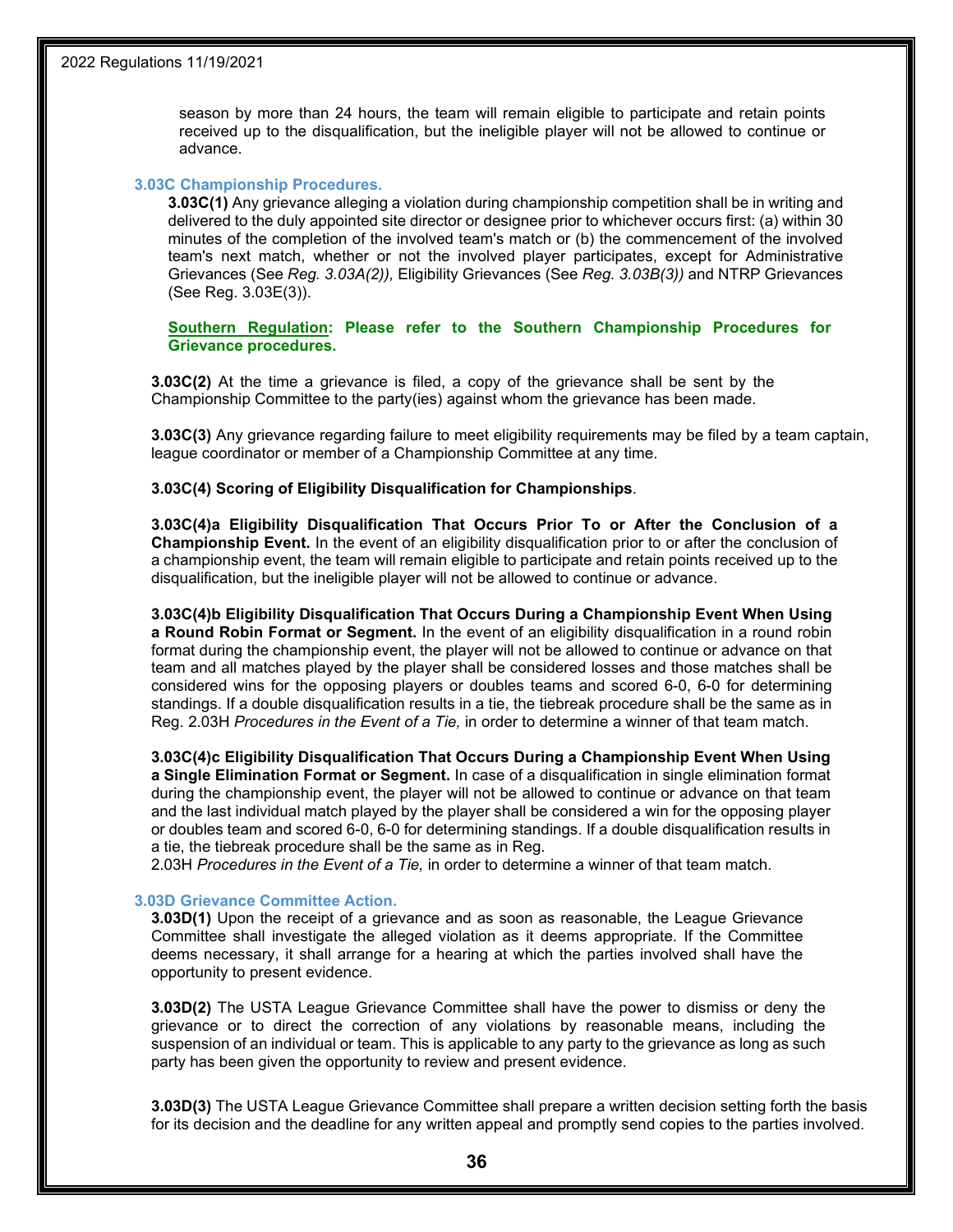**3.03D(4)** The decision of the USTA League Grievance Committee shall conform to the USTA League Suspension Point System, which shall be established prior to each League Year by the USTA National League Committee.

#### **3.03E NTRP Grievances.**

#### **3.03E(1) Players Subject to NTRP Grievances.**

**3.03E(1)a** Any self-rated player who is playing at an NTRP level lower than his/her actual skill level is subject to an NTRP Grievance.

If an NTRP Grievance Committee determines that the self-rated player has an inaccurate or inappropriate self-rating, the player shall be disqualified and have his/her NTRP level adjusted by the NTRP Grievance Committee. Scoring of matches played by the disqualified player, per Reg. 3.03E(6), may be administered in accordance with Reg. 3.03B(4) Scoring of Eligibility Disqualification in Local League and Reg. 3.03C(4) Scoring of Eligibility Disqualification for Championships. The NTRP Grievance Committee may additionally impose other penalties against a player who has inappropriately self-rated, under the League Suspension Point System. Also, a captain or others who have completed, assisted, condoned or approved inappropriate self-rating will be subject to such penalties as the NTRP Grievance Committee may decide, under the League Suspension Point System.

**3.03E(1)b** A player with a valid NTRP Computer (C) rating or granted an Automatic Appeal (A) rating of a Computer (C) rating is not subject to an NTRP Grievance. Players 60 or over and players 65 or over who are promoted and granted an appeal per Reg. 2.05E are also not subject to an NTRP Grievance. Any other player is subject to an NTRP Grievance including players with granted Medical Appeals.

**3.03E(2)** Any league captain, coordinator or member of a Championship Committee may file an NTRP Grievance.

**3.03E(3)** NTRP Grievances may be filed against a player at any time up to 48 hours after the conclusion of the Sectional Championship of the player's team, whether or not the player participated. NTRP Grievances will not be accepted at National Championships.

**Southern Regulation: NTRP Grievances filed within 7 days of the start date of the players and/or captain's local league playoff and/or 21 days of the start date of the player's and/or captain's State or Section Championships will be administered after the event unless the section authorizes the administration of the grievance prior to that time. If the grievance is not administered until after the event, points won by players will stand. Disqualified players and/or captains that are suspended will not be eligible to advance to the next level of championship play.**

**3.03E(4) Local League Competition.** NTRP Grievances shall be filed in writing with the Local/District/Area League Coordinator or designee having jurisdiction. NTRP Grievances shall be administered by the Sectional League NTRP Grievance Committee of the player against whom the NTRP Grievance was filed.

**3.03E(5) Championship Competition.** NTRP Grievances shall be filed in writing with the duly appointed site director or designee having jurisdiction. NTRP Grievances shall be administered by the Sectional League NTRP Grievance Committee of the player against whom the NTRP Grievance was filed. Each Section shall have the option to adjudicate NTRP Grievances prior to, during or after a championship event.

**3.03E(6)** NTRP Grievance disqualifications occur when the Sectional League NTRP Grievance Committee reaches such decision and sends notification to the parties involved. The date and time that the Sectional League NTRP Grievance Committee sends notification controls the assessment of penalties, including the scoring of matches, which shall be administered in accordance with USTA League Regulations 3.03B(4) *Scoring of Eligibility Disqualification in Local League* and 3.03C(4)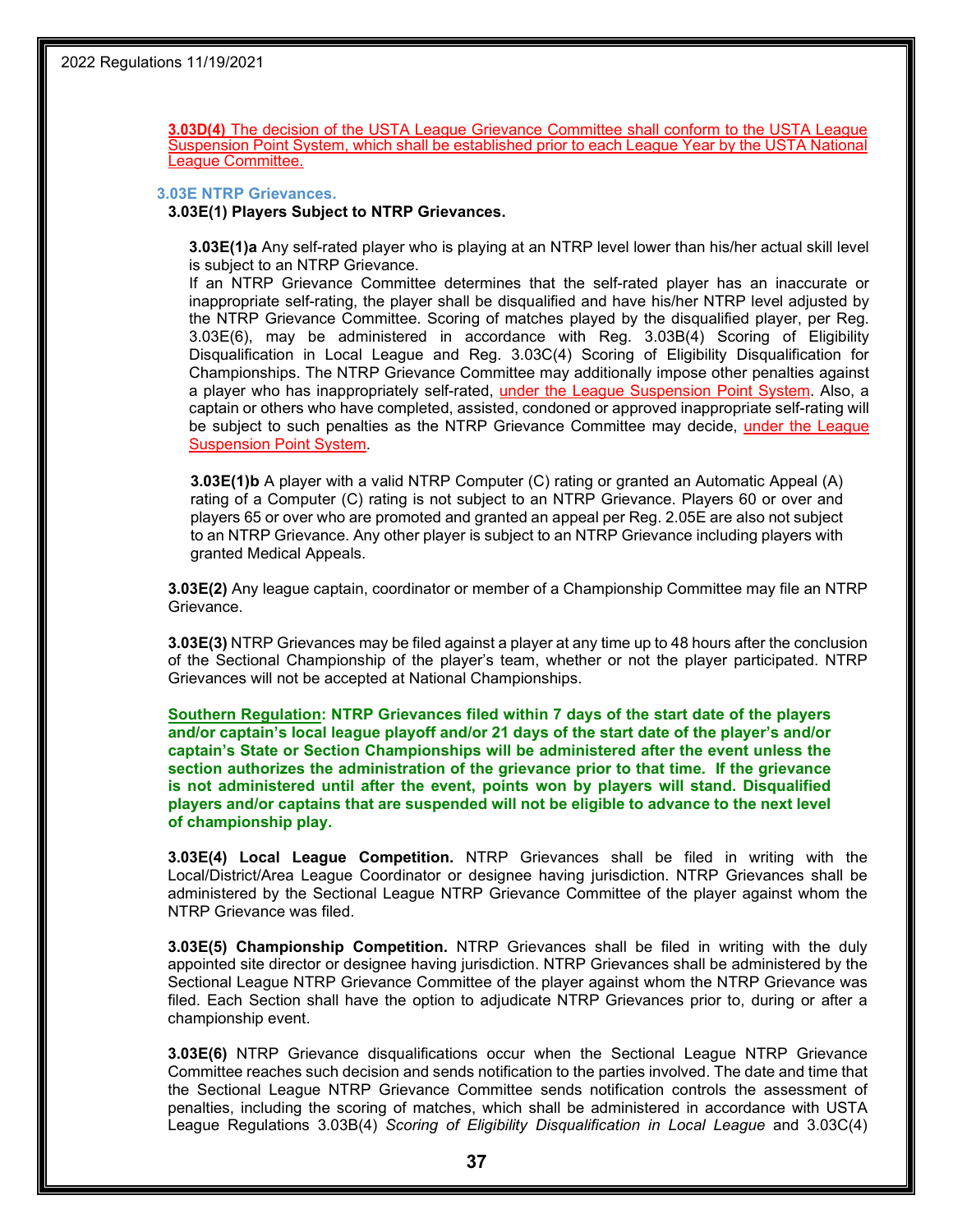*Scoring of Eligibility Disqualification for Championships.*

**3.03E(7)** After an NTRP Grievance Disqualification, the player may not play at the disqualified NTRP level of play or any lower NTRP level of play in either singles or doubles for the remainder of the Championship Year and for the succeeding Championship Year. In any Division using combined levels, the combined NTRP rating of the disqualified player and partner may not surpass the maximum permitted combined level for that Division. A player who has been moved up as a result of an NTRP Grievance Disqualification in the Adult Division must immediately adjust his/her NTRP level of play in the Mixed Division.

**3.03E(8)** After an NTRP Grievance Disqualification in an Early Start League (ESL), the player must immediately adjust his/her NTRP level of play. The player may not participate at the disqualified NTRP level in a previous year's championship for which the player may have qualified.

**3.03E(9)** The Sectional League NTRP Grievance Committee decision may be appealedin accordance with USTA League Regulation 3.04 *GRIEVANCE APPEALS*.

#### **3.04 GRIEVANCE APPEALS.**

#### **3.04A General Procedures.**

**3.04A(1)** Any party(ies) to the grievance may appeal the decision of the Grievance Committee within the time fixed by the Grievance Committee. Upon receipt of an appeal of the decision of the Grievance Committee, the Grievance Appeal Committee shall act promptly to resolve the appeal.

**3.04A(2)** The party(ies) appealing shall file a written notice of appeal with the appropriate coordinator or designee, who shall send it to the Chair of the appropriate Grievance Appeal Committee, the Chair of the Grievance Committee whose decision is being appealed, the Local, District or Sectional League Coordinator, and to the other party(ies) involved in the grievance.

**3.04A(3)** The party(ies) appealing shall have an opportunity to submit, in writing, facts and arguments in support of their respective positions. All information submitted shall be provided to all parties.

#### **3.04A(4) Play During Grievance Appeal Procedures.**

**3.04A(4)a** If the grievance was upheld, the individual is subject to all penalties imposed by the Grievance Committee during the appeal process.

**3.04A(4)b** If the grievance was dismissed or denied and then appealed, the party(ies) may participate during the appeal process but must understand that the decision of the Grievance Committee may be remanded for reconsideration.

#### **3.04B Grievance Appeal Committee Action.**

**3.04B(1)** The Grievance Appeal Committee shall not be required to hold any hearing except as provided in Reg. 3.04B(2). Its decision may be based entirely on the findings of fact by the Grievance Committee whose decision is being appealed and on the facts and arguments submitted in writing by the party(ies) to the appeal.

**3.04B(2)** If the Grievance Committee did not hold a hearing, the Grievance Appeal Committee shall do so, provided any party involved in the grievance so requests in writing. However, the committee may hear such further evidence as it, in its absolute discretion, deems appropriate.

**3.04B(3)** The Grievance Appeal Committee shall have the power to affirm, modify, remand for cause, or reject the decision of the Grievance Committee. The Grievance Appeal Committeeshall not impose a harsher penalty than that imposed by the Grievance Committee. For the purpose of clarification, should the Grievance Committee elect to not impose a penalty, the Grievance Appeal Committee may not impose a penalty; however, the Grievance Appeal Committee may, for cause, remand the matter to the original Grievance Committee or a new GrievanceCommittee for reconsideration.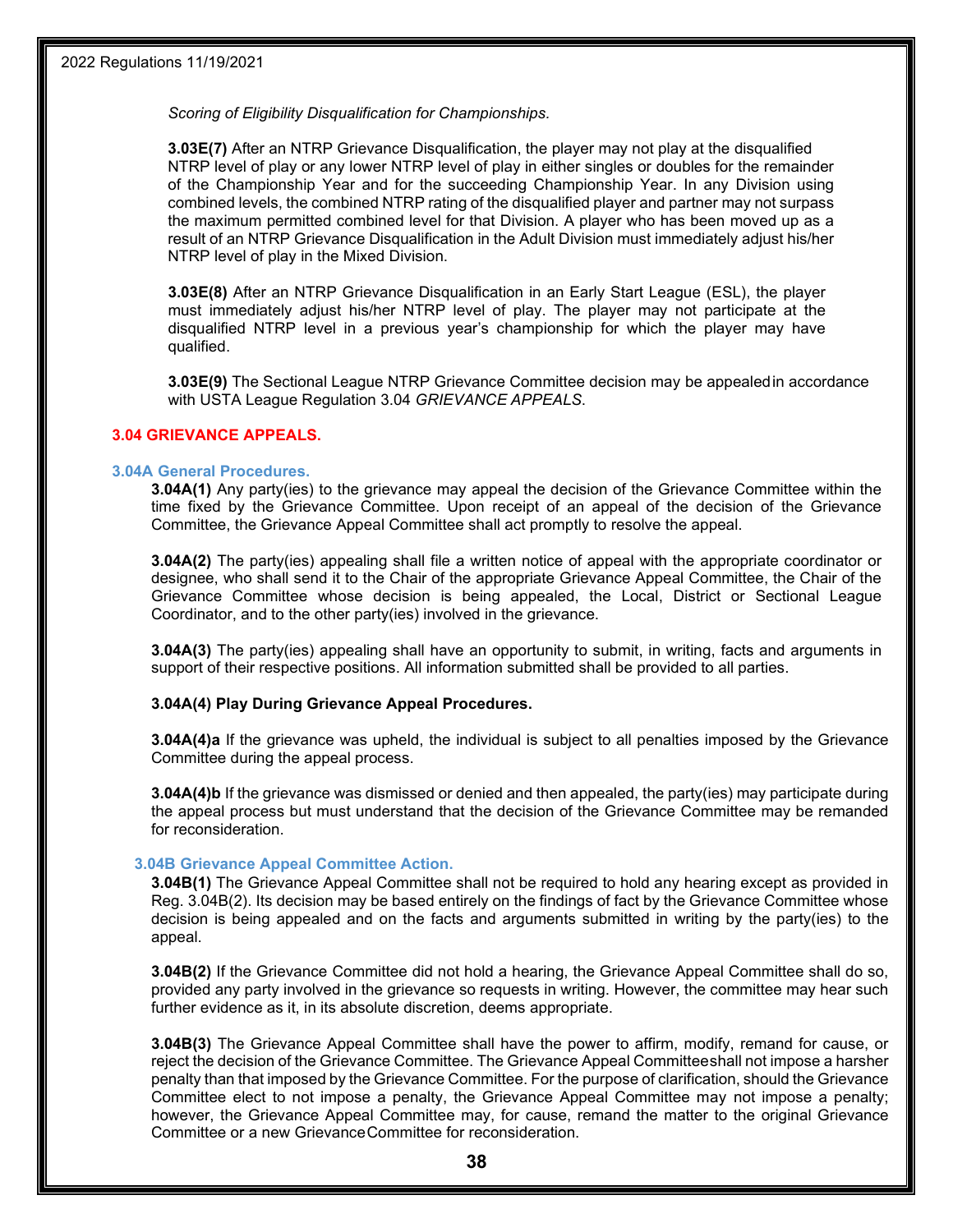**3.04B(4)** A copy of the Grievance Appeal Committee's written decision setting forth the basis of its decision shall be promptly sent to all interested parties and such decisions shall be final and binding. The following exception shall apply: any individual or team suspended by any Local, District/Area, or Sectional Grievance Appeal Committee for a period of 12 months or more may appeal the final decision of the Grievance Appeal Committee to the National League Grievance Appeal Committee within the deadline established by the Grievance Appeal Committee.

#### **3.04C National League Grievance Appeal Committee Action.**

**3.04C(1)** The National League Grievance Appeal Committee shall hear appeals from individuals/teams suspended for a period of 12 months or more by a Local, District/Area, or Sectional League Grievance Appeal Committee. Upon receipt of an appeal of the decision of the Grievance Appeal Committee, the National League Grievance Appeal Committee shall act promptly to resolve the appeal.

**3.04C(2)** The National League Grievance Appeal Committee shall have the power to conduct such investigation as deemed necessary by the Committee in its absolute discretion and to affirm, modify, remand for cause or reject the decision of the Grievance Appeal Committee, but may not impose a harsher penalty. (*See Reg. 3.04B(3)*.) However, the National League Grievance Appeal Committee may, for cause, remand the matter to the original Grievance Committee or a new Grievance Committee for reconsideration.

**3.04C(3)** A copy of the National League Grievance Appeal Committee's written decisionsetting forth the basis of its decision shall be promptly sent to all interested parties including the Grievance Appeal Committee. Such decision shall be final and binding.

#### **3.05 GENERAL PROCEDURES FOR GRIEVANCE AND GRIEVANCE APPEAL COMMITTEES.**

**3.05A Teleconference Participation.** If one or more members of a Grievance Committee or Grievance Appeal Committee cannot be present at a hearing, such members may, at the discretion of the chair, participate by means of a telephone conference call, video teleconferencing, or other approved remote participation. If any witness cannot be present at a hearing to present evidence, such witness may, at the discretion of the chair, be permitted to do so by means of a telephone conference call, video teleconferencing or other approved remote participation.

**3.05B Written Requirement.** The requirement that a notice or other document be in writing is satisfied if it is sent by mail, fax, e-mail or equivalent communication.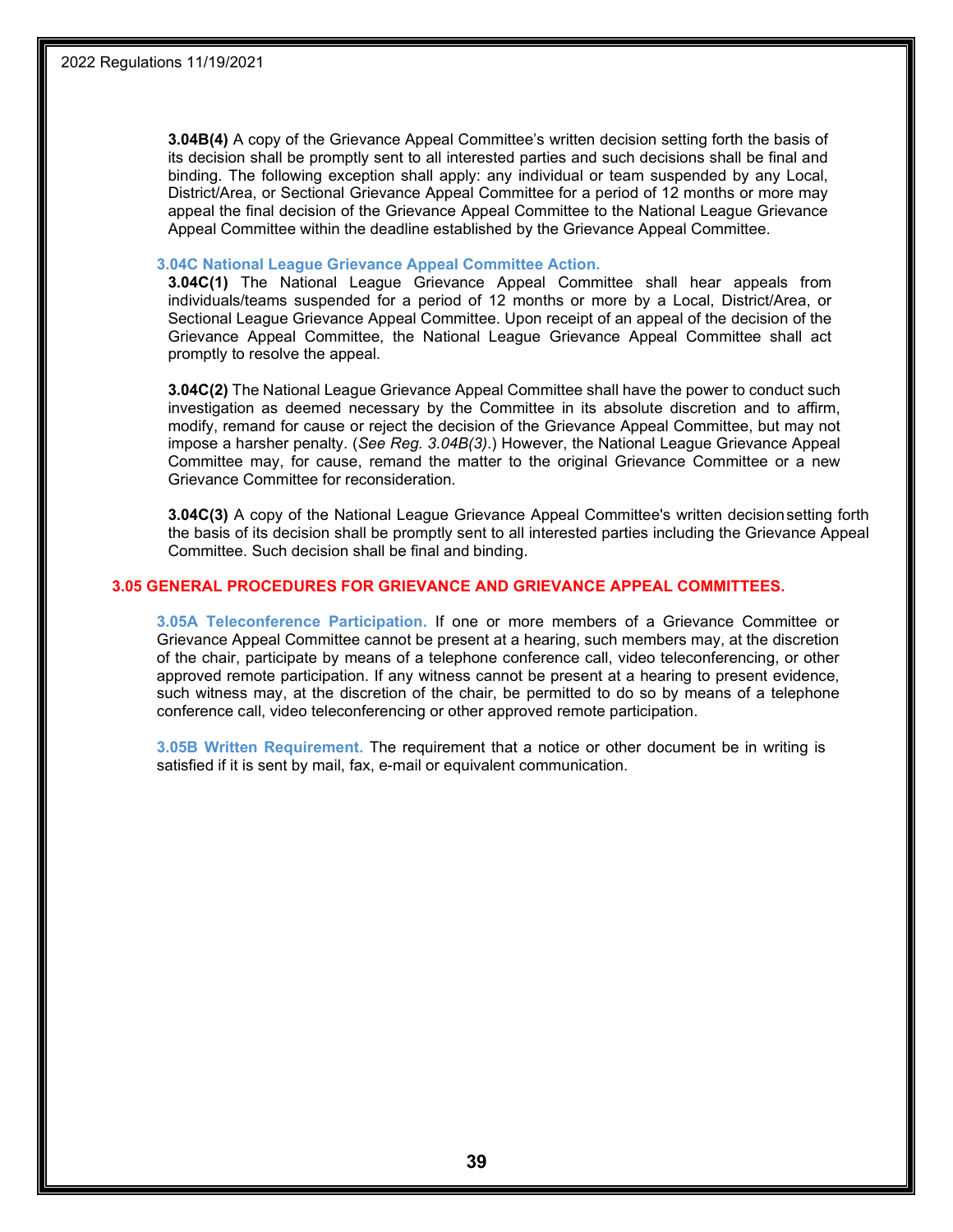#### **USTA Southern Adult League Committee Members & Subcommittees (2021-22)**

**Adult League Committee Cookie Guarini (NC) - Chairman Jenifer Tucker (AR) - Vice Chair Megan Cooper (AL) Eric Schmook (GA) Leony Barroso (KY) Donna Stedman (KY) Carla Catalano (LA) Whit Rayner (MS) Anna Martin (NC) Nan Smith (SC) Cheryl Thompson (TN) Elizabeth Walker (TN) Chris Walling (Staff) Ashley Massengale (GA) - BL Deanna Garretson (AR) – EDL**

**Grievance Sub-Committee Jenifer Tucker (AR) – Chair Megan Cooper (AL) Cheryl Thompson (TN) Eric Schmook (GA)\* – Alternate** **Grievance Appeals Sub-Committee Whit Rayner (MS) – Chair Leony Barroso (KY) Nan Smith (SC) Cookie Guraini (NC)\* - Alternate**

**Medical Appeals Sub-Committee Anna Martin (NC) – Chair Joe Murphy (AR) James Gordon (GA) Elizabeth Walker (TN)**

**Self-Rate Appeals Sub-Committee Marty Engle (LA) – Chair Ashley Massengale (GA) Marita Edrosa (GA) Donna Stedman (KY) Kenny Martin (NC) Jason Ontog (TN) Chris Walling (STA)**

**Special Projects Subcommittee Leony Barroso (KY) – Chair Megan Cooper (AL) Carla Catalano (LA)**

**Please note that any Southern Adult League Committee and/or subcommittee members may be used on any Grievance Committee should a committee member need to recuse themselves from a grievance.**

**\* Indicates Alternate Chair may be used**

#### **USTA Tennessee Adult League Committee Members and Subcommittees 2022-2023**

Elizabeth Walker – Chair Terryann Nelson - Chair Roger Ross (Chattanooga) and a state of the state of the state Mills Jackie Mills Terryann Nelson (Knoxville) Debbi Booton Jackie Mills (Memphis) Emilie Buzhardt – (Staff) Cayce Neal (Murfreesboro) Debbi Booton (Nashville) Ashley McCoy (META) Roger Ross - Chair Jamed Yessoufou (Memphis) Barbara Hooper Alice Zhang (META) Cayce Neal Myra O'Odell (META) Cheryl Thompson (Staff) Cheryl Thompson (Staff) Emilie Buzhardt (Staff)

#### **Adult League Committee Grievance Sub-Committee**

#### Barbara Hooper (Nashville) **Grievance Appeals Sub-Committee**

**40**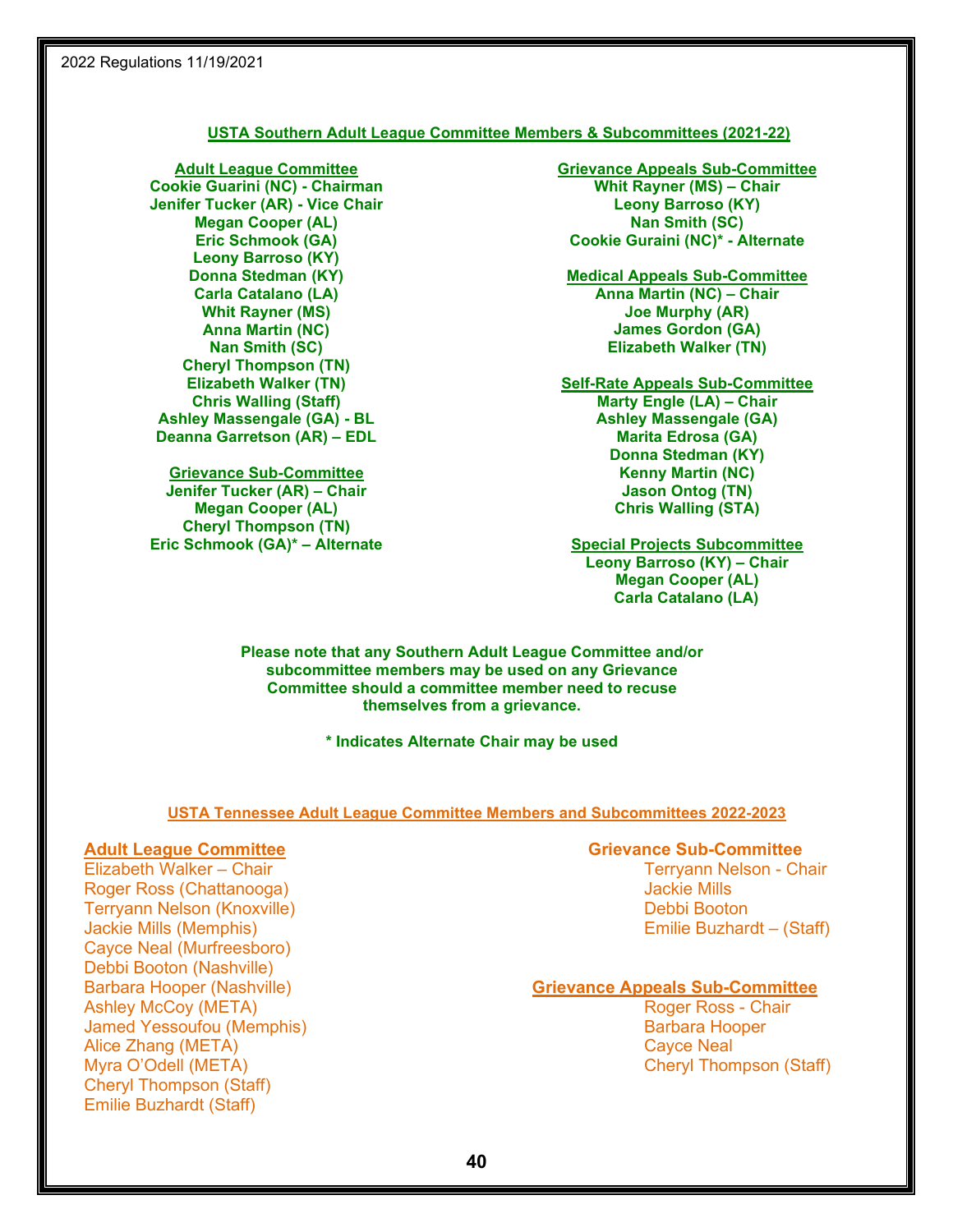Regulations 11/19/2021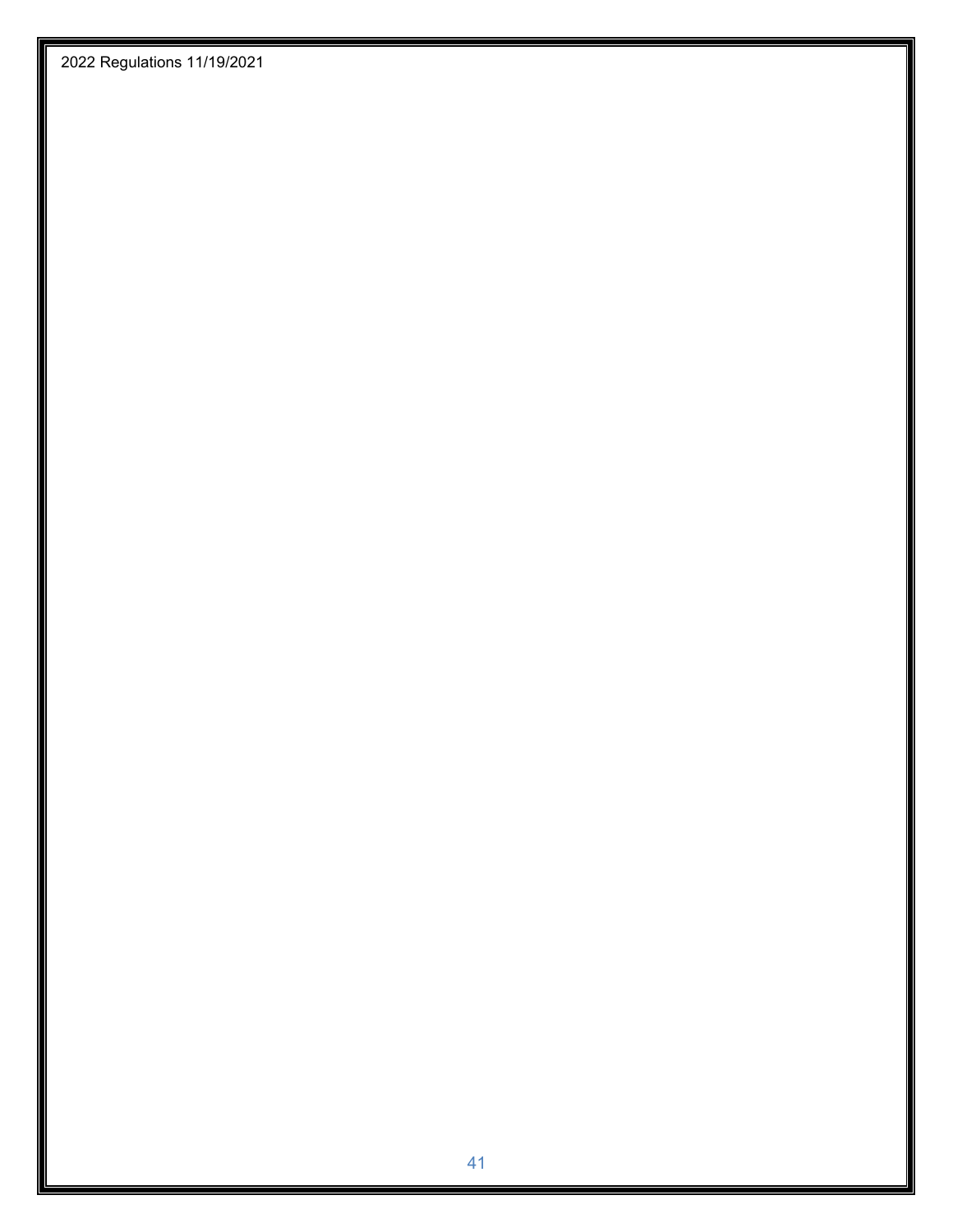#### **GLOSSARY.**

**Area:** See District.

**Appeal:** Request for reconsideration of a previous decision, determination or finding.

**Championship Level:** Any USTA League competition held after local league competition. **Championship Year:** The timeframe beginning with the first local league including Early Start League and ending with the conclusion of the National Championship.

**Coman Tiebreak Procedure:** An alternative procedure that may be used with the Set Tiebreak or Match Tiebreak where ends are changed after the first point, then after every four points, and at the end of the Tiebreak. The scoring is the same as a traditional Set or Match Tiebreak. Beneficial in doubles as players continue to serve from the same side as during the set. (See F*RIEND AT COURT – Part 3: USTA Reg. I.E.(1)c.*)

**Competition Format:** Round robin, unflighted, single elimination or a combination of these.

**Computer Rating:** A rating assigned to players that reflects level of ability.

**Competitive:** A match where the outcome is unpredictable.

**Compatible:** A match where the outcome is predictable, with the higher rated player winning routinely. **Default**: When a player or team fails to appear or is removed by an administrator or tournament official for misconduct or violation of regulations.

**Disqualification:** Action taken to remove from a team, a player deemed ineligible to participate. **District:**  Geographic boundaries fixed by a Sectional Association within their Section that represents a subdivision of the Sectional Association. This term may be interchanged with the terms Area, State, Region and Territory**.**

**Division:** National League Programs (Adult and Mixed) offered and administered by the USTA and any other USTA League sanctioned program offered in a Section, District or Area, identified as part of TennisLink and entered as part of the USTA NTRP Computer Rating System.

**Domicile:** A legal concept involving residency. It is that place where a person has a true, fixed permanent home or that person's home for the indefinite future. A person can only have one domicile at a time. **Dynamic Rating:** A rating associated with a player that has the potential to change with every match

played by the player.

**Early Start League:** A local league season that commences prior to January 1 of the League Year. **Eligibility:** Requirements to play.

**Flight:** A group of teams competing at a specified NTRP level within a local league or championship competition where every team in that group plays every other team to declare a winner. When flights are established, a playoff must be held at championship level to determine a champion in that NTRP level. **Forfeits:** See Default

**Full Round Robin:** Each team plays every other team in its flight.

**Grievance:** A written formal complaint regarding an alleged violation of a regulation or procedure. **Inaccurate self-rating**: A self-rating that occurred as a result of no willful intent on behalf of the player whether by the player or one acting on behalf of the player (i.e., captain, coach, etc.).

**Inappropriate self-rating:** A self-rating that occurred as a result of willful intent to misrepresent a player's level of play, whether by the player or one who condones or acts on behalf of the player (i.e., captain, coach, etc.).

**Individual Match:** Any singles or doubles match played as part of a team match.

**League Coordinator:** A person appointed or hired to implement and administer USTA League.

**League Progression:** Local league team winners have the opportunity to advance through District/Area, Sectional and National Championships competition.

**Level of Play:** NTRP skill levels offered in the USTA League Program.

**Local:** Geographic boundaries fixed by a District within their District.

**Local League:** A team competition in a specified geographical area that applies specific local league regulations and consists of NTRP level(s) with a minimum of two or more teams per NTRP level. A local league may choose to divide any or all NTRP levels into flights. Where flights are used, a local playoff structure may be established to determine a champion.

**Local Team Match:** Number of individual singles and doubles matches or any combination as determined by the local league.

**Match Tiebreak:** First to 10 by a margin of 2. (See *FRIEND AT COURT – Part 3: USTA Reg. I.E.1.b.)* **Mixed:** A team comprised of a man and woman who combine to play.